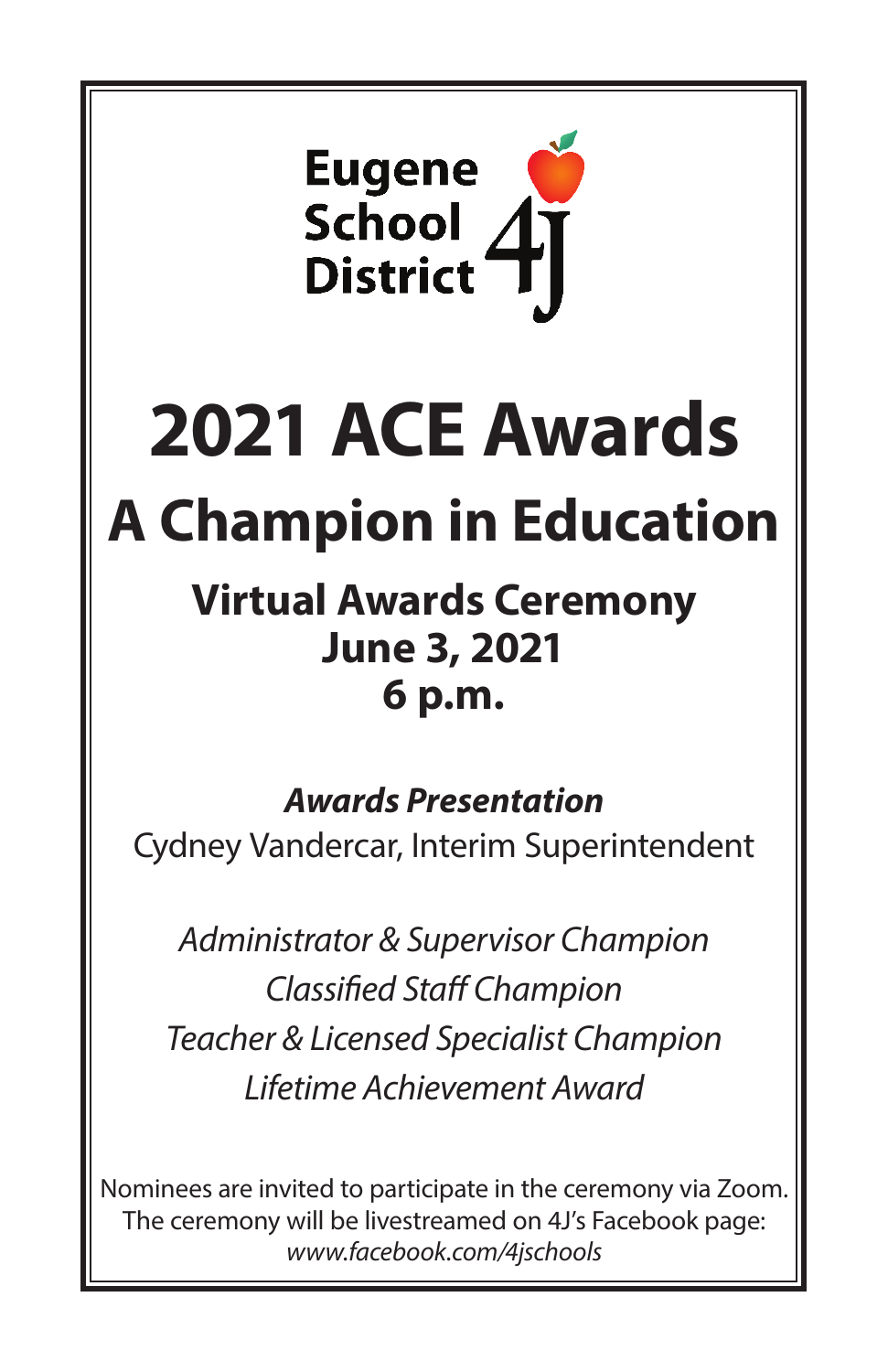## **ABOUT THE ACE AWARDS**

Eugene School District 4J has exceptional staff and volunteers who make a difference for students every day. A Champion in Education (ACE) Awards honor 4J employees and volunteers\* who have been nominated by students, parents and colleagues for their excellence in education.

#### *ACE Nomination Categories*

#### **Administrator & Supervisor**

This category recognizes administrators, managers, professional staff and supervisors for their steadfast commitment to the development of both staff and students, their encouragement of staff to create environments where students love learning, their advocacy for the school, the district and education, and contributions to the community.

#### **Classified Staff**

This category includes office managers and other clerical support, educational assistants, bus drivers, food service workers, custodians and other classified employees. It recognizes them for their support of the education mission, their dedication to enhancing the student experience through collaboration and communication and their commitment to fostering a safe and positive school environment.

#### **Teacher & Licensed Specialist**

This category recognizes teachers and licensed specialists, such as counselors and nurses, for their commitment to guiding students to reach their full potential, leading both through instruction and teamwork, and effectively communicating with and positively influencing both the school community and the community at large.

#### **Lifetime Achievement**

This award honors an individual (often, but not necessarily, at or nearing retirement) who has dedicated their career to supporting and strengthening education and helping students grow, thrive and reach their fullest potential.

\*There is no volunteer award category this year as school volunteers have been limited due to the pandemic.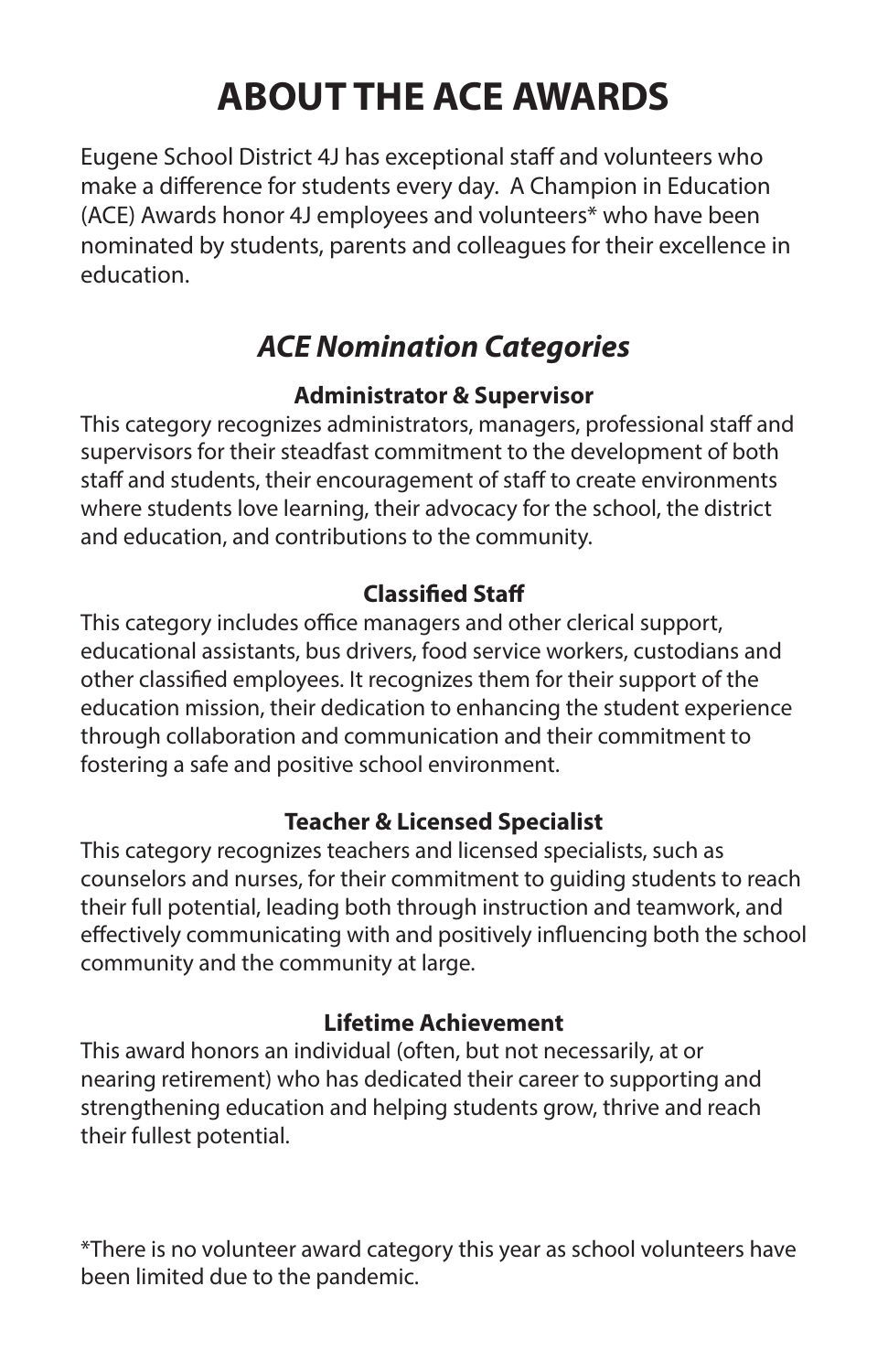## **2021 ACE AWARD NOMINEES**



#### **Administrators & Supervisors**

*Chris Benz, Assistant Principal, Kennedy Middle School*

"Mr. Benz is an amazing asset in 4J, and I would like to recognize his compassion, genuine care, and concern for students. I cannot say it enough how amazing it is to have someone who follows through with communication, can be depended upon to help, and has an amazing ability to connect with students, even through Zoom! He truly goes the extra mile to problem solve. His commitment to help keep students engaged in school is an outstanding example of how school leadership should be."

#### *Jill Cuadros, Regional Manager, Nutrition Services*

"Jill helped launch nutrition services's focus on a more scratch-based cooking style so that kids can enjoy nutritious, yummy, 'home-cooked' food. She really puts the kids first in her thinking of what they want to eat. She encourages staff to strive to do the best they can even if it feels like failure is the only option. She wants the best for kids and the staff at every school and goes out of her way to help in any way she can. Jill is a Super Rock Star!"

*Andy Dey, Director of High Schools, Instructional Services Department* "Andy Dey gives support and sets an expectation for employees to be the best that they can be for both the district and the students. He gives the freedom to grow and make good decisions, but also sets parameters for tasks and goals. Andy has carved out a real, viable place for the NATIVES program. He makes the NATIVES program know that they make a worthy and important contribution to the district's educational mission."

#### *Erin Gaston, Principal, Howard Elementary School*

"Erin is efficient, effervescent and supportive to students, families and staff. She is the ideal principal in a pandemic. She helps keep hopes and expectations for student success high. She leads by example, with great compassion, and through frequent consultation with Howard's staff and leadership team. She is a coach as much as an 'administrator.' She gives others credit in a humble and kind way, but leads firmly when needed. It's amazing the job she's done in her FIRST YEAR as an elementary principal."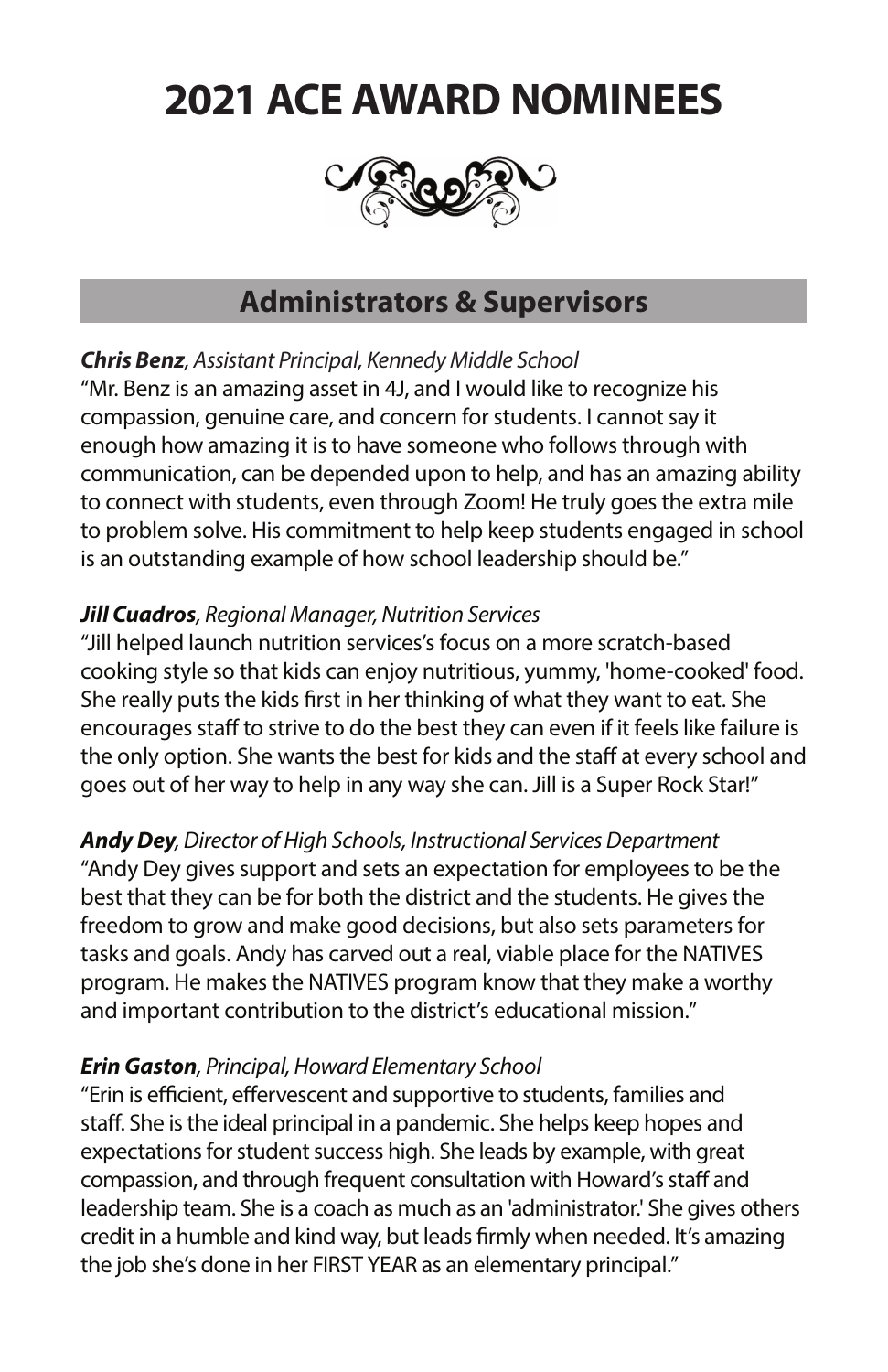*Melissa Ibarra, Principal, Buena Vista Spanish Immersion Elementary School* "Melissa Ibarra has been a great leader since she started as BV principal in 2016. However, this year, more than ever, she has demonstrated how great she is at supporting her staff, students and community. She believes in the authenticity of her school and is a true believer in bilingualism, biculturalism and biliteracy. She encourages her teachers to teach with positivity and authenticity, doing everything within her power to make them feel empowered as educators. She was once a great teacher and is now an excellent leader."

#### *Mike Ingman, Principal, Sheldon High School*

"Mike Ingman had a lot on his plate when he arrived as the new Sheldon principal almost two years ago. He immediately set to work to strengthen relations between staff and administration, doing so with a good sense of humor and the willingness to dive deep to the root of the issues. Mr. Ingman doesn't take himself too seriously and is totally willing to take the blame, even if the blame isn't really his. He'll often say that it's his job as the principal—that everything is his responsibility. He truly wants the best for our school."

#### *Joel Lavin, Assistant Principal, South Eugene High School*

"There were many times throughout comprehensive distance learning when I felt down, defeated and lost. Every time I talked with Joel, I would leave feeling re-energized, supported and heard. Joel is a student-first administrator who is an excellent leader and communicator. He continually has my back working with struggling students. My job is much easier because of his support. Students succeed better with Joel in their corner."

*Garry McCready, Information Systems Manager, Technology Department* "Garry works tirelessly behind the Eugene School District 4J scene to keep the information systems running as smoothly as possible. He is not a classroom teacher, but he has the right mix of qualities to excel as one—patience, humor, a thoughtful demeanor and a supportive nature. These qualities also benefit those for whom he provides supports, from superintendent to student, as the district's information systems manager."

*Paula Nolan, Alternative Education Administrator, Eugene Education Options* "Paula Nolan has achieved absolutely remarkable success in managing the Eugene Online Academy, as well as 4J's alternative education programs, in this year of all years. While families in need of creative support surged in and out of Eugene Online Academy, which mushroomed to become one of the largest programs in 4J without the years to create needed support systems, Paula led the way. She took our breath away with her calm, supportive devotion, and her inclusive, focused process."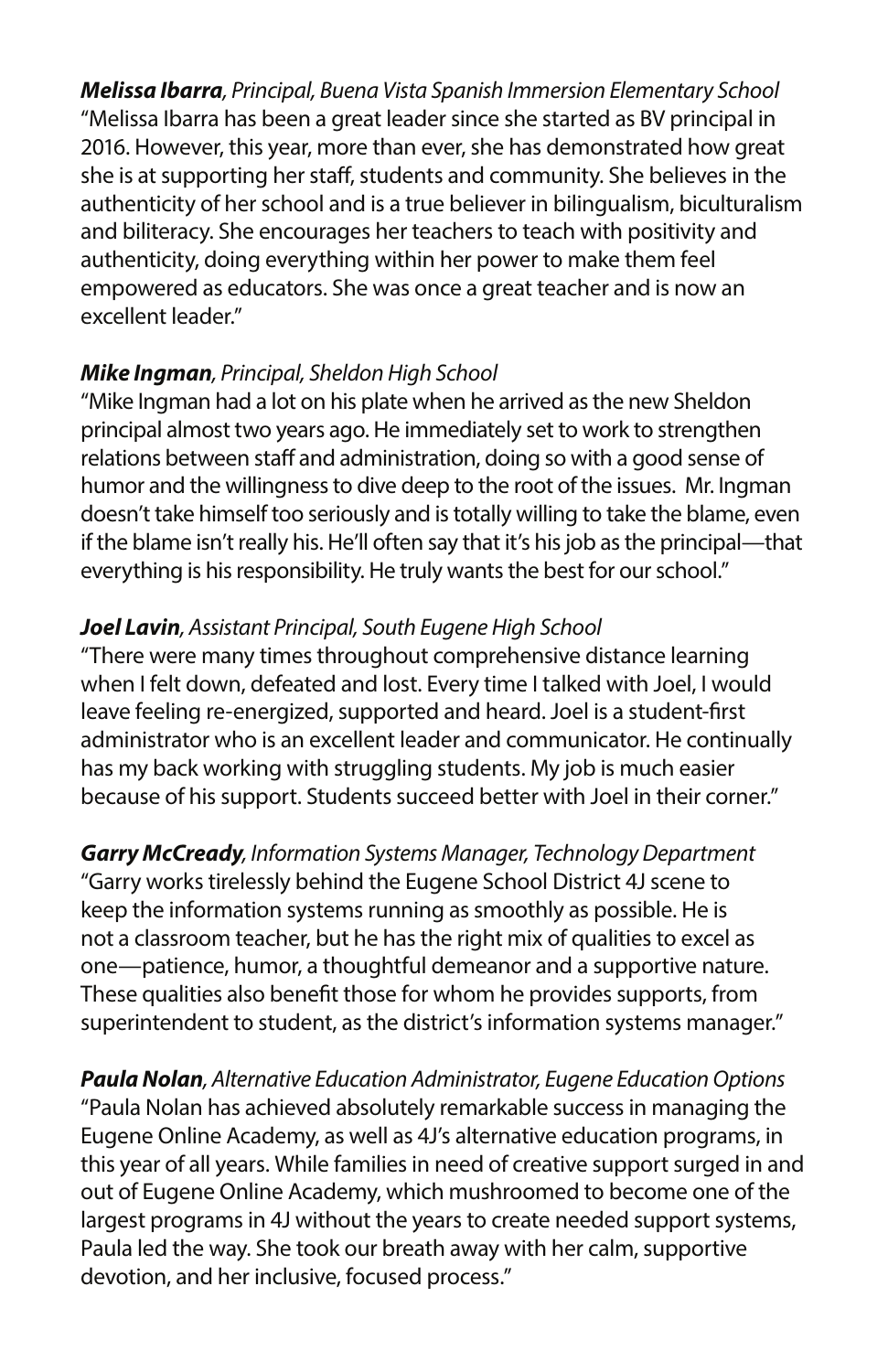#### *Lavinia Page, Principal, Gilham Elementary School*

"Lavinia is an absolutely amazing principal. She has brought superior leadership to Gilham as a new principal under such difficult times. We feel so fortunate to have her not only join the Gilham family, but lead us with her amazing talents and unbelievable ambition as we move through a year where change has been the key ingredient. We marvel at her positive enthusiasm, remarkable memory, and over-the-top knowledge and abilities."

#### *Mike Riplinger, Principal, Awbrey Park Elementary School*

"Mike Riplinger's enthusiastic, kind and approachable demeanor with kids, parents and staff creates an environment where all are welcome and safe to try new things. He is a steward in our community, leading by example at events off campus, in the meeting room and in the classroom. Always in the middle of the action, he handles the range of things thrown at him, from the joyful moments to the most difficult, with grace. We are truly blessed to have him as the leader of our Awbrey Park family!"

#### *Sun Saeteurn, Principal, Monroe Middle School*

"Sun is such an inspiration! His team-approach leadership style is encouraging and inspirational. He encourages students to learn and enjoy their learning through humor and enthusiasm. He inspires teachers to connect with students and meet their specific needs. Building the Monroe Mustang culture is super important to him, and he has been such a game changer for our school. He puts so much heart in the building and reinforces a positive culture by interacting with students through making videos, donating to students in need, and always being approachable and reliable."

#### *Trevor White, Custodial Supervisor, Facilities Department*

"Trevor White is the unsung hero of our school's COVID-19 preparedness regiment. In September, he was given some random displaced bus drivers to join the custodial department, one of those being myself. I have been welcomed with open arms and given responsibilities and encouragement that is unequaled. Trevor is an upbeat, positive supervisor. He has had his 'boots on the ground' since Day 1. As the pandemic evolved, so did Trevor's resolve to have our schools' protection in place."

#### *Larry Williams, Principal, Arts & Technology Academy*

"Larry actively contributes to the professional growth of all staff. He hires and supports all staff to be better in their jobs and often sees potential that the individual isn't aware of until encouraged. He is open to having hard conversations about teaching, learning, race, data, behavior or bias with both adults and students. He leads by example and is level-headed and practical in his approach and responses."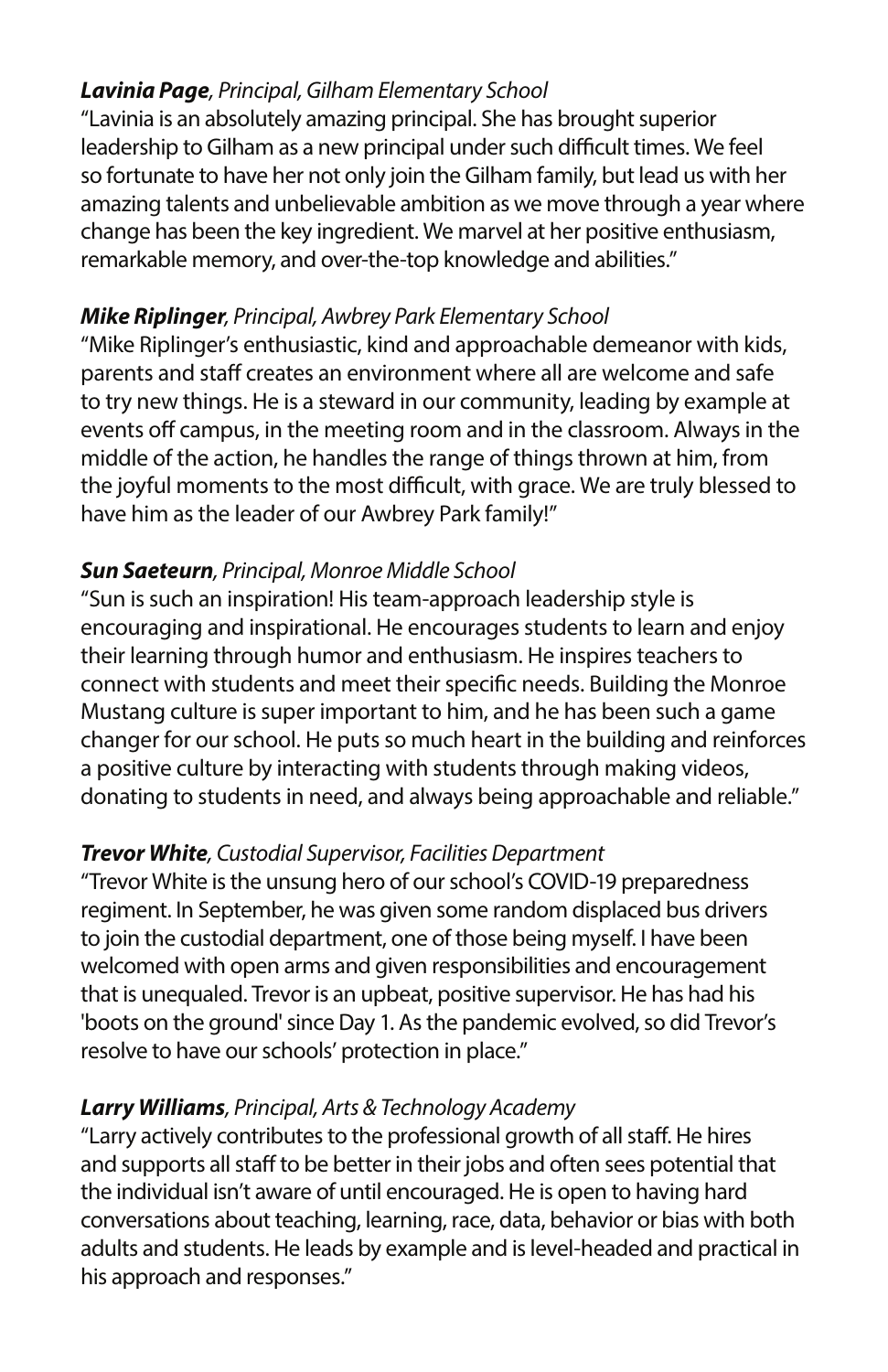#### *Mike Yocum, Assistant Principal, Roosevelt Middle School*

"Mike is not only an 'encourager' of the top order—one who exhorts both teachers and students to achieve their higher selves—but he also is a consummate 'bridge maker' and communicator. Mike has an innate ability to speak 'with' people and not 'to' them—young or old, student, teacher or community member alike. Mike is a consummate 'servant leader.' His humility matched with his ability builds great trust and strong rapport with our staff, student body and community at large."

#### **Classified Staff**

*Heather Acharya, Records and Scheduling Assistant, Spencer Butte Middle School* "Heather realized that many of our higher risk students were not picking up their iPads and supplies. She organized drop-offs of supplies and technology so that the students could get what they need to learn, and she made sure to follow up with them. Heather is dedicated to supporting students and staff through kindness and love. She is focused on making our school the best place it can be for all who come through the doors."

*Melissa Andrews, Department Secretary, Eugene Online Academy* "Eugene Online Academy would not be thriving or surviving without Melissa Andrews. She has done everything it takes to see EOA succeed; she has done a blowout job. Melissa has an impeccable and incredible work ethic, smarts, and a sincere joy for kids. Her smile and heart are what kids latch onto immediately. Melissa supports and encourages all students—she is like a teacher, counselor and mentor all in one for kids. She is a shining light in our EOA lives!"

*Kelly Ayres, Records and Scheduling Assistant, Roosevelt Middle School* "As the registrar at Roosevelt, Kelly is detail oriented and thorough. She performs the functions of her job with efficiency and accuracy, always ensuring that students' grades, schedules, transcripts and records are meticulously maintained. On a daily basis, Kelly exceeds the expectations of her job description as she works to support students, staff and families. Kelly also supports students and families in the registration process, creates schedules that work for students and support their success, and connects students and families with other building staff who can provide support."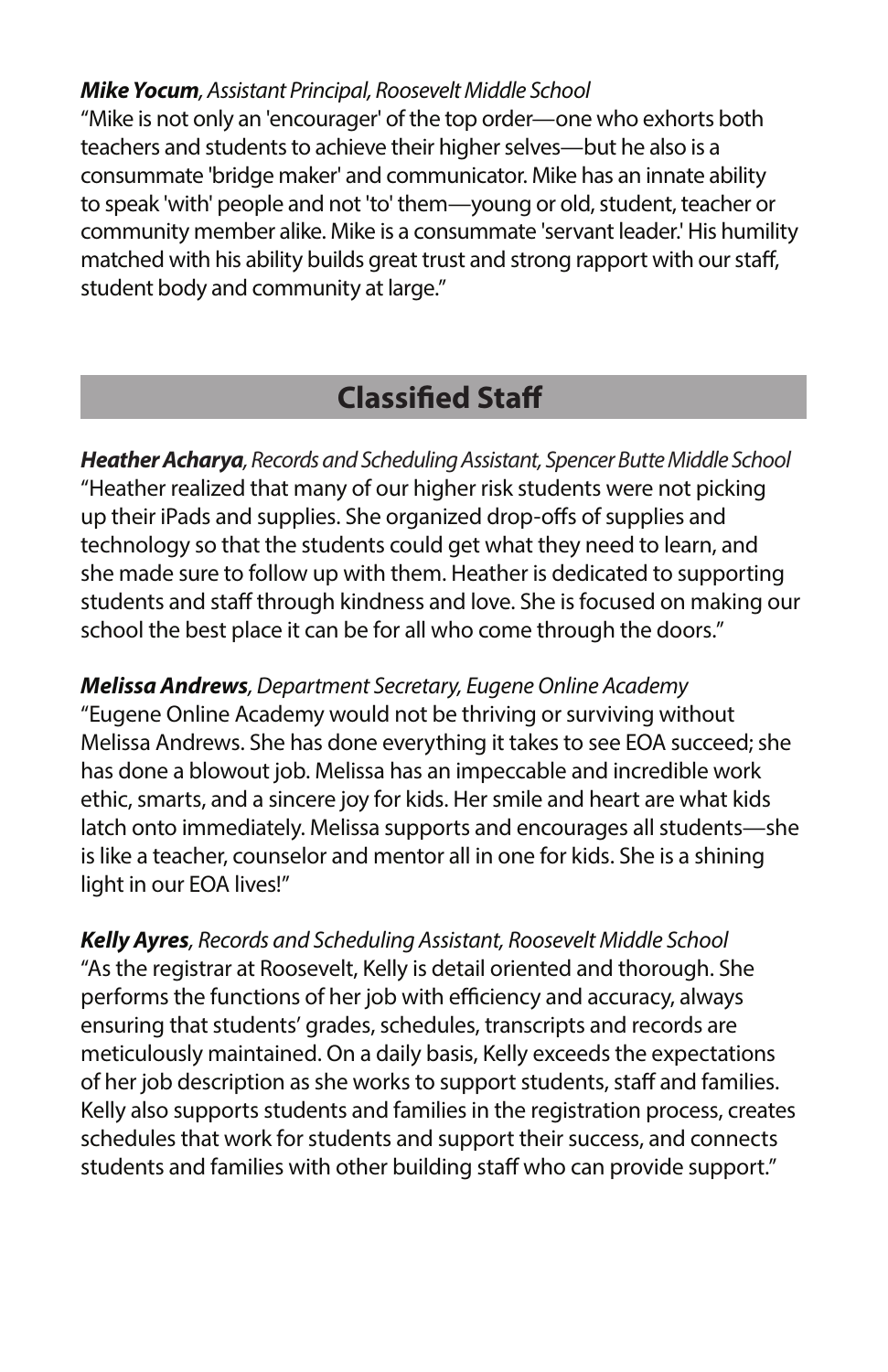*Kim Blaser, Special Ed Educational Assistant, Arts & Technology Academy* "Kim Blaser is outstanding in her knowledge of special education and is a role model and a great helper. She has a strong will and desire to help our kids and goes out of her way to do so. She helped us learn Zoom and made sure everything went smoothly. She has taught many students in a fun and positive way, making it look so easy when it really is not. She has trained many staff and helped them learn STAR (Strategies for Teaching Based on Autism Research) and various other special education curriculum."

*Randal Bonney, Custodial Maintenance Coordinator I, Adams Elementary School* "Randy has a great organizational mind, keen eye for detail, the disposition of a serious steward of resources, and, well, a few opinions! The minimum recommendation is not good enough for Randy, and the hidden blessing is that we will never know the countless people his extra work has kept healthy. He is also a person who plans ahead, caring just as much about quality and quantity of work done during his absence (even though rare), and he leaves nothing unplanned."

#### *Joe Brainard, Student & School Coordinator, NATIVES Program*

"Every day, Joe supports the mission of 4J and the NATIVES Program, even more during these times of COVID-19. He continually Zooms with students individually and in group settings. He is supporting students to go to school, to Zoom in, to engage and participate, and to complete their class assignments. He continually checks on their emotions and feelings of isolation and loneliness, and he helps them work through those issues. As needed, he goes to homes with 'knock and talks' from a distance when students are feeling particularly distress or panicked."

#### *Phylicia Bullis, Attendance Clerk, Sheldon High School*

"Phylicia has a soft heart with a large capacity. She can tell when a student needs an extra check-in, and I've learned to rely on her instincts when she takes calls related to attendance. Awkward attendance patterns, student looks extra tired, guardian appears upset — these are all examples of what might grab her attention. Phylicia KNOWS students. She knows their names, their siblings, their guardians and she is often one of the first individuals I'll contact if I have concerns about a student."

#### *Katie Burns, Department Secretary, Student Services Department*

"Katie is a wonderful team player and so modest about it. She is very polite and supportive of her team members' needs. I know if I need something, I can reach out to Katie and my request for support and supplies are almost seemingly magically fulfilled. She is also an outstanding communicator, so concise and polite. Katie doesn't 'do' drama. She fosters a safe and positive department environment. She is honest, fair and awesome."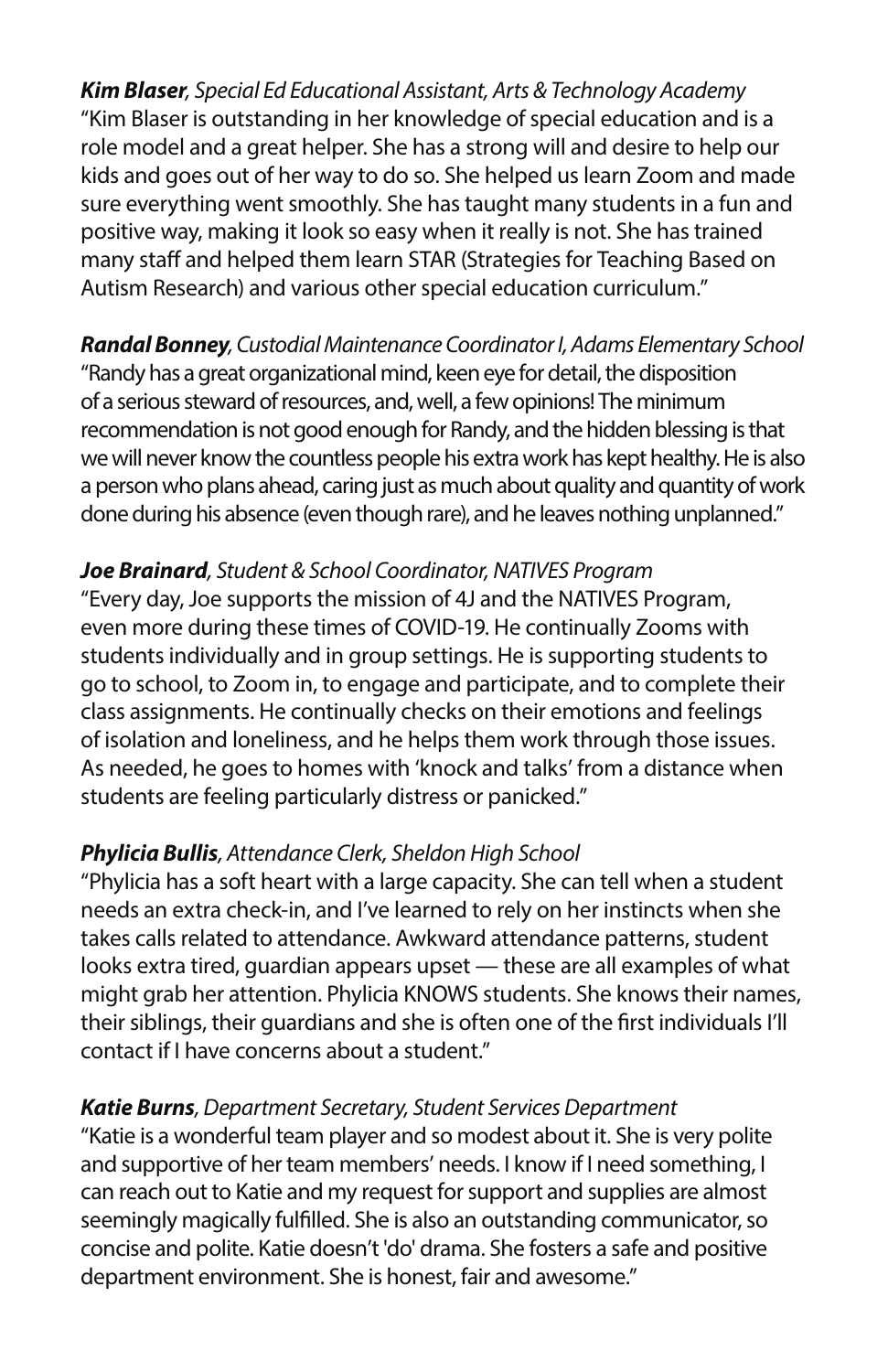*Linda Castle, Administrative Assistant, Transportation Department* "Linda is integral to the organization and overall functioning of the 'shop.' She collates information on the district's vehicles (buses, facilities, machinery, etc.) and makes sure that 4J is responsible to the public by taking as good of care as possible of its expensive equipment. She is also very knowledgeable about how the district functions since she's been here for many years. Her efficiency and know-how shouldn't be understated. She is kind, direct and accountable."

*Doris Chastain, Special Ed Educational Assistant, Adams Elementary School* "Doris has innovative and creative ideas for how to support students, which brings a richness to their school experiences and a lightness to what could otherwise feel (sometimes) like stressful days. She brings this same kind of thinking to collaborations with staff as we brainstorm ways to engage the larger school community. She has been unwavering in her belief that student success is at the forefront. She has been a proud district employee, demonstrating through her work how passionate she is about public education."

#### *Bernadette Conover, School Secretary, Charlemagne French Immersion Elementary School*

"Bernadette is often the first person you see when you walk into Charlemagne. It's evident that she pays careful attention to the students, the staff and the principal. She is direct with information, and she is dedicated to the school. If I were to give a metaphor to describe Bernadette, I would suggest 'captain of the ship.' She navigates the rough waters, handles the vast changes and continues to move forward without hesitation."

*Patricia Donohue, Educational Assistant, Awbrey Park Elementary School* "Patricia came in every day to the building to help during the pandemic. Not only did she check in with staff about any assistance they needed, but she made copies of learning supplies and organized them so the team distributing them to families were able to manage the chaos perfectly. A great deal of our success in implementing both Seesaw and paper/pencil work at the kindergarten level is because of Patricia."

#### *Sarah Dreyer, Special Ed Educational Assistant, Willagillespie Elementary School*

"Sarah has been an integral part of the Learning Center at our school for the last four years. She is a very dedicated and conscientious teacher and is very committed to 'getting it right.' We have seen our students meet and exceed their academic goals because of the extra miles Sarah puts in. Sarah cares about every student and works hard to empower them to do their best, every day."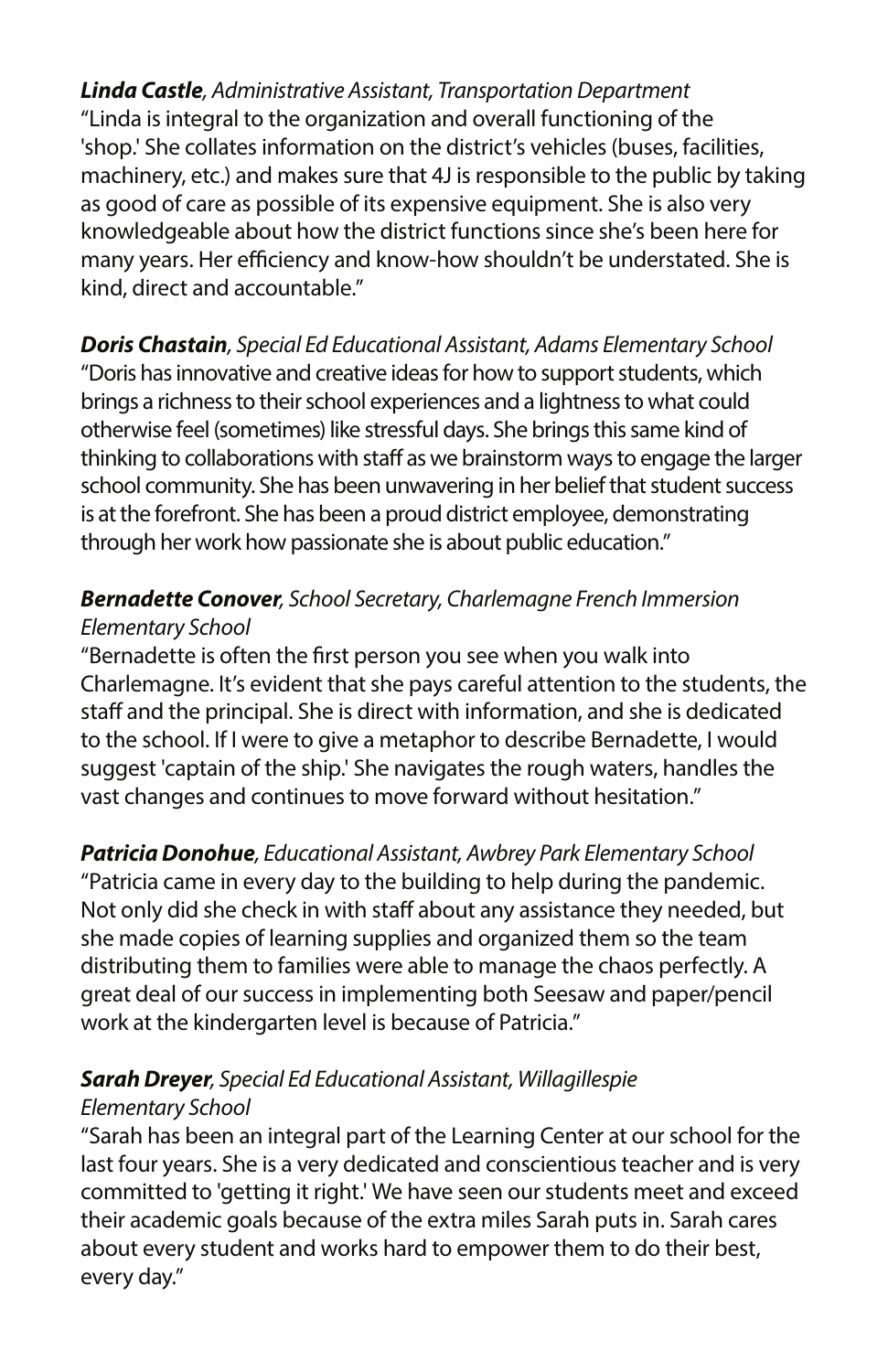*Debra Eichner, Special Ed Educational Assistant, Adams Elementary School* "Debra does such a great job working with our fourth grader, who is in the Life Skills program. She is wonderful at keeping my student engaged and works hard to hold her focus over Zoom classes, which is a challenge. She also has been fantastic at communicating with us. She really helps us stay in the loop about our student's schedule. Debra really works hard to help my student learn and succeed."

#### *Kelly Fenley, Bilingual Educational Assistant, Buena Vista Spanish Immersion Elementary School*

"Like so many 4J employees this year, Kelly's duties were shifted around for distance and hybrid learning. In a normal year Kelly would serve as a bilingual educational assistant for kindergarten classes, yet for distance learning this year she had the additional task of helping out as an EA for music classes. Kelly jumped right in and fully participated with the kids through dancing, singing and creating music. Her joy and translation helped the students feel more comfortable and better able to have fun over Zoom."

#### *Laurie Fierling, School Secretary, North Eugene High School*

"Laurie is more than a secretary. During this pandemic, she has served meals to students and families. She's helped with computer handouts, always with a smile and a great attitude. She always goes out of her way to make sure people have cards for their birthdays, and she does an all-around wonderful job of being a great person—and a great secretary. There is no job too big or unimportant for Laurie. We are blessed to have her at North."

#### *Elora Franklin, Special Ed Educational Assistant, Charlemagne French Immersion Elementary School*

"Elora Franklin helped develop a brand-new Life Skills classroom at Charlemagne Elementary School in the beginning of the 2019–20 school year. She had insight into student needs and brought her vision into reality as she worked closely with the classroom teacher to develop an excellent learning environment. When COVID-19 hit, Elora stepped up to the challenge of distance learning and helped develop an excellent remote learning program. If a challenge is presented, she is the first to come up with a plan to overcome it."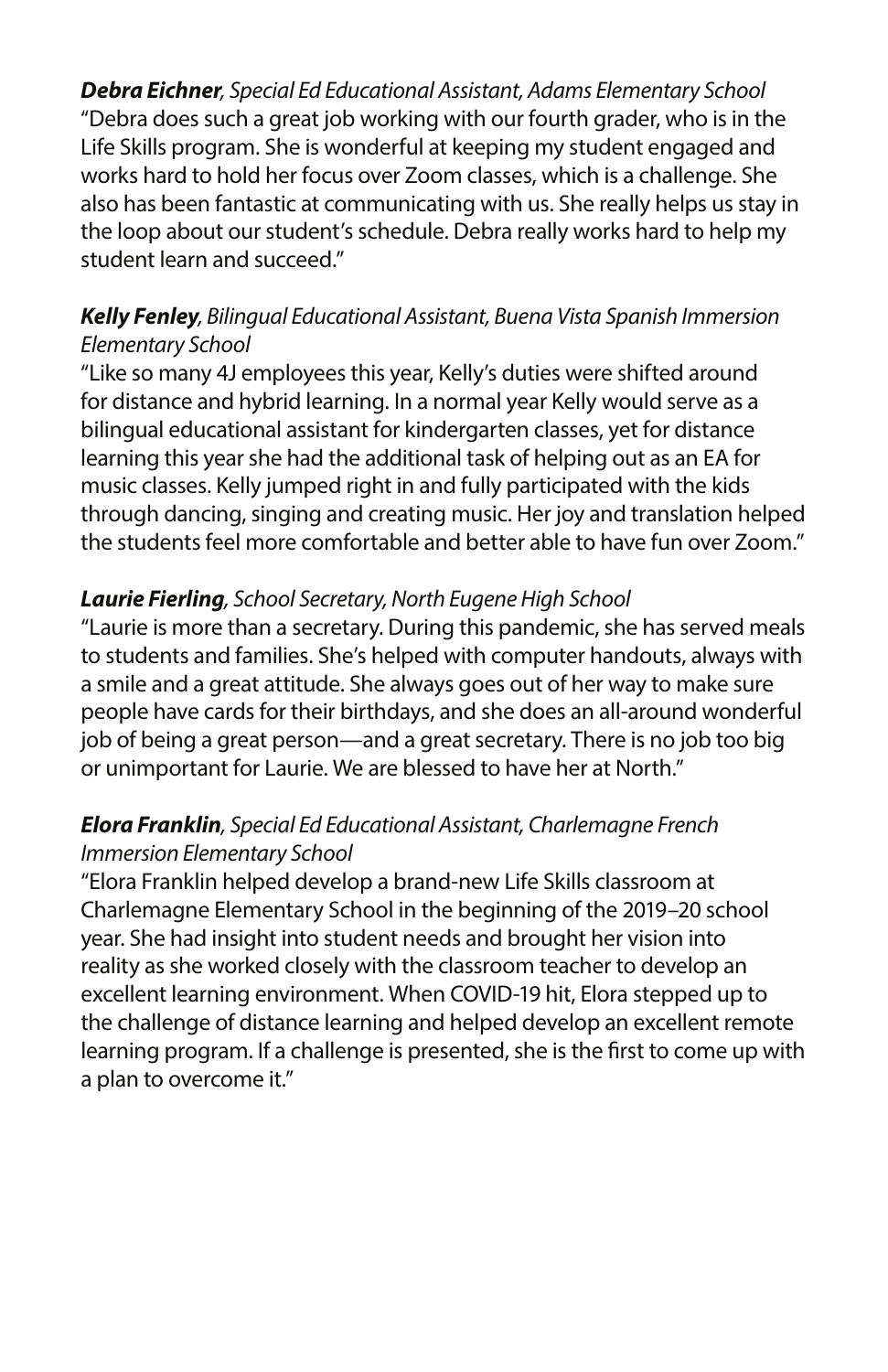#### *Theresa Garnsey, Educational Assistant, Holt Elementary School*

"Theresa Garnsey is an outstanding educator retiring this year after many years of service as librarian at Holt Elementary, and Willakenzie before Holt was built. This year, when the pandemic caused the cancellation of the statewide Oregon Battle of the Books, Theresa ran a friendly competition on Zoom for students who loved and counted on OBOB. This gave them continuity that was desperately needed. And in normal years, she puts in huge amounts of extra hours arranging OBOB teams, contacting parents, and attending district, regional, and even state competitions."

#### *SK Gaskell, Lead Grounds Specialist & Integrated Pest Manager, Custodial/ Grounds*

"SK joined the district in June 2020 and quickly showed an exceptional eye for planning and execution. Her passion for landscaping, coupled with the transportation staff and our full-time grounds crew, led to the landscape being in the best shape it has been in years. This feat would have been a massive undertaking for a seasoned person in her role, but she did all of this within the first six months of hire!"

#### *Angie Gee, Human Services Coordinator, Chávez Elementary School*

"Angie is a like a spirited sprite as she dashes about doing her job, changing hats as often as needed. She believes in our students and their abilities, and she offers them every chance to succeed. She has been at the forefront of Chávez Elementary for the past six years as the secretary. Angie gives selfless acts of service to the Chávez family of students and staff. Her dedication is an example of the kind of caring, kindness and dedication that helps our students succeed."

#### *Patricia Gehlhaar, School Secretary, Gilham Elementary School*

"Patricia demonstrates an extraordinary commitment to Gilham Elementary. Patricia's skills, knowledge, willingness to help others, and dedication to the school and the community make her the ideal candidate. She is a wonderful ambassador for our school in assisting students, staff and substitute teachers, and greeting visitors and guests with a smile. During this pandemic, she helps with food and school supplies distribution. She is always there."

*Lynne Given, Department Secretary, Eugene International High School at Churchill* "Lynne Given is the glue that holds IHS together. She has earned the students' trust, and supports them in all their learning endeavors. Even if it's a little thing, like where to store a large class project, Lynne knows about the project and encourages students to store them safely in her office until class time. Little actions like that build the trust of students. I'm so thankful that my student knows they have a safe person to go to for questions, large or small."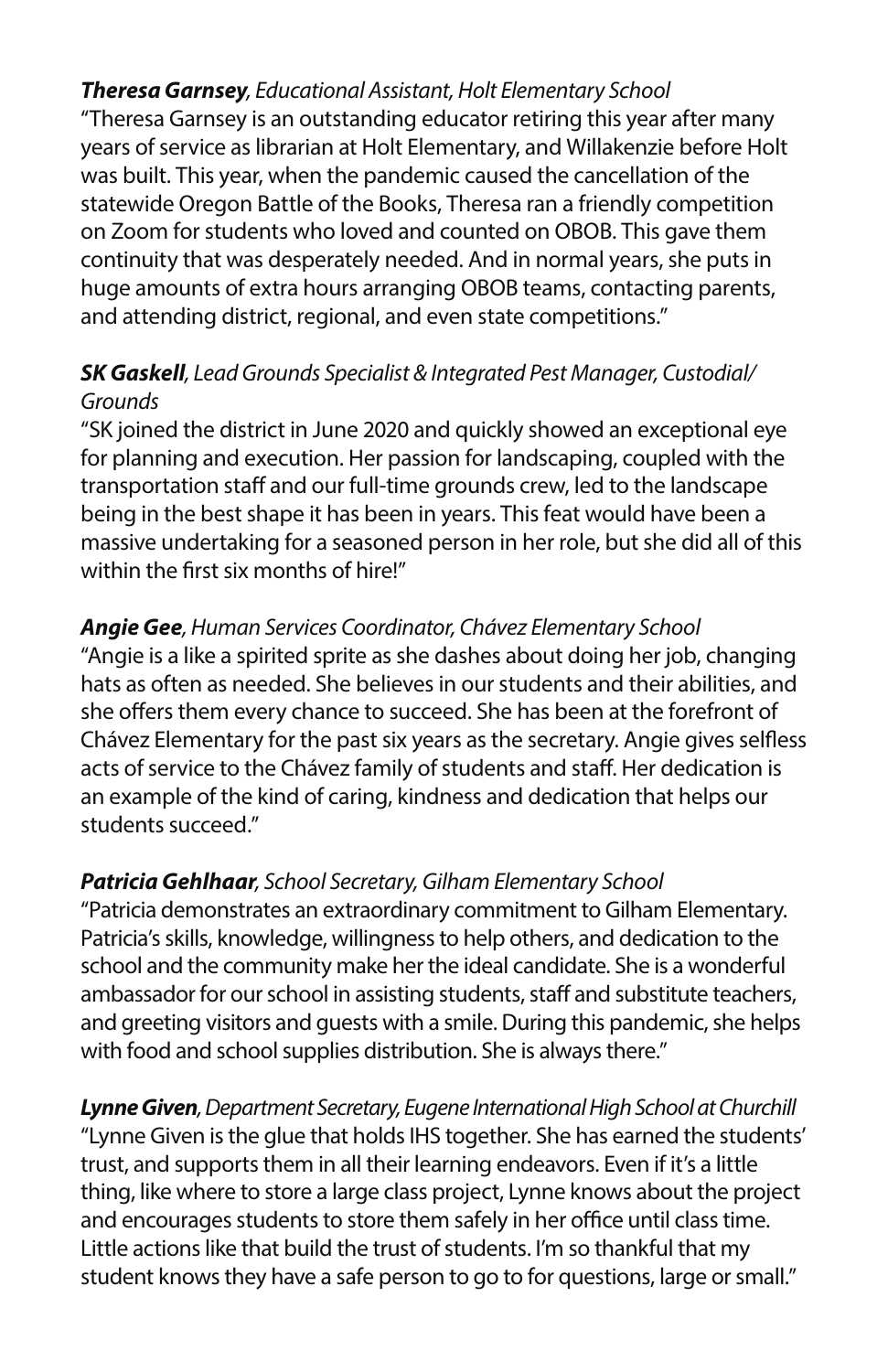#### *Kelly Greatwood, Special Ed Educational Assistant, Spring Creek Elementary School*

"There is no curve ball thrown at Mrs. Greatwood that can make her anything less than excellent. She has been able to adapt and excel with the transition into distance learning. She is always ready to teach under any condition and expects the kids to give her their best. If a child needs a motivation system for participation or attendance, she is on it. If a student is not quite grasping a concept, she will give clear and concise feedback and an explanation that allows them to grow."

#### *Arthur Hart, Classified Benefits Coordinator, Human Resources*

"Art is an exceptional team player and communicator. He distills very complex topics and supports staff with the important work of planning for both now and the future. He is kind, articulate, and an excellent advocate. Whether it is a one-off question for clarification or a longer discussion to explore a challenge, he is admired for his dedication and availability."

*Deanne Herman, Educational Assistant, Twin Oaks Elementary School* "Deanne has been a team player at Twin Oaks for many years! She is always there to help students and staff with a smile. Other staff look to her for support, and Deanne is always there to provide guidance or assistance. She goes the extra mile when working with students and has been an invaluable support to the teaching staff at Twin Oaks. She'll be missed next year!"

#### *Julie Hopkins, Library/IMC Assistant, Howard Elementary School*

"Julie is truly the Heart of Howard. She not only sits in the center, but Julie goes out of her way to support students, staff and families in any way she can. She makes everyone feel special, wanted and deserving of her time and support. Everything she does for Howard shows us she is a superior role model for both our students and staff. Each and every day, Julie exudes a kind spirit and is a positive influence for our students and staff."

*Shiloh Jackson, Post-Graduate Planning Specialist, Sheldon High School*  "Shiloh brings a positive presence to Sheldon. She is always friendly to students, staff and community members. She is quick to offer help and always does so with a positive attitude. Between coaching cheerleading, running the front desk, and now taking on the career center, Shiloh has quickly become an invaluable asset to our school. She is kind, positive, a good team player, and someone our students look up to."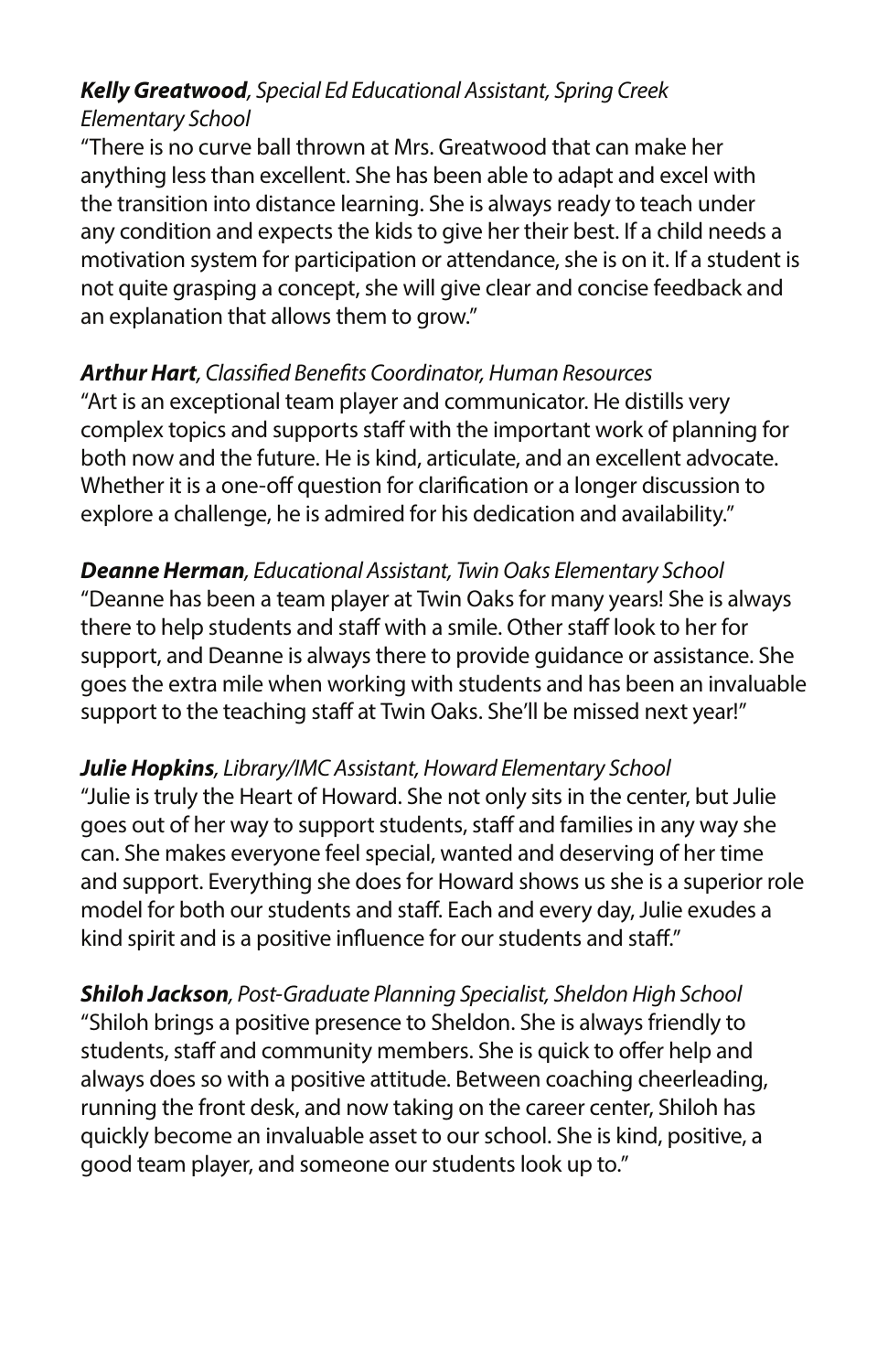*Suzie Johnson, Title I Educational Assistant, Spring Creek Elementary School* "Suzie always has a positive attitude at work. She creates a warm and welcoming environment for the students she works with. Suzie is knowledgeable about a number of reading curriculums that have been used in the Title I classroom over the years. She continues to grow with the new curriculums that we have been trained in. Her emotional support for students seems to come naturally to her. The students enjoy coming to her group and feel a sense of safety."

#### *Karen Kingzett, School Secretary, Roosevelt Middle School*

"Karen works tirelessly on behalf of the Roosevelt Middle School community. Teachers, staff (administrators and classified) and families all reap the benefit of Karen's amazing and entirely 'unsung' efforts. She is the consummate professional. She shows up through thick and thin, placing the needs of her staff and school community above all else. Karen is unflappable and maintains a sense of restrained authority and good humor in an amazing balance, while dexterously completing every task in her path."

*Debora Kovensky, Special Ed Educational Assistant, Roosevelt Middle School* "Debora is a big part of what makes Roosevelt a successful middle school. She's a great repository of RMS history, tradition, and culture—but also an important shaper of what Roosevelt is. She collaborates well with all staff; fosters a positive, growth mindset in the students she works with; and makes real differences in students' lives every day. Her positive energy, optimism and effectiveness cannot be overstated."

*Jake Lemasson, Educational Assistant, Arts & Technology Academy* "Jake is an exemplary school employee whose grace under pressure, sense of humor, and obvious respect and feeling for all who encounter him students, staff, administrators and families— is absolutely wonderful. His warm and welcoming attitude makes difficult situations better, and he encourages us to improve. I've been so lucky to get to know Jake better through Zoom breakout rooms. I have been so impressed with his bravery, thoughtfulness, and enthusiasm in the face of challenge and turmoil."

#### *Kara Mayer, Food Service Coordinator, Spencer Butte Middle School* "Kara is a lunch lady extraordinaire, queen of recycling and neighborhood networker. She's worked tirelessly through the pandemic to ensure children have nutritious meals. She is also devoted to sustainability, networking with Love Food Not Waste, selecting eco-friendly recyclable packaging for meals, and volunteering monthly as a 'registered community collector' for plastic recycling through Lane County Waste Management."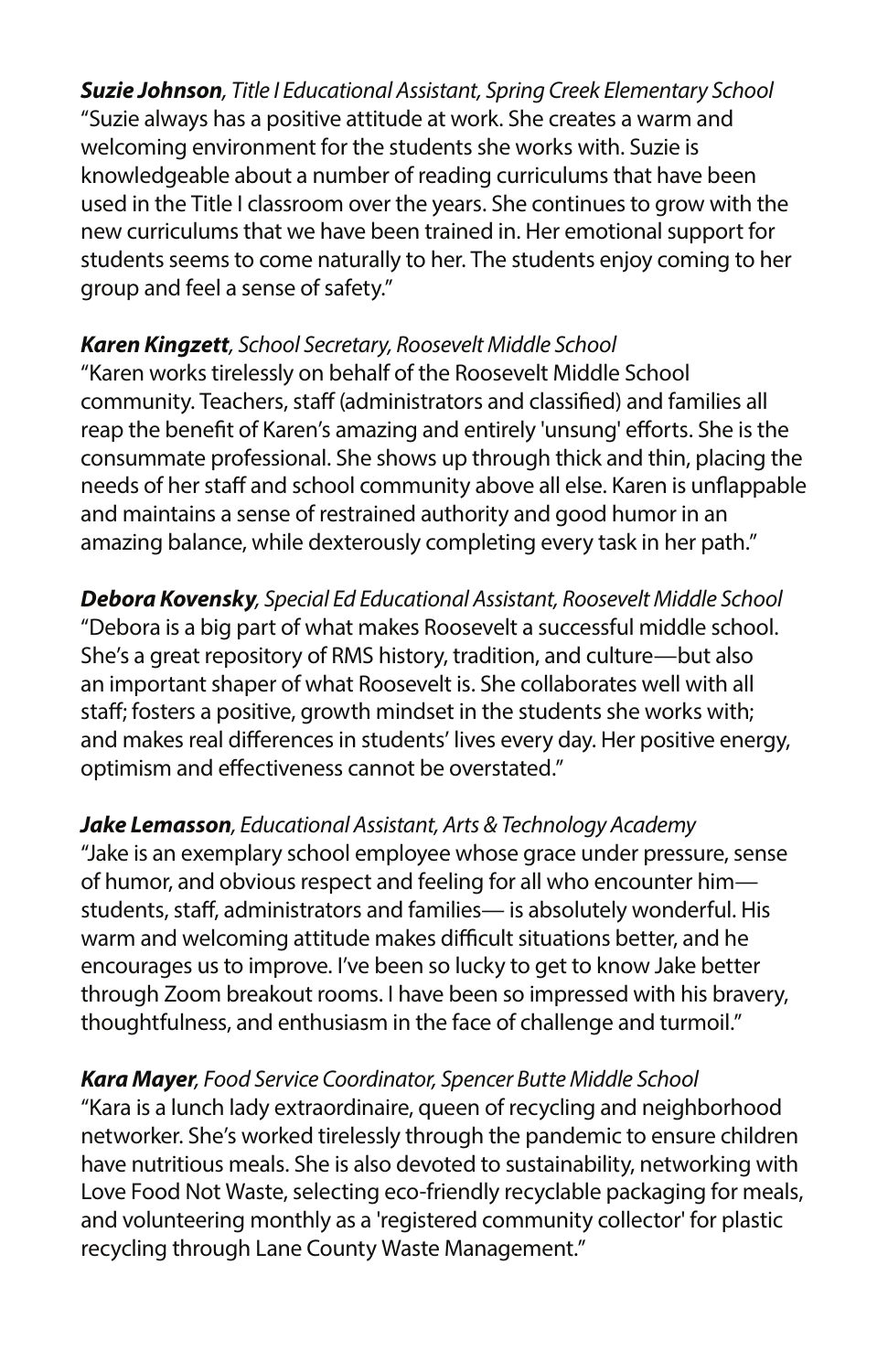#### *Melanie Namkoong, Department Secretary, Eugene International High School at South Eugene*

"Sharp as a tack and on the ball, Melanie gets results. She is very helpful to the International High staff and is their advocate. Anything she can do to help she does. During the early days of the pandemic, Melanie was in the kitchen preparing food for daycare and other students. In short, Melanie is a star and sets an example of how to run things well."

*Debbie Parlette, Special Ed Educational Assistant, Arts & Technology Academy* "Debbie is very patient and knowledgeable with computers and helped train many of us on how to teach online with Zoom. She made herself available to take calls or even participate in a Zoom to assist our training. She helped me a lot by answering questions with positive results. Debbie is a true team player."

#### *Stephanie Perez, School Secretary, Monroe Middle School*

"Stephanie started her secretary position during the pandemic and has been flexible, supportive, willing, reliable, and so much more. She is a bright light in our school and has been a game changer for our Spanish-speaking families. They feel so much more welcomed because of her presence and ability to translate and support our families. She started 'Lunch Bunch' where kids get together twice a week to chat, converse, socialize and have fun! Students feel connected and that they belong!"

*Michelle Phillipo, User Services Specialist, Technology Department* "Michelle Phillipo is the world's greatest cheerleader, no matter what position she holds. She was first in attendance and then in scheduling while she was at Sheldon High School, and now she's hit the big time working for the whole district. I know the students miss her, but, dang, is she talented when it comes to Synergy questions and master schedules. When she worked at Sheldon High School, we often referred to her as 'Mama Michelle,' as students would hang around in flocks no matter where she resided."

#### *Jake Reents, Technology Support Specialist, Churchill High School*

"Jake deserves this award because he never complains; works diligently to solve problems; gets technology out to students; and is wise about his boundaries, while making it all work. Jake is good about communicating when to email the Synergy team versus the Tech team. He always greets staff with the utmost polite manners. He just treats people kindly, like others should treat him."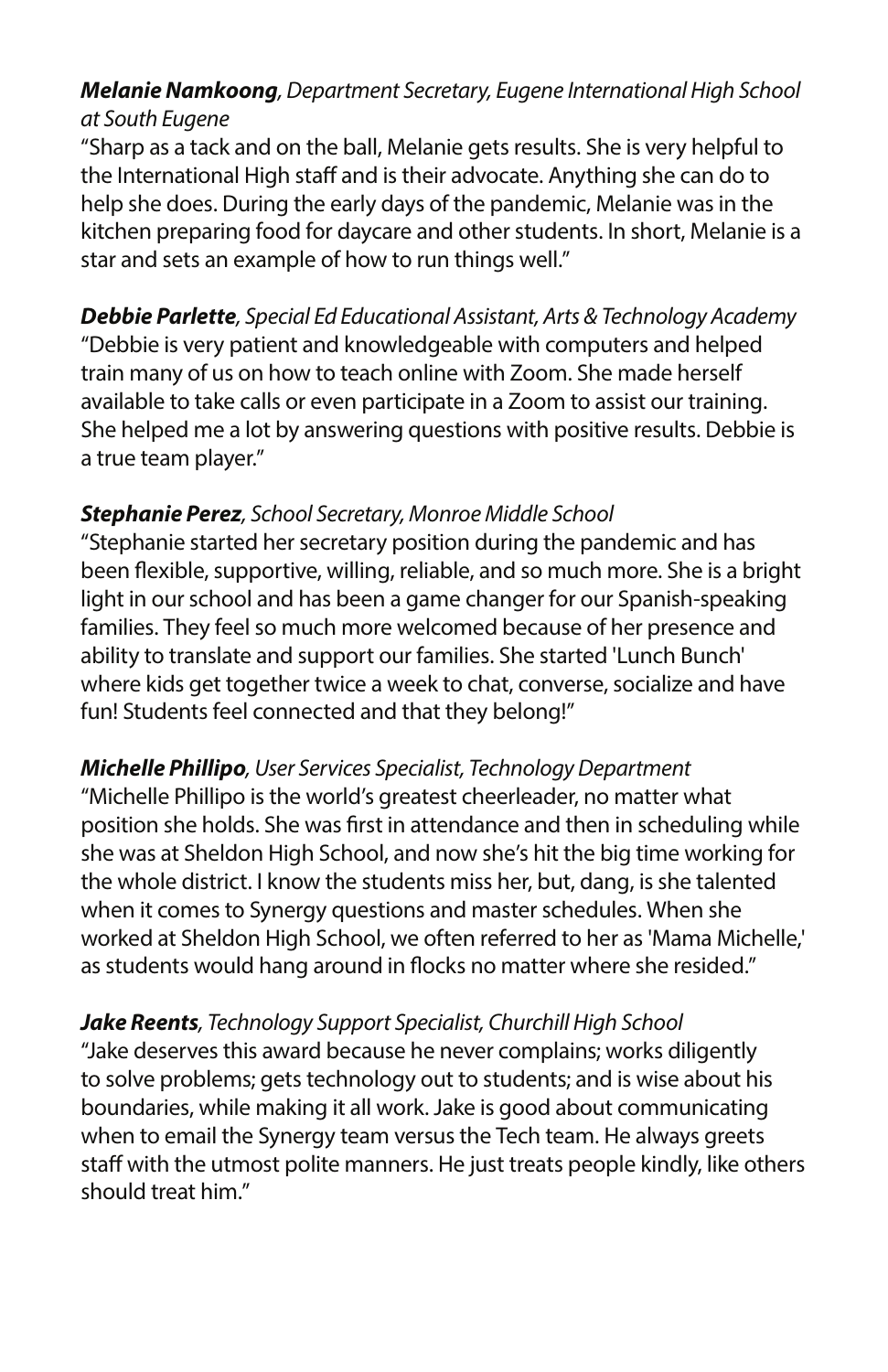#### *Buffy Ritchie, School Secretary, Monroe Middle School*

"Buffy Ritchie has the unique ability to inspire kids and make them feel wanted and included. She has successfully created a safe, stress-free space where middle school students can fully express who they are and leave, feeling equipped to face daily challenges. Buffy finds ways to help kids discover what they are passionate about. Her positive, generous and upbeat personality is infectious."

*Bernadette Ross, Special Ed Educational Assistant, Life Skills Network* "Bernadette is deserving of this award because of her continued commitment to provide excellent leadership and accountability to her students year after year. She goes above and beyond to help provide support to her co-workers, students and parents. She sets a great example of providing excellent service on a consistent basis."

*Jackie Sanderson, Educational Assistant, Holt Elementary School* "Jackie is the 'go-to' for anyone at Holt who has any Zoom or technology questions. She has engineered iPad stands for staff members so they can use them as document cameras during Zoom lessons with students. In addition to her invaluable assistance to staff, she continues to teach and mentor students during this difficult time. Distance learning was made so much easier and more enjoyable by Jackie's selflessness and generosity!"

*Patti Schmidt, Educational Assistant, Willagillespie Elementary School* "When you visit Willagillespie's playground, you will hear, 'Miss Patti, Miss Patti, Miss Patti!' She is a rock star to every kindergarten student. Some days, she is the glue that keeps the school together because she can move around and do jobs as needed. I have often heard her telling students, 'Believe in yourself,' 'You can do it,' and 'I'm here to help.' She is a glittery force of positive energy. 4J will not be the same when she retires."

*Beth Smith, Behavior Support Assistant, Chávez Elementary School* "Ms. Beth is an incredibly important person to our Chávez community. She works with students who are experiencing some of the biggest challenges to get them feel settled and be successful in their school experiences. Ms. Beth does an outstanding job of forming connections, reliably showing up as someone there to support them, seeing their strengths, and creating little plans to give students increased chances of success. Additionally, she is a pleasure for all staff to work alongside with her fantastic communication, positive demeanor and can-do attitude."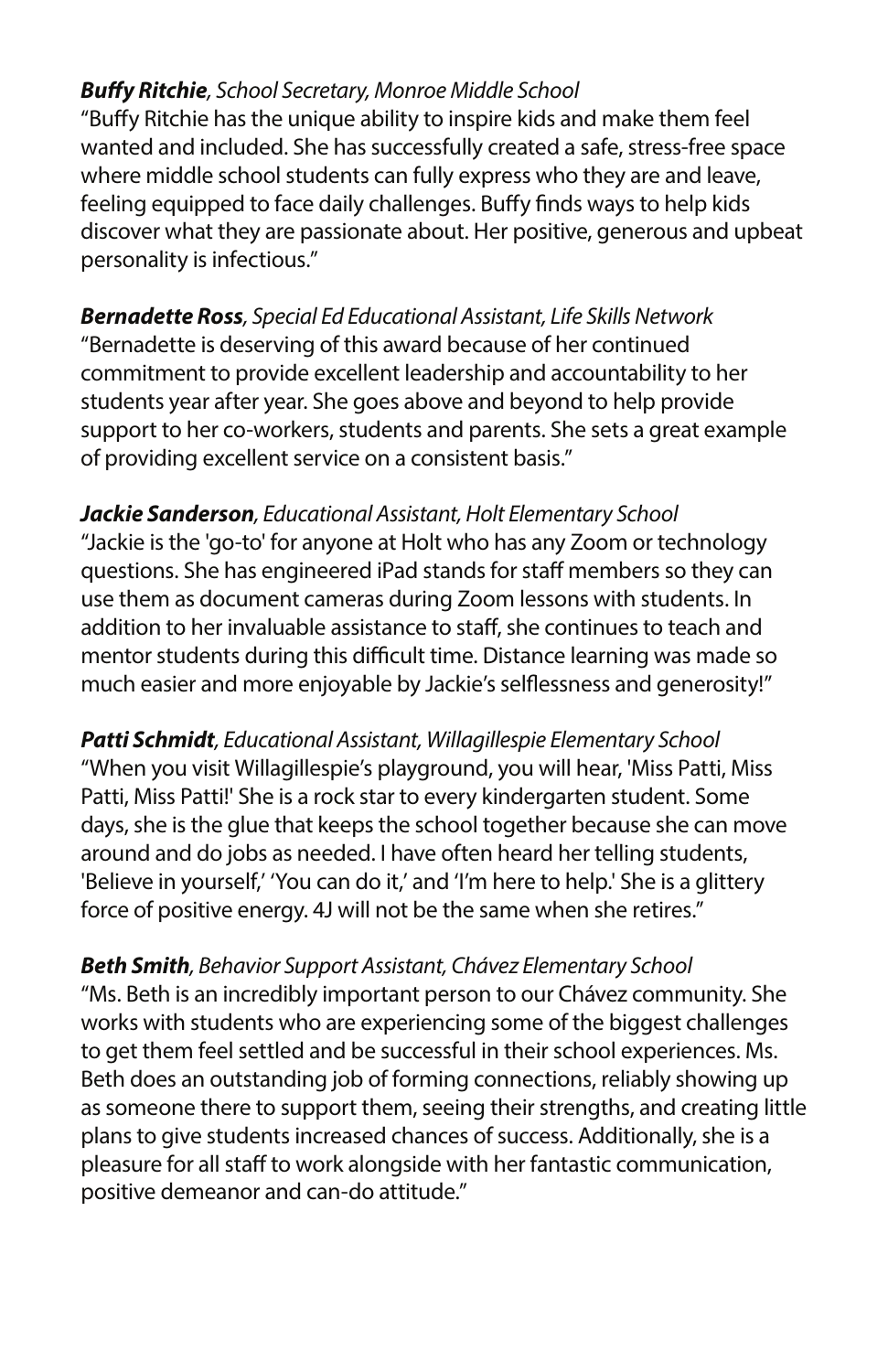#### *Jackie Solares, Bilingual Educational Assistant, Buena Vista Spanish Immersion Elementary School*

"Maestra Solares' dedication to supporting our students is demonstrated every day. She is a kind human being and professional. She is a person who walks the extra miles necessary to be sure all students' academic, emotional and social needs are met. Even on a difficult day, with her charisma and humor she brightens our comprehensive distance learning. Her solidarity with students, teachers and administrators during this school year has taught me that to be a good teacher I must be a good human being too."

#### *Kevin Summerfield, Educational Assistant, Churchill High School*

"Kevin Summerfield embodies the heart and spirit of Churchill High School. He has held many key roles in our school and, in each, he consistently places student needs above all else, supporting their voices and encouraging their leadership. As a colleague, Kevin passionately advocates for true equity in education by leading difficult conversations with vulnerability, patience, skill and grace. He brings us together and takes care of us. He is a living, breathing example of excellence in education and makes everyone around him better."

#### *Paige Toro, Special Ed Educational Assistant, Howard Elementary School* "Paige Toro is our newest teammate, bringing energy, passion and a refreshing calm presence to our very busy classroom. She is amazing at generating ideas to improve school for our students. She is a big picture thinker and can run through scenarios and identify anything we haven't thought of. This is especially helpful in a Life Skills classroom where being prepared keeps everyone safe. Her self-motivation and initiative make her a dream teammate."

#### *Campbell Trangmar, Custodian, South Eugene High School*

"It is not often and, in fact, it is rare to find a person who has the complete set of qualities like Campbell. His work ethic is superior, his attention to detail is unmatched, and he does it all with the greatest of attitudes. Truly exemplary, Campbell should be held up as the example for the district when discussing people who make a positive impact on our local communities, and at South Eugene, he is a star."

*Hayes Vertulfo, Special Ed Educational Assistant, Monroe Middle School* "Hayes has taken to comprehensive distance learning with a confidence and skill that I have rarely seen before in past educational assistants. He takes teaching seriously. He understands kids need humor and compassion, yet still need their content delivered to them in digestible ways. The kids love Hayes, and our entire school is better because of his commitment and talent. In this way, the community as a whole benefits through the positive young adults he sends into the world."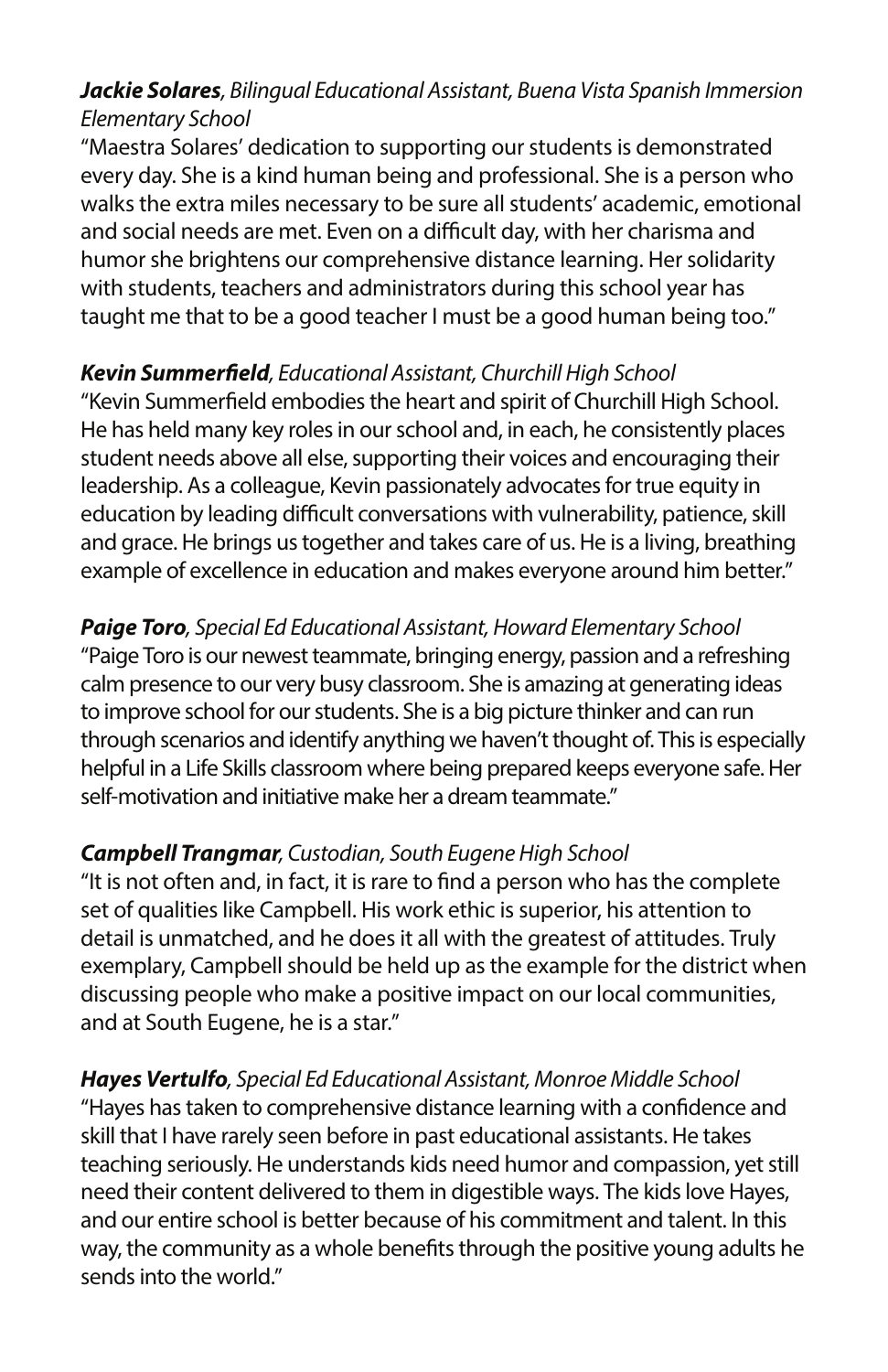*Tina Williams, Special Ed Educational Assistant, Howard Elementary School* "Tina Williams has always been our classroom go-getter, and it was no surprise to see her tackle this last year with the same ambitious spirit. We watched her create amazing materials for at-home learning, encouraged her students' adults through Zoom, supported the ever-growing needs of her co-workers in the classroom, and stepped out of the classroom to help when others in the school had a need. She is our stability, and this year would not have run so smoothly without her."

#### *Audrey Wiltz, Educational Assistant, Madison Middle School*

"Audrey Wiltz is one of the longest standing members of the Madison staff, and she is very much the glue that holds everyone together. She encourages students to succeed by truly getting to know them, by believing in them, and also by holding them accountable to achieve great things! She encourages students to enjoy their learning by having fun with them and offering a wry sense of humor that our middle schoolers respond to really well. She's a 'Jill of all trades' and beloved by all!"

*Rose Winand, Technology Support Specialist, South Eugene High School* "Every year, and particularly in this pandemic year, Rose's efforts have been key to connecting students to education. Her problem-solving, diligence, organization and skill help make the world go round at South. In the face of intense logistical challenges, ongoing and ever-changing needs and stressful circumstances, Rose brings a sense of humor, 'can do' attitude, and desire to help that soothes the anxious, provides access to the disconnected, and makes the seemingly impossible possible."

*Cindy Winkle, Special Ed Educational Assistant, Howard Elementary School* "Cindy is efficient, kind and easy to collaborate with. She allows her students to be who they are and meets them wherever that is. She utilizes their strengths and help them overcome their weaknesses. Her outlook on education is all about doing what is right for the individual child. She models this during all routines throughout each day. This perspective has brought a lot of growth to our students and sets them up for success."

#### *Vickie Woolman, School Secretary, Twin Oaks Elementary School*

"Vickie has been a fixture at Twin Oaks Elementary for as long as anyone can remember. Over 35 years of service is quite a testament to her commitment to our community. In so many ways, she is the embodiment of our school spirit: a little bit of country mixed with a dash of humor; a big, generous heart; a welcoming smile; and an easy-going, down-home practicality that comes in handy when a job needs to get done. Twin Oaks will not be the same when she retires this summer."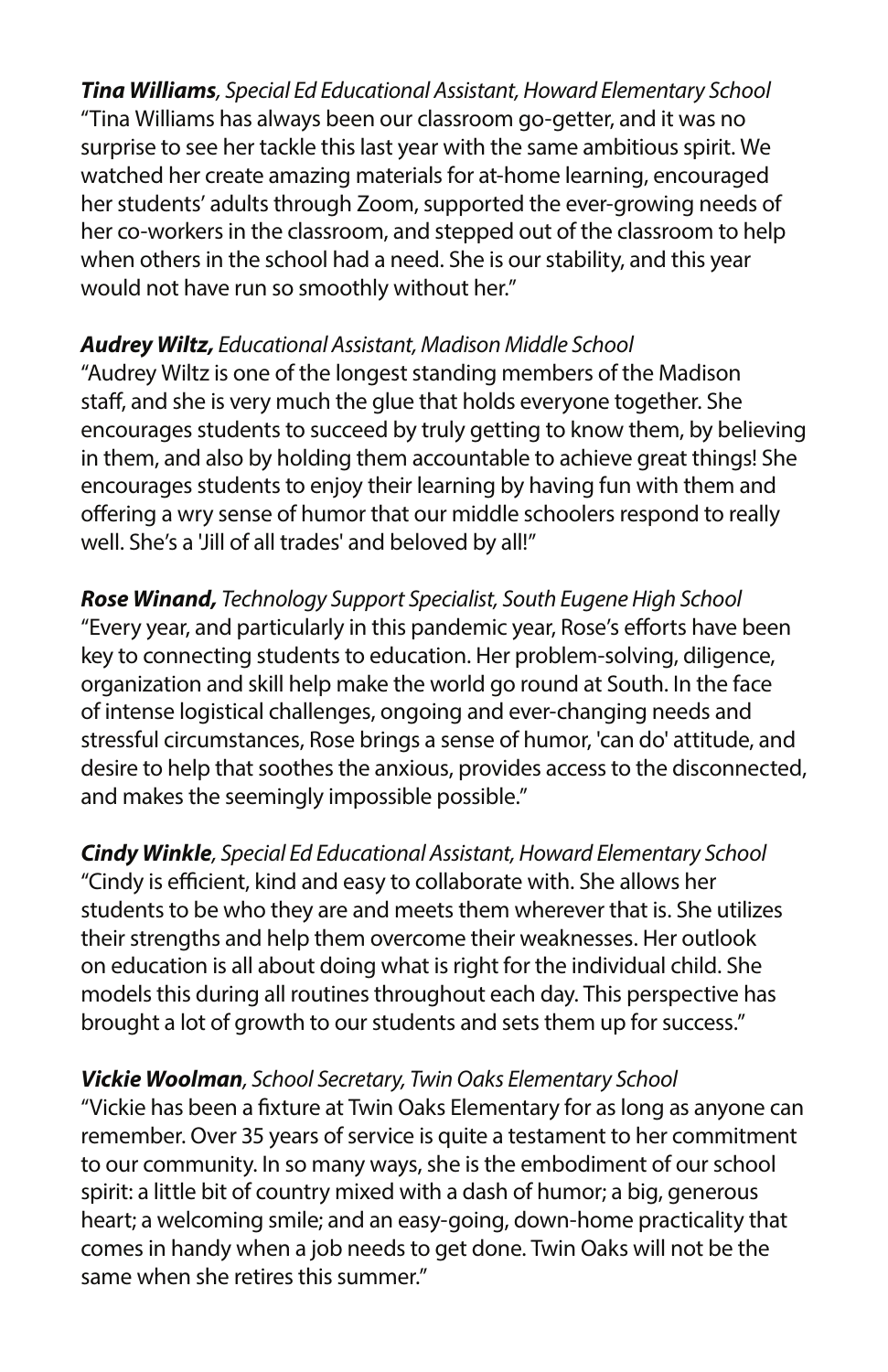#### *Pilar Zentz, Bilingual Educational Assistant, River Road/El Camino del Río Elementary School*

"Pilar has created a fun, engaging and meaningful BEST afterschool program for the academically struggling students of El Camino del Río/River Road Elementary School. Her attention to detail and follow through ensures that students and staff are making the most of their time together. Their scores in all academic areas, including English language for our non-native English speakers, are significantly improved when compared to students who are not in the BEST afterschool program. This has been a powerful program for our most high-risk students, and Pilar is the reason why it has been successful for so many years."

#### **Teachers & Licensed Specialists**

#### *Lisa Albrich, Spanish Teacher, Sheldon High School*

"Lisa is the highest quality of educator there is. She is the reason I became an educator, and I know I am not the only one. The quality of education she provides for her students is unparalleled and something I strive to achieve in my own classroom. She is a model not only for her fellow educators as to what high quality education looks like, but also for her students on what it means to be a good person."

#### *Ashley Baker, Fourth Grade Teacher, Yujin Gakuen Japanese Immersion Elementary School*

"Ashley Sensei, what she is called at Yujin Gakuen, is a dynamic and energetic teacher. She always explains the assignment at hand clearly and with examples. Ashley Sensei answers any and all questions with respect for each child who is asking. As a former teacher myself, I have not witnessed a teacher so positive and clear with their students. Ashley stands out among teachers I have been in contact with."

#### *Lee Baker, Counselor, Roosevelt Middle School*

"Lee performs the diverse and challenging responsibilities of a school counselor extremely well. He is highly competent, professional and responsible. His interpersonal skills and interactions with students, families and staff are excellent. When engaging with students, Lee is calm, measured and reassuring. Lee is both a school counselor and a school leader. He works diligently in support of student success."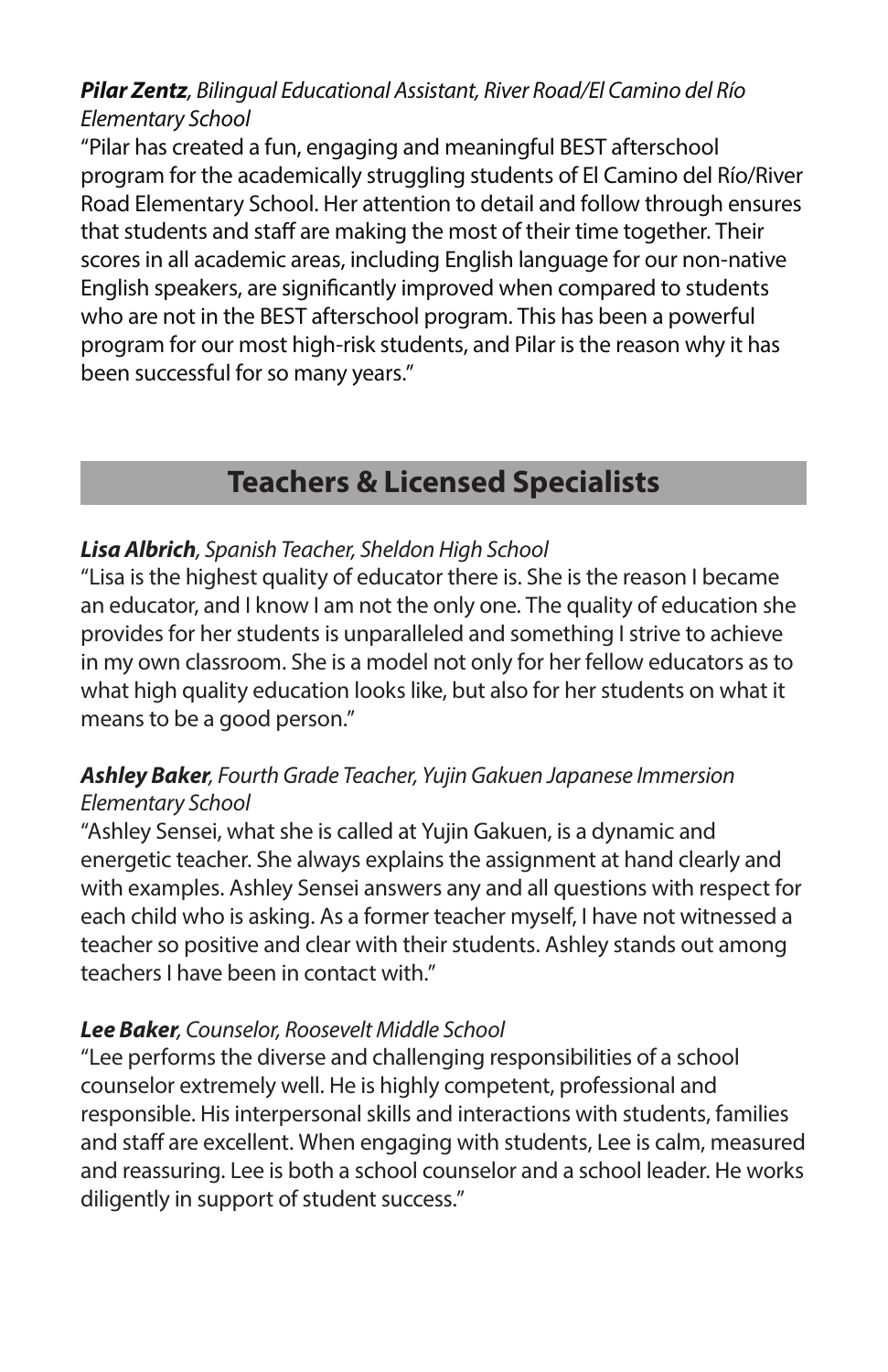#### *Meredith Baker, Kindergarten/First Grade Teacher, Buena Vista Spanish Immersion Elementary School*

"Meredith Baker is an all-star teacher. During comprehensive distance learning, she has offered her students a rigorous online classroom setting where students know what to expect each day and are held to a high academic standard. Meredith is also very warm and caring with her students, and they feel cared for and respected. Meredith has been at Buena Vista for many years, and is a key staff member to the ongoing success of the Spanish immersion program. Her ideas and input are invaluable!"

#### *Leah Barber, Language Arts Teacher, Sheldon High School*

"Ms. B has encouraged me so many times that I can complete high school and that I am smart enough to push through any obstacles I may encounter. She makes sure to make her classroom into a safe place to communicate with her and the other students. She takes her work very seriously. Her classes are full of laughter and are also serious but enjoyable. I learned so much from her, not just about school but also about life past school."

#### *Jeff Billington, Fourth Grade Teacher, Willagillespie Elementary School*

"Jeff is one of the most patient and caring teachers I have ever worked with. He takes the time to see what every student needs, individually and collectively. He comes to work every day with a smile and an encouraging word for others. Not only is he an amazing teacher who encourages the best of everyone around him, he serves in the military reserves. Somehow he makes doing it all look easy. It's teachers like Jeff that make me want to come to work every day and keep coming back every year."

#### *Kelly Bokn, Athletic Director, Churchill High School*

"Kelly Bokn is a phenomenal athletic administrator. He is organized and authentic. He cares deeply for our coaching staff and all of our kids. He has led our school back to athletics through the COVID pandemic with great purpose and care, and has counseled numerous athletes and coaches during the mental health struggles that have accompanied COVID. Churchill has a supportive family atmosphere, and Kelly Bokn is a huge reason for that positive culture."

#### *Kelli Boom, Physical Education Teacher, Monroe Middle School*

"Over and over, we're hearing from families that students love her classes. She allows for independent work, group work, and prepares fun and relevant activities both in health and team sports. Ms. Boom is the true definition of a team player. She collaborates with colleagues and then follows up each and every time. Through all of this, she is gracious, kind, patient, caring and considerate. Not only is she this way with the staff, she is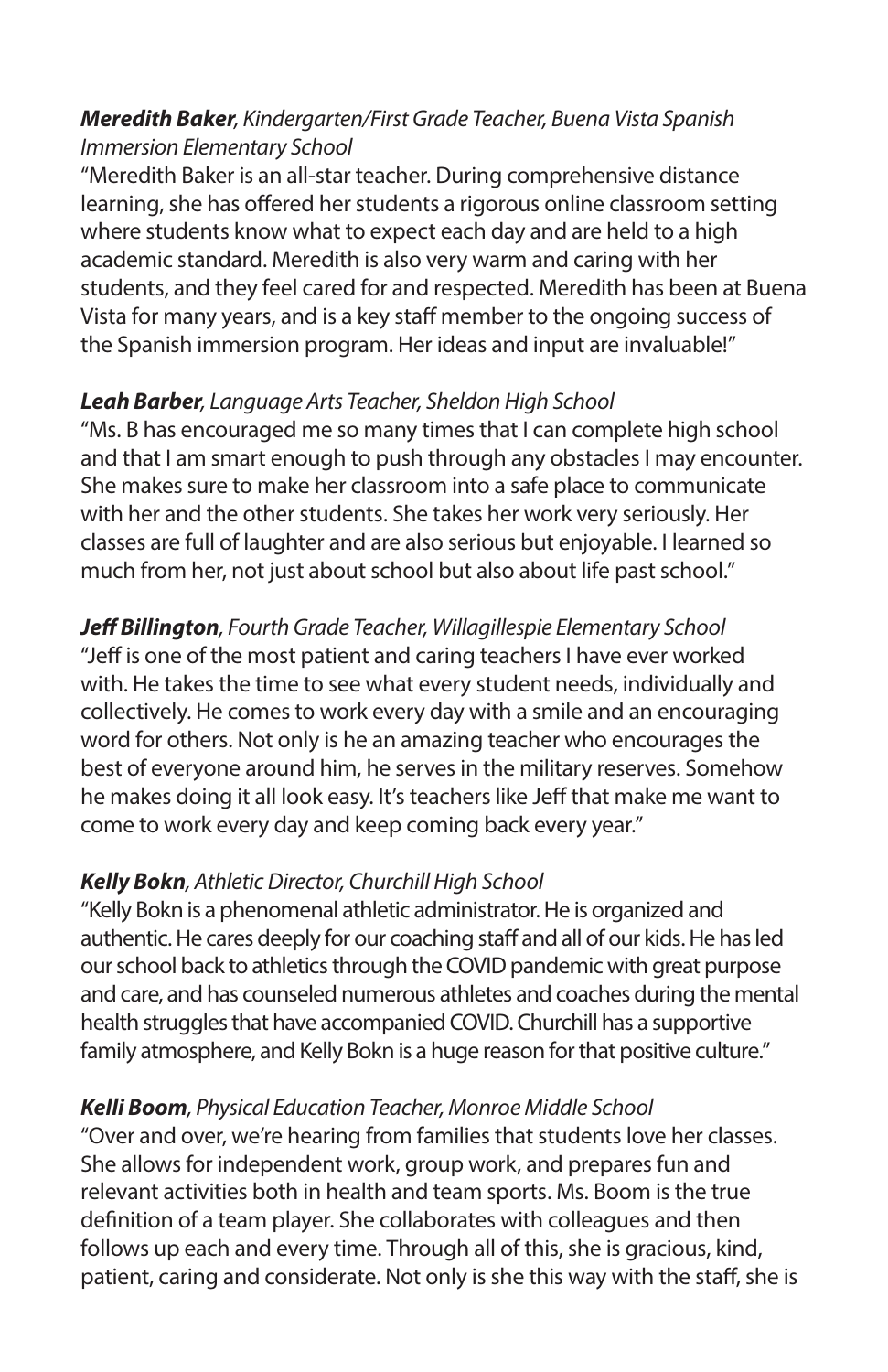#### even more so with her students!"

*Carissa Boyce, Title I Coordinator, Awbrey Park Elementary School* "Carissa does an incredible amount of work in order to help the school run smoothly. She works an incredible amount, always making student-centered choices. She also communicates quickly, regularly and with respect, and treats co-workers as she would like to be treated. She is always available to help and has a calm and reassuring presence."

#### *Brenda Brainard, Director, NATIVES Program*

"Brenda has been instrumental in the cultural education of both native and non-native 4J students for nearly 30 years. Her classroom presentations, which she does hundreds of a year, support not only our native students, but bring important cultural understanding to our non-native students. Her years of service have provided a pathway for the district to continue the strong foundation that she created as it prepares to implement SB13- Tribal History/Shared History curriculum. She has been unwavering in her dedication to families, delivering meals and food boxes to native families in need throughout this pandemic. Brenda has dedicated her life to making the native voice heard in the district and helping all native students succeed in life, starting as infants and growing into strong and healthy Native adults."

#### *Paul Brisentine, Math Teacher, Roosevelt Middle School*

"Paul has not just gone an extra step this year. It is clear he has gone an extra marathon. Both my husband and I are in awe of his dedication to teaching and to his endless support of every student with remote schooling. Our kids faced many challenges this past year, but with a teacher like Paul, they were confident to embrace the change — and even 'make the most of it.' I would like Paul to be recognized for his dedication and creativity to both teaching and supporting the students."

#### *Nikita Brougher, Kindergarten Teacher, River Road/El Camino del Río Elementary School*

"Maestra Brougher successfully engages her students in every lesson, learning activity, art project, breakout room—you name it, and she does it for the full four hours. My daughter is learning Spanish, how to read, all her numbers, and she is having fun. She can't wait to share what she learned that day at the dinner table at night! I think Maestra Brougher has done an extraordinary job with distance learning. I can't wait for my daughter to meet her in person."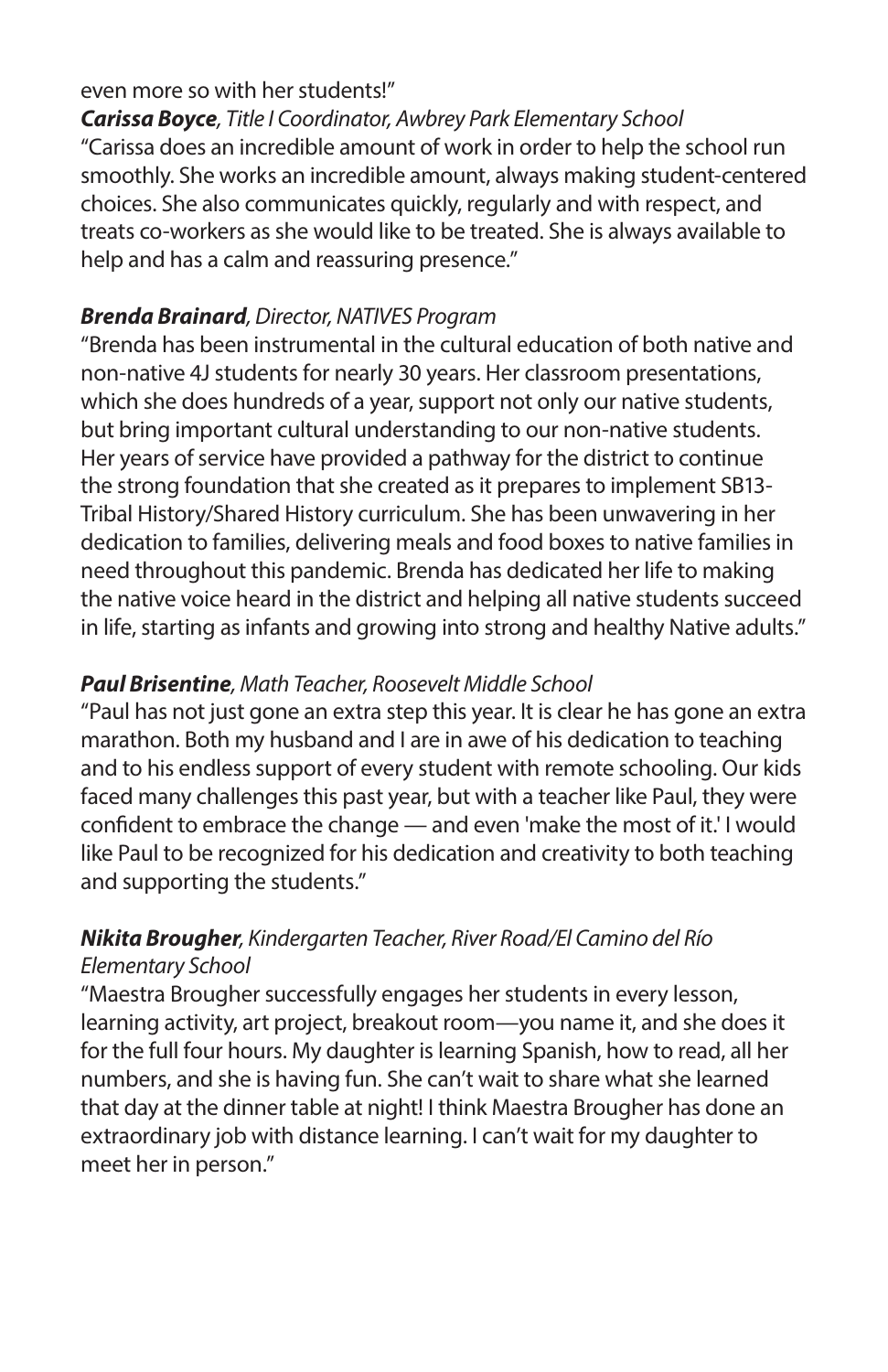#### *Lupe Callihan, Fifth Grade Teacher, Howard Elementary School*

"Lupe is the epitome of a stellar educator. Hardworking doesn't come close to describing her! Throughout the last year, Lupe has taken the constant changes of comprehensive distance learning in stride. During this time, she has continued to make sure that each and every one of her students are held to the same high standards as when they are learning in the building. She will not quit until she knows she has done everything possible for her students to be the best humans they can be."

#### *Rachel Cannon, Special Education Teacher, Monroe Middle School*

"Mrs. Cannon has been a huge asset for our special education students and families at Monroe Middle School. She partners with classroom teachers to align her curriculum to support what her students are learning in the classroom and teaches her students to high standards. I appreciate Mrs. Cannon always advocating for her students, working with staff to ensure best practices, and reminding staff of district policies and practices to ensure her students succeed."

*Sheryl Carroll, Special Education Teacher, Edison Elementary School* "Sheryl has been a dedicated member of Eugene School District 4J for many years and continues every day to strive to improve herself and her knowledge to support and guide the students she teaches. It is teachers like Sheryl who make imprints on our students' lives. For students who might otherwise give up on themselves, Sheryl is there to show them that not only does she believe in them, the world does as well."

*Sebastian Catlin, Student Support Teacher, South Eugene High School* "Mr. Catlin went out of his way to make for an easier time for me, as I journey through my senior year struggles. Mr. Catlin has made me feel normal and like graduation is even a possibility. He is an amazing teacher, deserving of this award. Not remotely do I think he will get the praise and attention he deserves, but I believe he will use the award to further help the career paths and graduation opportunities of struggling students."

#### *Charissa Charpie, Third Grade Teacher, Howard Elementary School*

"Ms. Charpie is the best teacher I have ever met in my life. I have never met a teacher who is so kind, caring, compassionate and truly cares and likes the children she is teaching. My son loves her with all his heart and enjoys seeing her every day. She goes above and beyond the call of duty. She is an angel not only to the children, but to the parents as well."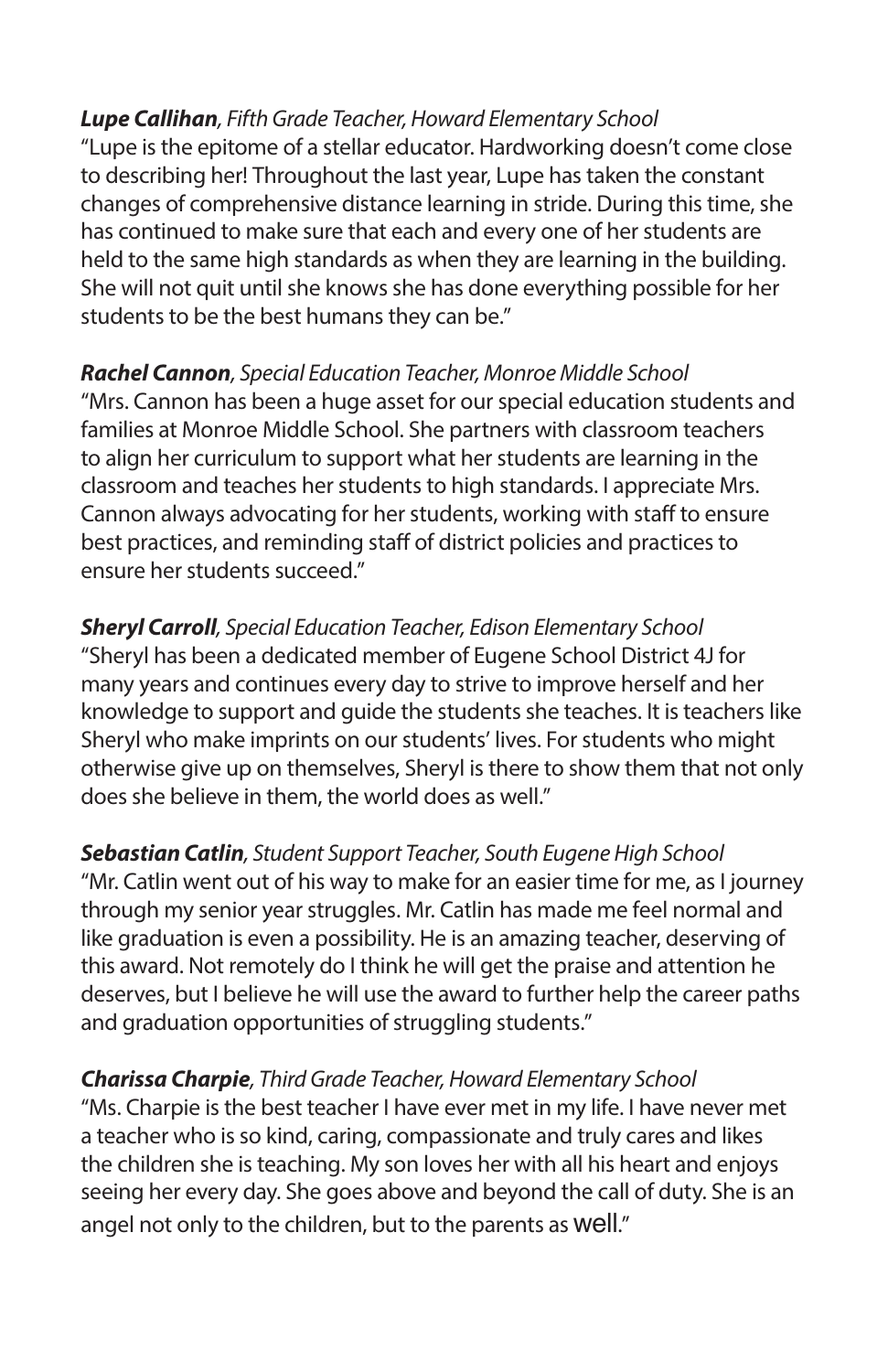*Meredith Coelho, Language Arts Teacher, Roosevelt Middle School* "Meredith has been a language arts teacher, an AVID teacher, a social studies teacher, an elective course teacher, and our librarian. Although her changing role at our school has created extra workload, she always sees new opportunities as learning experiences. I have been enormously impressed by Meredith's positive attitude, her instructional excellence and her commitment to students and the community."

#### *Linda Coombs, Speech-Language Pathologist, Charlemagne French Immersion Elementary School*

"Linda has taken a child struggling to communicate, and helped them gain independence, self-esteem and knowledge. She has identified gaps in knowledge and comprehension that caused a debilitating effect on my child. Her thorough, systematic teaching approach and welcoming personality has made a profound impact on my child's academic success."

#### *Seth Cooper, Spanish Teacher, Roosevelt Middle School*

"Seth Cooper makes kids feel seen, which is so important during this school year. He knows how to talk to middle schoolers, which is no easy feat! You can tell he really enjoys his work, and he is having fun doing his job when you watch him with students. My family is so thankful for his work and kindness."

*Kelley Coplin, American Sign Language Teacher, North Eugene High School* "This pandemic has hit all our teachers hard, and I have witnessed firsthand the challenges Kelley has faced as not only a teacher, but a sign language interpreter in our community. Kelley is always adjusting, standing up for her students, and never ever making someone feel unwelcome in her presence. She brings a laugh like no other, the caring hand of a mother, and the real stories students need to feel loved and supported."

*Annette Corbeau, First Grade Teacher, Gilham Elementary School* "During an incredibly unique and sometimes difficult year, Mrs. Corbeau has been a shining light for all of her first graders. Mrs. Corbeau is an amazing and talented educator who builds incredible relationships with her students, which allow her to get the most out of them each and every day. She maintains high expectations for all her students while recognizing and celebrating each of them for the individuals they are. We are so thankful for Mrs. Corbeau. She is the best!"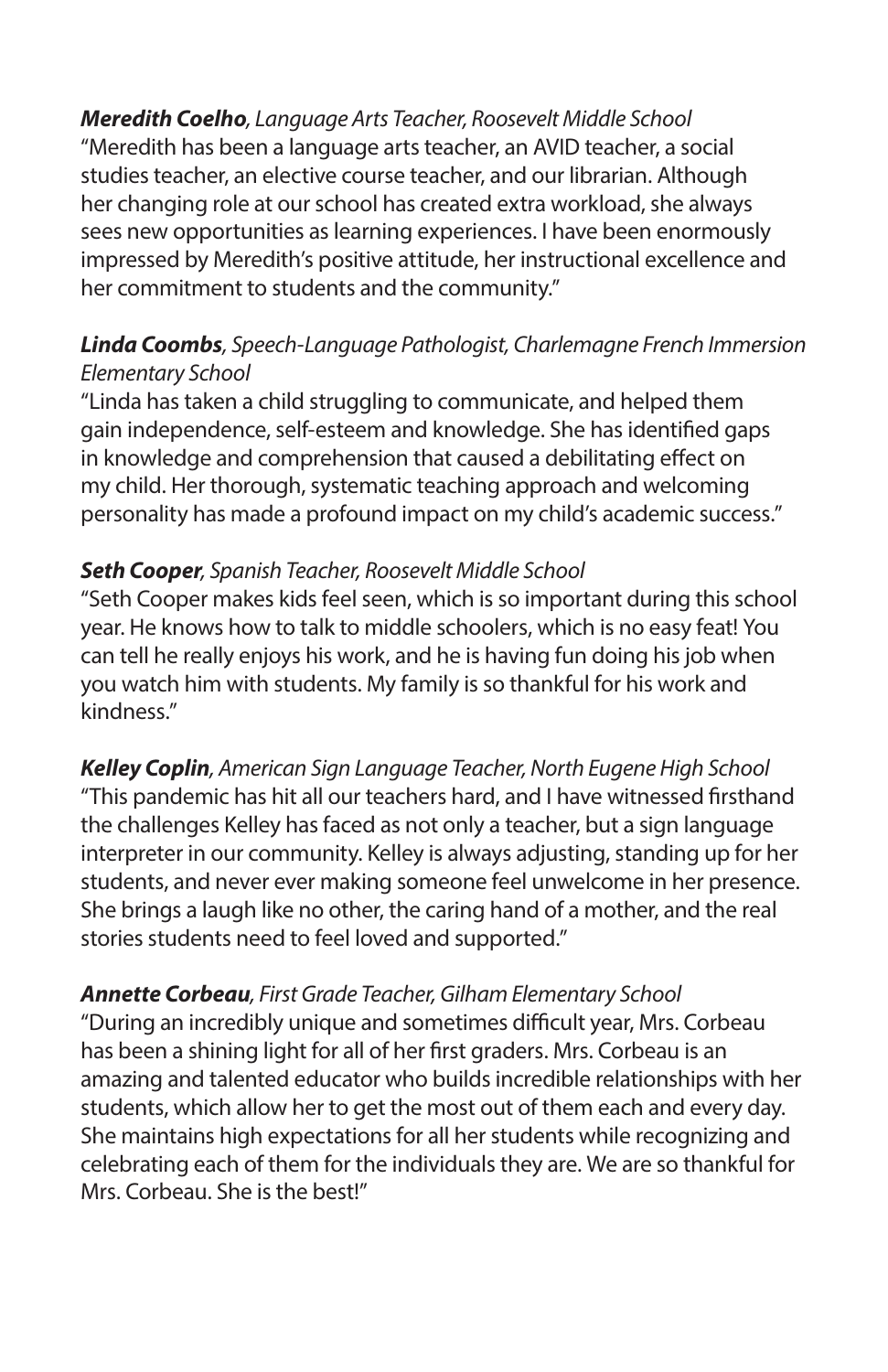*Patrice Cowman, First Grade Teacher, Willagillespie Elementary School* "Patrice has gone above and beyond with excellent communication and support during distance learning. I have a child who learns at a different rate than his peers and in order to keep him challenged and engaged Patrice has consistently come up with strategies to give him the same opportunities to grow. She has been readily available to conference late into the evening when needed and always has a story to relate to my kiddo's anxieties. We can always feel those hugs right through the screen."

*Vanessa Crane, First Grade Teacher, Awbrey Park Elementary School* "Mrs. Crane works hard to make sure every child is not only successful, but growing at an appropriate rate. Her math instruction is structured in a way that is accessible if a student is still learning the skill and can expand to more in-depth for students who have mastered the skill. She tailors writing instruction in the same way, making sure the needs of all students are met, regardless of their starting ability. She is patient, understanding, and works hard to build relationships despite all the technology barriers we currently grapple with."

*Kimberly Dame-Brown, First Grade Teacher, Willagillespie Elementary School* "Mrs. Brown, day in and day out, brought her A game to Zoom. It amazed us as parents how she was able to keep the energy level so high for that many hours a day over Zoom, while still making the learning exciting and pure joy for the first graders. Her first graders just fed off of her energy—thirsty to learn, and feeling proud and excited with Mrs. Brown guiding them and cheering them along the way."

*Judy Davies, Second Grade Teacher, McCornack Elementary School* "Judy Davies is an exceptional teacher and person all-around. She has a magical way of getting kids to actually love and want to learn. She is positive, intelligent, funny and compassionate, amongst many other qualities that she possesses. My daughter learned so much from and with her; it's unbelievable. Judy Davies is a fantastic human being, and for my child and me, she already has an award—an award in our heart for everything she has done for both of us and all her other students."

*Kim DeLeon, Special Education Teacher, McCornack Elementary School* "Kim is diligent, dedicated and devoted to helping her students reach their potential. She creates interesting lessons, even over Zoom, keeping students engaged and progressing. She recently wrote a grant so her students would have a lovely break space when they returned to hybrid learning. Her first thoughts are always for the well-being of the children."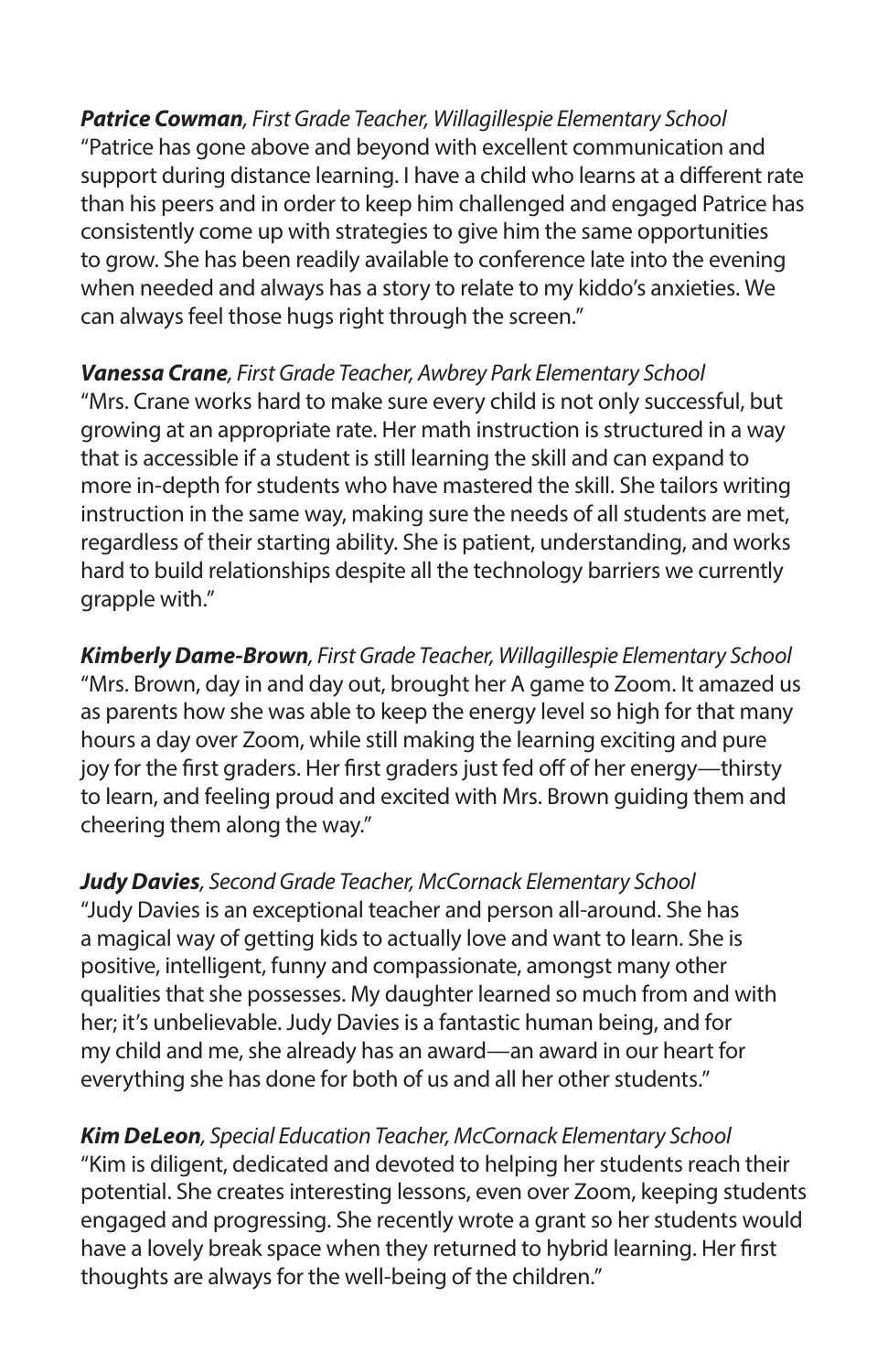*Elena Delgado Vazquez, Spanish Teacher, Sheldon High School* "Ms. Elena Delgado Vazquez always has a positive, understanding energy. She gets her students to participate in class when other classes are struggling to do the same. She always asks her students to come to office hours if they need help. She is the host of the Black Student Union club and always makes us feel good in class by asking each and every one of us how our week or weekend was, and what we are most looking forward to doing for the rest of the week."

*Sarah Donn, Second Grade Teacher, Willagillespie Elementary School* "Sarah has blossomed into a powerful teacher. She knows that building relationships with her class is the most important part of teaching. Her classroom community is special and dear to her. Her knowledge as a reading specialist makes her a natural interventionist with her students. She focuses on student interests and builds self-efficacy as they grow in the safety of her class. With students at the center of her planning, she is all about engaging them because she knows students learn more when they are active participants."

*Brynne Eidlin, Fourth Grade Teacher, Camas Ridge Elementary School*  "Brynne has not only been a great teacher for my son, but also a thoughtful friend to our family. She regularly checks in on our family to make sure we are doing well and able to keep up with the school work at home. This has been a challenging year, and no matter what is thrown at Brynne, she handles it in stride and with gratitude. Brynne is a rock star of a teacher, friend and parent. Her students are seen, heard and valued."

#### *Anna Elias, Life Skills Teacher, Adams Elementary School*

"During this pandemic school year, I have watched Anna pivot with more grace than any ballerina. She has managed to keep both the needs of her students and the needs of her educational assistants in mind as she juggles schedules and resources. She has continuously found ways to help her students connect under less-than-ideal circumstances. This year has been a bigger challenge than anyone could have imagined, and Anna has not only risen to the occasion, but managed to shine impressively during this time."

#### *Dene Eller, Physical Education Teacher, River Road/El Camino del Río Elementary School*

"Dene Eller is a truly dedicated and passionate educator, as well as community member. I was fortunate to meet her through my daughter's school where I volunteered. She is always coming up with new and creative ways to inspire and teach her students about the importance of staying healthy, as well as staying positive and kind!"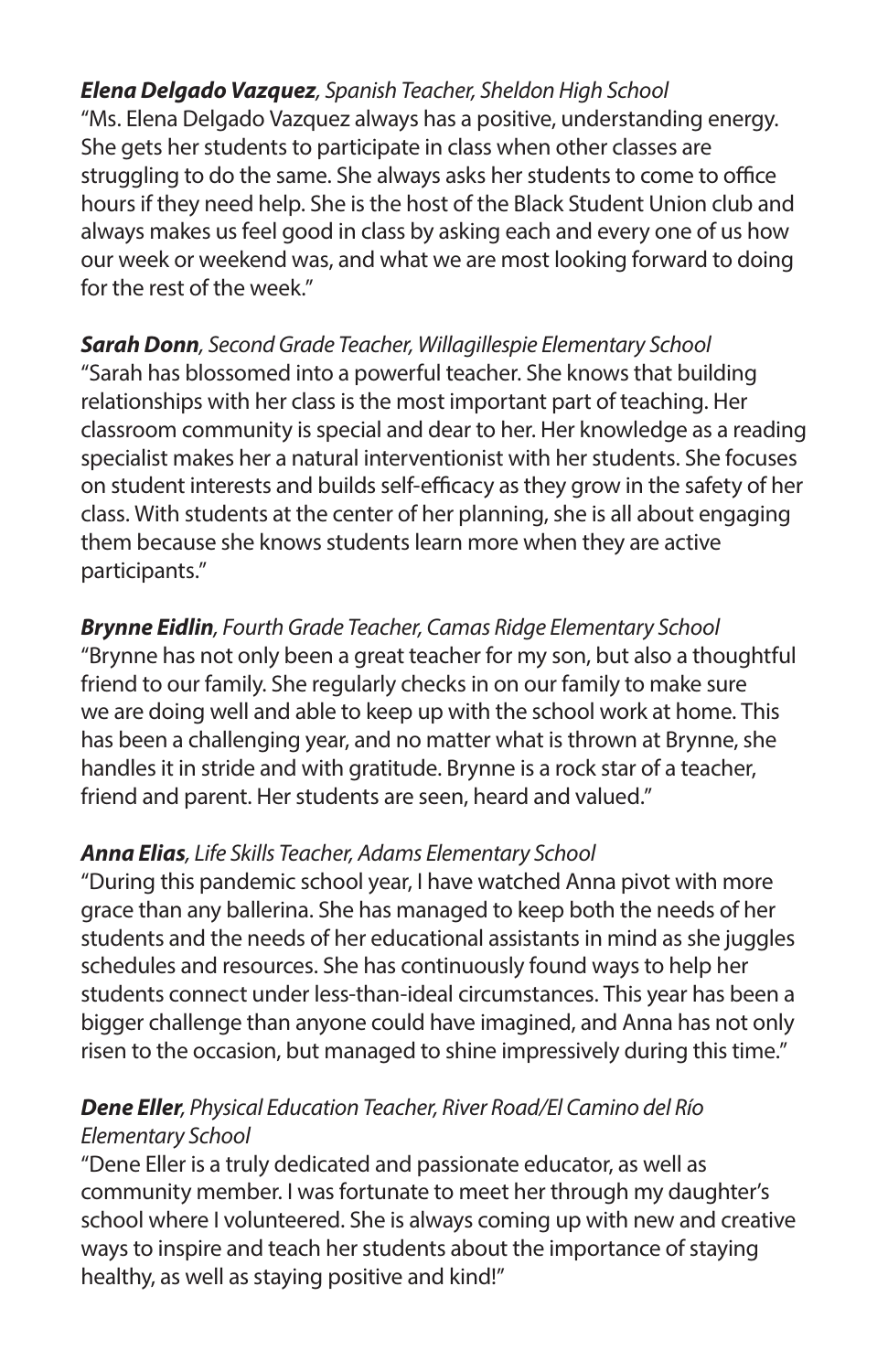#### *Christie Enders, Counselor, Sheldon High School*

"Christie can keep a cool-yet-empathetic head while helping students through many life struggles. An example of her charitable spirit was when she helped jumpstart the holiday season with a food and gift card drive that benefited hundreds of students. She organized a massive can drive to raise money for gifts, clothes and food. Not one to seek the spotlight, she sees a need and beelines toward meeting it. When it comes to passion and advocacy for students, she's at the top of the list."

#### *Jason Erickson, Social Studies Teacher, Madison Middle School*

"Jason guides students to succeed with every action throughout his day. He demonstrates broad knowledge of instructional practices by leading collaborative work around implementing the newly adopted social studies standards to build a program with integrity, enthusiasm and continuity. He encourages students to enjoy their learning every day, AND THEY DO! Mr. Erickson makes his class, whether in person or online, a lively and rewarding adventure, filled with wigs, character voices, music and thoughtful connections between historical context and current day relevance."

#### *Iris Essman, Learning Specialist, ECCO*

"With a quiet wit, charm and smarts unlike any other, Iris is truly one in a million. Her work at ECCO is impeccable, quirky and always given with a smile. She bends over backwards for those in need as a silent force for ECCO's brilliant students with disabilities. Not only does she do this for kids, but she is thoughtful and consistently, unselfishly supportive with staff."

#### *Erin Fuller, Kindergarten Teacher, Adams Elementary School*

"Mrs. Fuller is a strong advocate for students' needs. This year she advocated for the social and emotional needs of our youngest students by implementing small social groups via her kindergarten Zoom class. Mrs. Fuller shows exemplary leadership skills and takes on increasingly challenging tasks for the betterment of the Adams staff and community. Her analytical approach to solving complex problems allows her to seamlessly orchestrate schedules and complete tasks with detailed precision."

#### *Kristen Gianforti, Counselor, Awbrey Park Elementary School*

"Mrs. G is the rock of Awbrey Park. Staff, students and parents all rely on her, and she is always there when we need her. She selflessly supports us with a warm smile and a caring heart. I cannot imagine how much harder this past year would have been without our amazing Mrs. G. She has been the anchor holding our Awbrey Park community together. We love you, Mrs. G.!"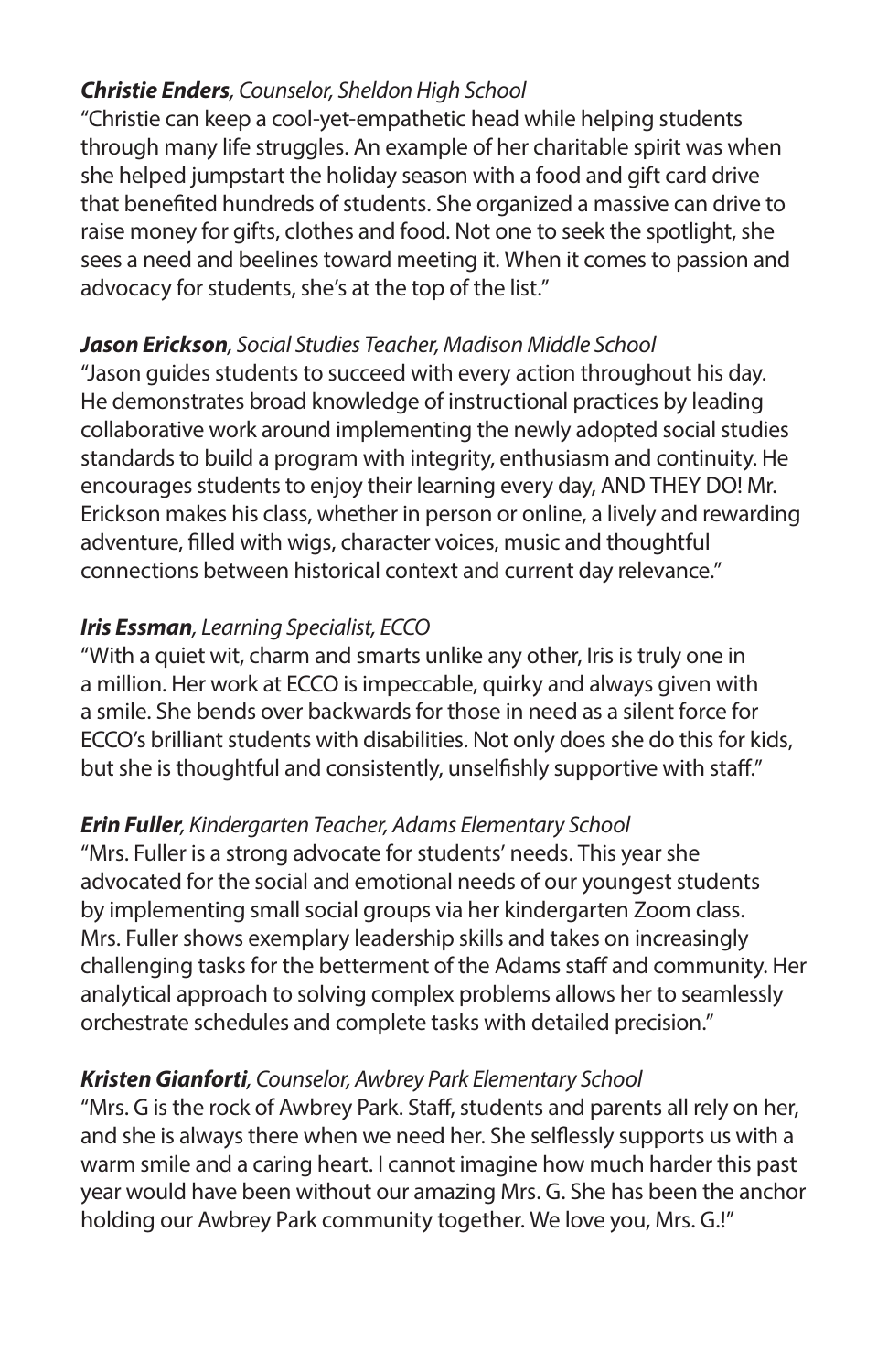*Kendra Groves, Second Grade Teacher, Willagillespie Elementary School* "Ms. Kendra is a brand-new teacher who has been an amazing support during this difficult year. She has risen to the challenge in every way. She has supported her classroom mentally and emotionally with grace and extraordinary wit. She has championed for her students, making learning fun during this difficult time; facilitated student connections while not being physically together; and supported each individual in their learning needs. She is an inspiration in navigating learning amidst constant transition."

#### *Nicholas Hadley, Spanish Immersion Teacher, Monroe Middle School* "This teacher helped me achieve an A in his class every trimester and has helped many other students. I was having a really hard time in history class for the first few weeks, but he offered for me to come in early or stay late virtually so he could help me learn more and find ways to make it easier for me. He is always there if you need him. He is respectful, kind and reassuring."

#### *Joshua Hamill, Social Studies Teacher, Eugene International High School at Sheldon*

"For close to three decades Joshua Hamill has been the heart and soul of the Spanish Immersion Program at the Eugene International High School at Sheldon. Every Spanish immersion student who has graduated from the program since its inception in the 1990s has had the honor and pleasure of learning from an educator who not only creates a dynamic and memorable learning experience in his classroom each day, but who also cares deeply about each and every student. ¡Viva Hamill!"

#### *Katie Hansen, Transition Education Network Special Education Teacher, Sheldon High School*

"Katie is deserving of this award because of her continued commitment to provide excellent leadership and accountability to her students year after year. She goes above and beyond to help provide support to her co-workers, students and parents. She sets a great example of providing excellent service on a consistent basis."

#### *Aimee Harrington, Language Arts Teacher, Arts & Technology Academy*

"Aimee Harrington is an exceptional Language Arts teacher, helping inspire both critical thinking and a love of literature among her students. In a time when it is easy for students to stay anonymous and unseen behind a blank screen at home, it is an exceptional thing to see your child be seen, known, valued and supported for who they are. I am grateful to Ms. Harrington for seeing my child, honoring and supporting her as an individual, and caring enough to go the extra mile."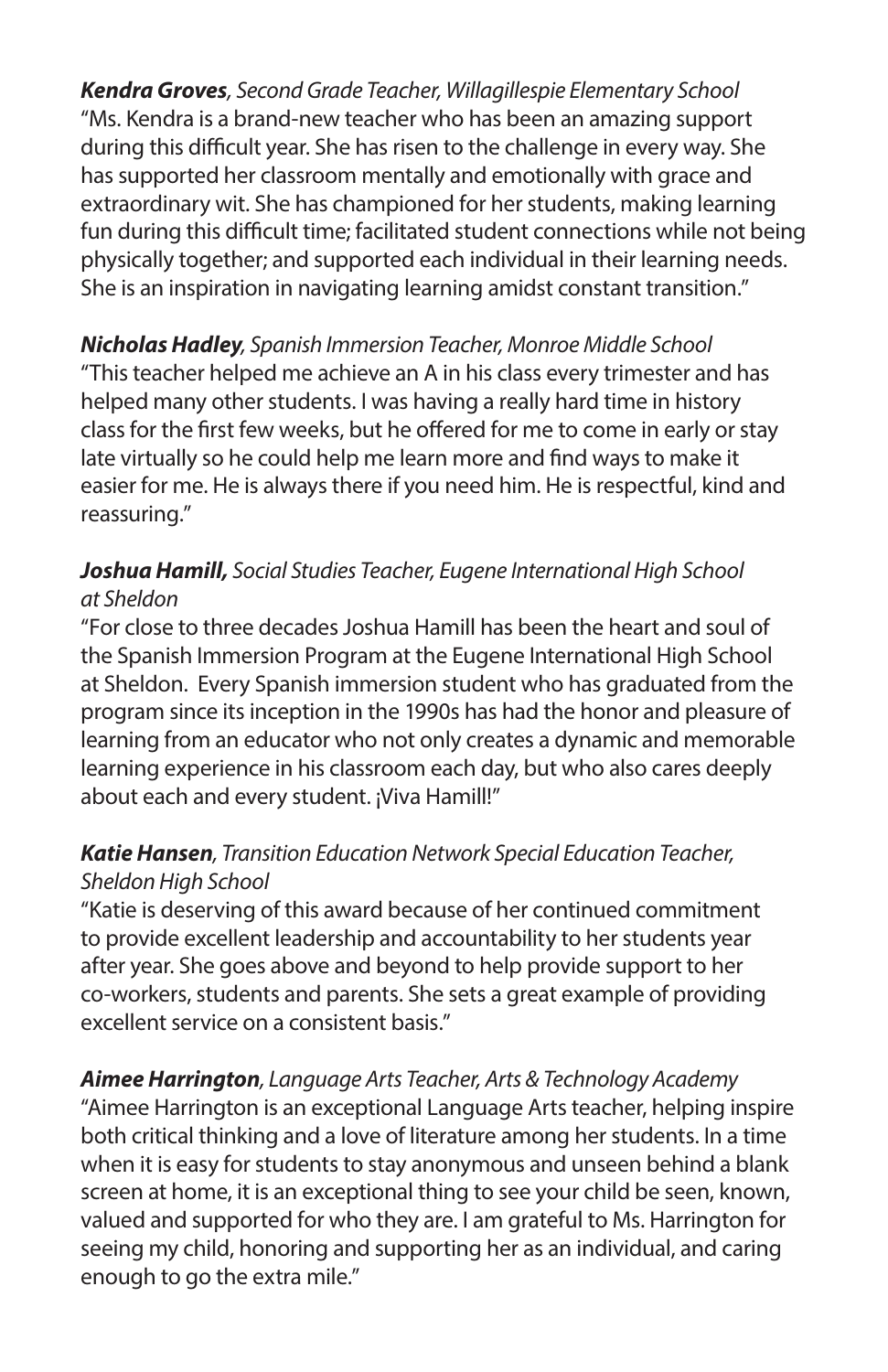*Jacob Havner, Fourth Grade Teacher, Adams Elementary School* "Mr. Havner excels when he is with his students. He sounds like a YouTube star with thousands of followers all tuning into his education blog. He leads his students through English and math with humor and an honest passion for learning. It only takes a minute of listening to him to know he is a master educator. His positivity his contagious. Instead of this year being a trial, we have seen our fourth grader engaged and happy to attend online learning."

*Carisa Henniger, Second Grade Teacher, Awbrey Park Elementary School* "Mrs. Henniger sees the potential in each student and has this incredible way of drawing it out of them. She knows when to push and when to nurture. My kids will forever be blessed with the attributes she allowed to flourish in her classroom, and I am certain the same can be said of all of her students. If only we could all have a Mrs. Henniger to guide us in our journey. She is one of a kind!"

#### *Ann Hettick, Health Teacher, Sheldon High School*

"During this unprecedented and challenging school year, Ann has demonstrated once again how deeply she cares for her students and addresses their needs with understanding and compassion. Ann checks all the boxes for educators who go above and beyond for their students. She's innovative, creative, inclusive and committed to their good health, which has been especially appreciated during the pandemic."

#### *Mark Hewitt, Math Teacher, Eugene Online Academy*

"Mark is an outstanding instructional leader and team player. Mark's extensive experience working in asynchronous online K-12 education has proven to be an invaluable asset to Eugene Online Academy. Mark collaborated with all the other members of the middle school team to develop orientation sessions that help students get off on the right foot when they came to EOA. Mark projects 'can-do' attitude with a hefty dose of 'How can I help?'"

#### *Theresa Hilkey, Math Teacher, ECCO*

"Theresa always puts students first—engaging and teaching them a difficult subject. Math is not easy for several of her students. She mentors staff and other new 4J teachers who she doesn't even work with in the building. She also provides daily inspiration for her colleagues. She is present and an open ear for anyone who comes across her path. Theresa is known as 'Boss' at ECCO because she is a fantastic communicator and articulates the needs of our kids every single day."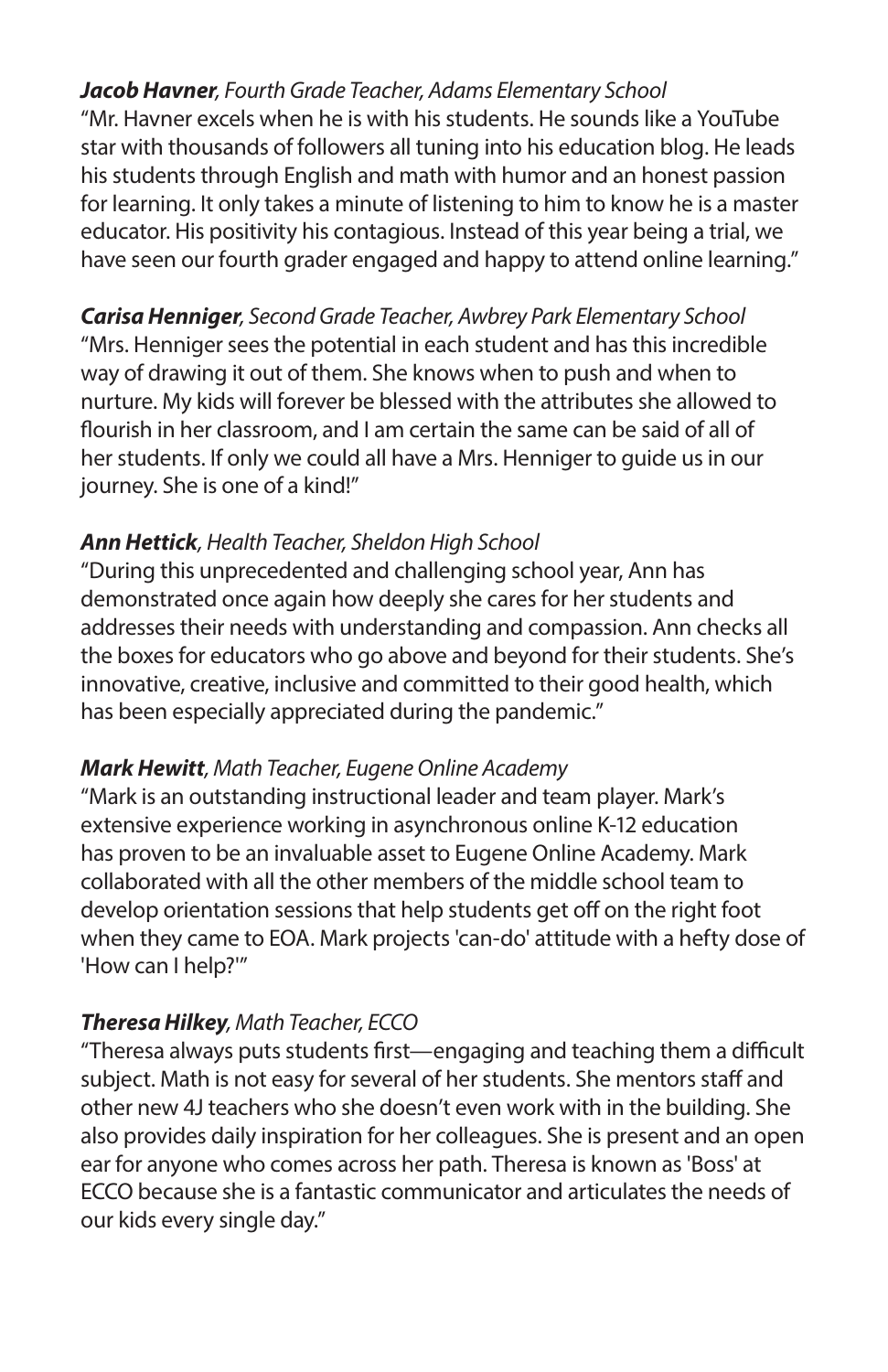#### *Darla Humbert, Counselor, Holt Elementary School*

"Darla is patient, kind and willing to take on any amount of work for the benefit of her students. Time and time again, she is able to elevate students and advocate for their mental and academic well-being. So many students seek her out for guidance and comfort. She is also a resource for teachers who need assistance in their classrooms with student behaviors. She is able to navigate difficult situations with grace and a sense of humor."

#### *Sandi Jacobson, Second Grade Teacher, Gilham Elementary School*

"In a year like this, my daughter has often felt lonely, anxious or confused. Every day she walks out of class, she leaves knowing she is smart, important and cared for. While the actual education is very important, I find it incredibly reassuring that Sandi Jacobson is not only our child's teacher, but also a partner in her life."

#### *Tory Jenkins, Kindergarten Teacher, Willagillespie Elementary School*

"Tory, or Mr. T, is calm under pressure, adaptable to any situation, and truly loves teaching five- and six-year-olds. He has fresh new ideas each year, making the love of learning the most important thing in kindergarten. He has an ability to make his class a family where students care about each other and are willing to work together for a common cause. Standing 6' 4" tall, Mr. T doesn't have the appearance of a typical kindergarten teacher, but he has the soul of a gentle giant."

#### *Chris Johnson, Science Teacher, Monroe Middle School*

"Although Mr. Johnson loves science, he loves kids more. He loves helping kids feel successful, helping kids believe in themselves, and helping kids find and enjoy the wonders of the world. His 'goofball' methods and tactics are engaging, fun, and turn kids on to learning. He is consistently praised for being kids' favorite teacher and continually gets shoutouts from both students and families. He has thrived during comprehensive distance learning and has continually found new ways to keep Zoom engaging and fun for his students."

#### *Stephen Johnson, Music Teacher, Buena Vista Spanish Immersion Elementary School*

"Stephen is funny, engaging, supportive and creative, to name just a few of the attributes that demonstrate his passion for teaching children the gift of music. He is patient with frustrated students, encouraging with disconnected students (due to the screens), joyful with students who are sharing their music homework creations, and inventive with the tools he's incorporated into comprehensive distant learning. His presence is felt throughout the day, and he is one of the reasons we feel Buena Vista has been able to maintain a sense of community throughout remote instruction."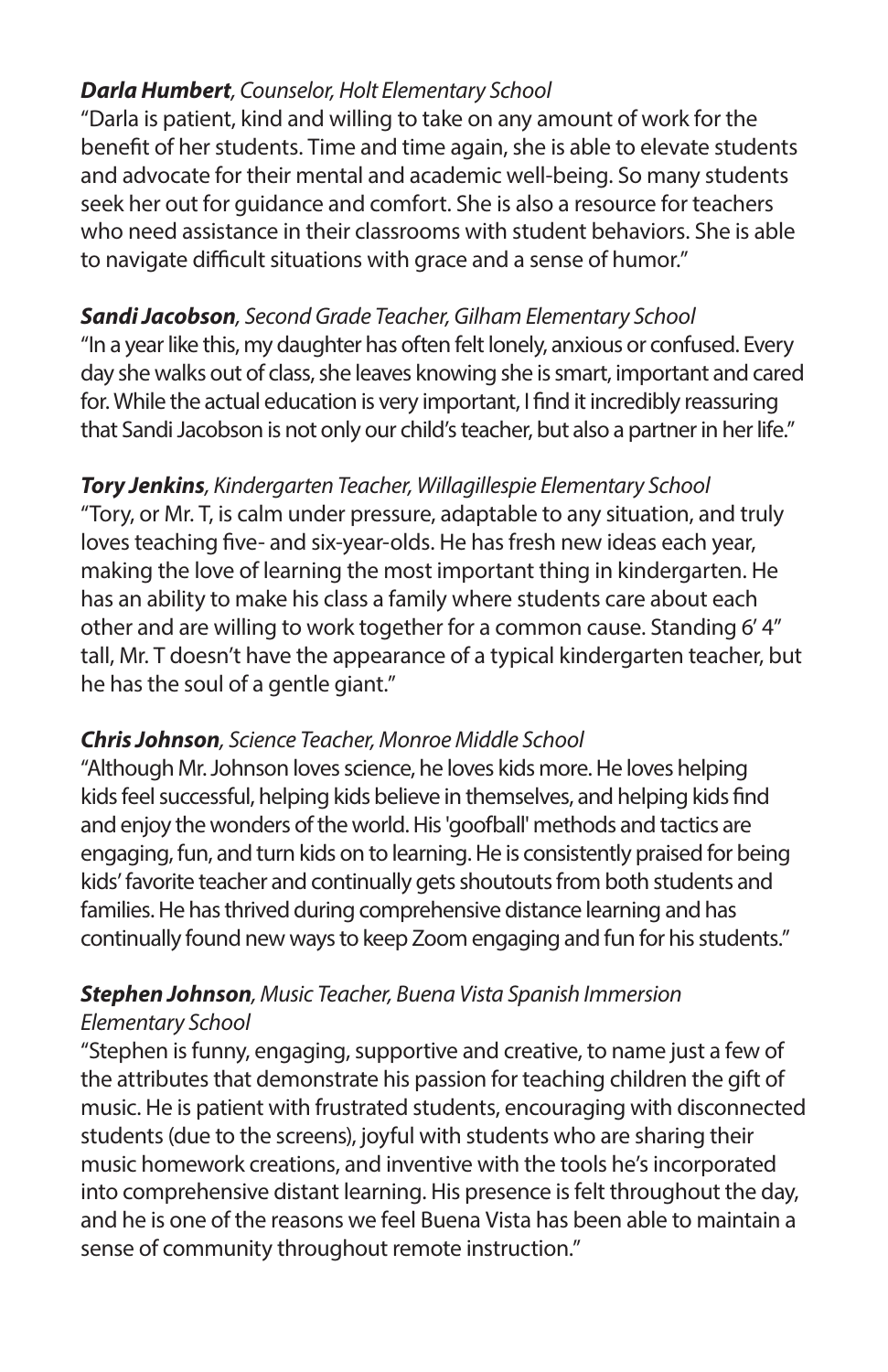*Sara Justice, First Grade Teacher, Awbrey Park Elementary School* "Sara always goes above and beyond to provide meaningful lessons for students, and she willingly shares best practices with our team while collaborating and planning. Sara's experience and expertise is invaluable. As a new teacher, I appreciate and respect her ability to communicate her methods and ideas in a way that is practical and thoughtful. Her love for the profession and care for her students inspires me! Sara is a generous team player who puts students and families first."

#### *Tessa Karbum, Science Teacher, Kelly Middle School*

"Tessa has worked very hard to help support her colleagues and students during this difficult time. She has really taken this year as an opportunity to learn and try new things. She has been the first one on our staff to try new ideas and then acts as the support for the building when other staff want to try them too. She has tried many new techniques this year to promote engagement and support student learning."

#### *Jenny Kneale, Fifth Grade Teacher, Willigillespie Elementary School* "Jenny is amazing. She is willing to speak to me about the individual goals for my child this school year. She is very patient, helpful and is always available for my student when they need assistance or further explanation. She is a great teacher."

#### *Allison Kreider, Third Grade Teacher, Howard Elementary School*

"Allison has created tons of Seesaw lessons and Google slides to support third grade students and teachers across the district, especially in reading. She created a drive where all third grade teachers could share resources and share the heavy load that this year has put on our shoulders. There are many teachers that use her lessons daily and for that we owe her at least some recognition. She made teaching online easier and better for so many."

*Mary Kuhl, Fourth Grade Teacher, McCornack Elementary School* "Mary's genuine, professional and passionate approach has enabled the development of a positive rapport with her students, staff, community members and parents. She is a person who embraces and celebrates diversity and the richness that each individual student, staff and family member brings to a school community. Mary is an incredible listener who forms deep and sincere connections with those around her, and she is always looking for a way to help individuals and our community."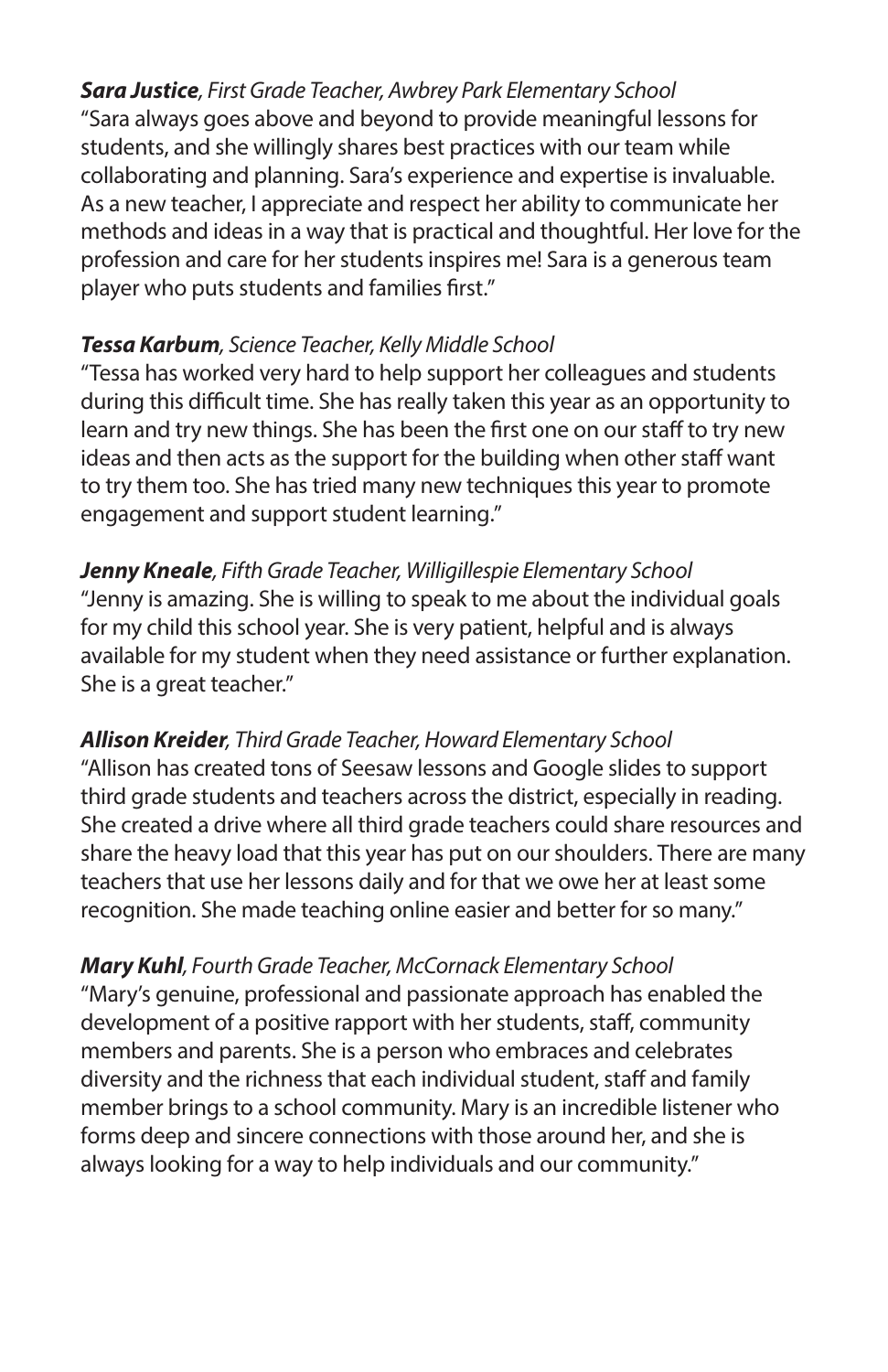#### *Kori Kunz, Media Specialist, Sheldon High School*

"Kori goes the extra mile to make everyone feel included and she opens the doors to new topics and opportunities for self-learning, which has been critical and greatly appreciated, especially during COVID-19. She is pleasant, lovely and a bright star in the professional world. Students speak highly of her in the hallways, and they obviously feel confident about themselves and their core identities after interacting with Kori as a teacher."

#### *Yvette Landrum, Special Education Teacher, Eugene Online Academy*

"Yvette Landrum makes the effort to offer support to every teacher at Eugene Online Academy. Her consistently positive and calm approach, along with her interest and willingness to support any student and any teacher at EOA elementary level, has contributed to the success of this 4J program. Her generosity contributes to the positive spirit of our school. Yvette is a natural team player, which has meant so much during this challenging school year."

#### *Michael Leahy, Counselor, South Eugene High School*

"Bottom line is that students achieve success when they work with Michael. Michael finds what success looks like for each individual student and helps them achieve their goal. He responds extremely fast with other staff, students and parents. I have heard many times from my students that having Michael in their corner is a huge relief. They feel like they are heard, understood, and have an advocate."

#### *Rebecca Leduc, Kindergarten Teacher, Edgewood Elementary School*

"Ms. Becky is an enthusiastic and encouraging kindergarten teacher. Since my son joined in September 2020, he has only experienced her classroom online. Rebecca makes it look as though she has been teaching via Zoom for years. She makes learning fun and interesting, and makes an effort to ensure every child feels welcome and heard. She is a great communicator, whether I have a more involved question or a quick check on something. She is a champion of education and the community."

#### *Julie Lehl, Health Teacher, South Eugene High School*

"Teaching health in the middle of a worldwide pandemic online to students who have very different feelings concerning their health and safety is no small task. However, Julie seamlessly presents incredibly hard topics in informative ways while maintaining professionalism and supporting a broad range of students simultaneously. Through it all, we can see how genuine she is in her promotion of health and community in one of the hardest times in our world's history."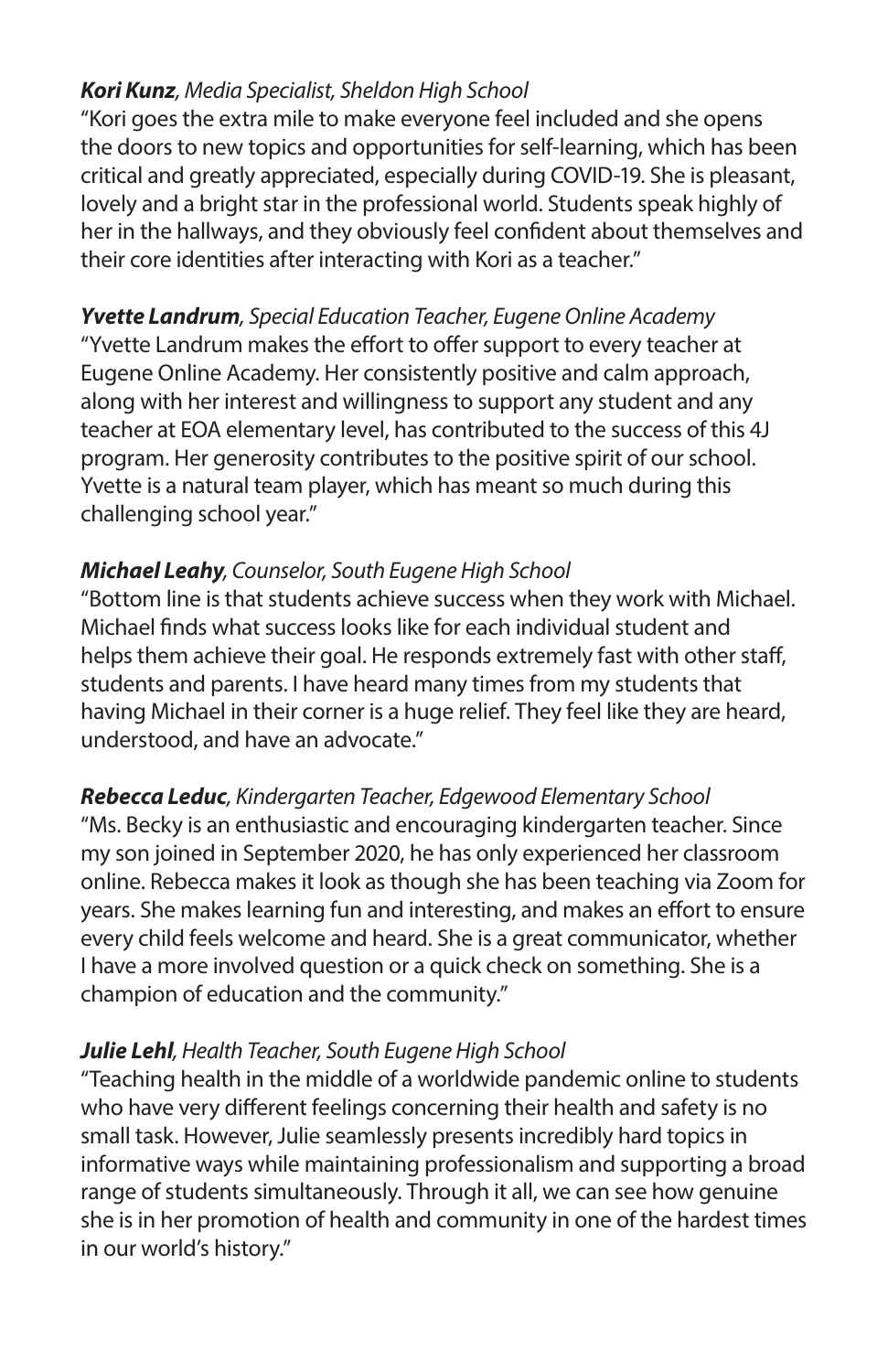#### *Debbie Levy, Media Specialist, Churchill High School*

"Debbie Levy is a teacher-librarian extraordinaire! Her library is a warm, welcoming place with a diverse collection of reading materials. Students can see themselves in these books, as well as experience cultures and people from around the world. Debbie gets to know her students' interests and is able to connect them to books they love and keep them coming back for more. She is a future-ready librarian, leading in technology integration, information literacy, digital citizenship, and reading advocacy. She inspires greatness amongst her peers and leads with grace, compassion and integrity."

#### *Marlee Litten, Teacher on Special Assignment, Student Services Department* "Marlee is truly the glue that holds departments and initiatives together. Few people hold the institutional knowledge and can work to build bridges like she has done and continues to do for 4J. She is the linchpin of many interconnected initiatives and brings incredible value to our system as the bridge between related, but often disconnected, ideas. She has earned the trust of everyone she works with, and she always brings a calming perspective to the work environment, regardless of the size and scope of the task at hand."

#### *Mariko Maddock, Fifth Grade Teacher, Yujin Gakuen Japanese Immersion Elementary School*

"Teaching during a global pandemic is hard, but teaching Japanese during a global pandemic is even more challenging! We are thankful Mariko was able to create fun and engaging assignments that stretched and challenged our students. The weekly topics were enticing and promoted such amazing knowledge expansion for our students. The assignments were so well drafted that I may have been equally enticed to learn alongside my student!"

#### *Karen Marashi, Math Teacher, Roosevelt Middle School*

"Karen is a great teacher. She is super nice, and I love having her for homeroom. Even when I'm having a bad day, I go to homeroom and she is so happy. She always has a smile and that makes me feel better! She is very passionate about her teaching and you can tell she loves her job. She cares for her students and always wants the best for them."

#### *Paula McCown, Special Education Teacher, Charlemagne French Immersion Elementary School*

"Paula bravely took on a new challenge, and her students grew because of her dedication that went well beyond expectations. She embodied her motto of 'Brave Life 2020.' Paula is an excellent Life Skills teacher and deserves being recognized for her leadership and compassion. Our students are certainly blessed to be in her program. I am blessed to work in her classroom. I would be honored to have a child learn under Paula's kindness and teaching skills."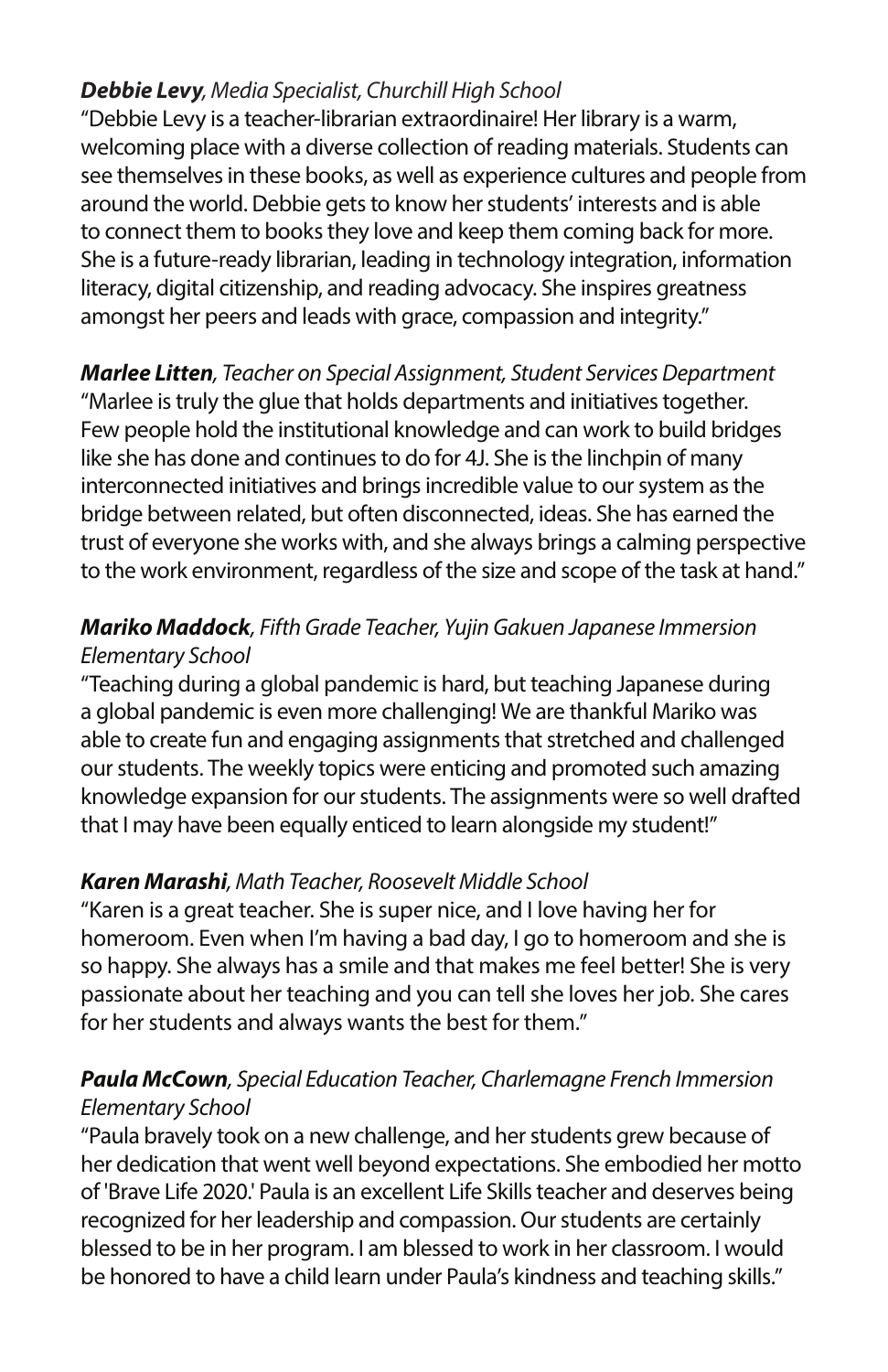#### *Kelly McGhehey, Counselor, ECCO*

"Kelly is central to ECCO. She works with staff and students daily to ensure success. She communicates and problem-solves with all involved at ECCO. She doesn't just talk the walk; she acts with her compassionate, understanding heart. Her wit and honesty paired with pure leadership is absolutely fantastic. Kelly is a shining star for all around her, and she deserves recognition because of her unprecedented caring, equitable soul for all humans in education."

#### *Chris Michael, Science Teacher, Arts & Technology Academy*

"Chris is super nice and loves teaching, making learning fun for all of his students. He helps you understand your work when you don't understand it. I couldn't figure out what to do first in one particular assignment, and he provide careful guidance for not only myself but my entire group until we figured it out. He is a terrific teacher and an understanding person."

#### *Jennifer Mora, Language Arts Teacher, Kelly Middle School*

"Jenny is an incredibly thoughtful and devoted teacher. She has always strived for better, more engaging ways to make her students love reading, writing, poetry and art. She brings out the creativity in her students and enables them to make deep connections to concepts and materials. Jenny teaches students to strive for their very best and to be open to new ideas, methods and possibilities. The results always inspire and impress me."

#### *Cindy Munyon, Speech Specialist, Student Services Department*

"Cindy not only makes suggestions about how the Transition Education Network staff can help students, but she herself will come and participate in or observe in classes so she can help in the classroom, as well as gain a stronger sense of how she can help during speech sessions. She meets students where they are and embraces who they are to develop their language skills and foster their sense of belonging and personal growth."

*Polly Nelson, Special Education Teacher, South Eugene High School* "Polly is the perfect example of a caring and informed educator. She leads multiple educational assistants within Pathfinder and treats all staff and students with respect. She shows a dedication to providing each of the students that she works with individualized attention and care. I have worked across this district as an educational assistant, and Polly is really the best of the best; she is an asset to 4J and deserves to be acknowledged for her leadership, commitment, knowledge, patience and expertise."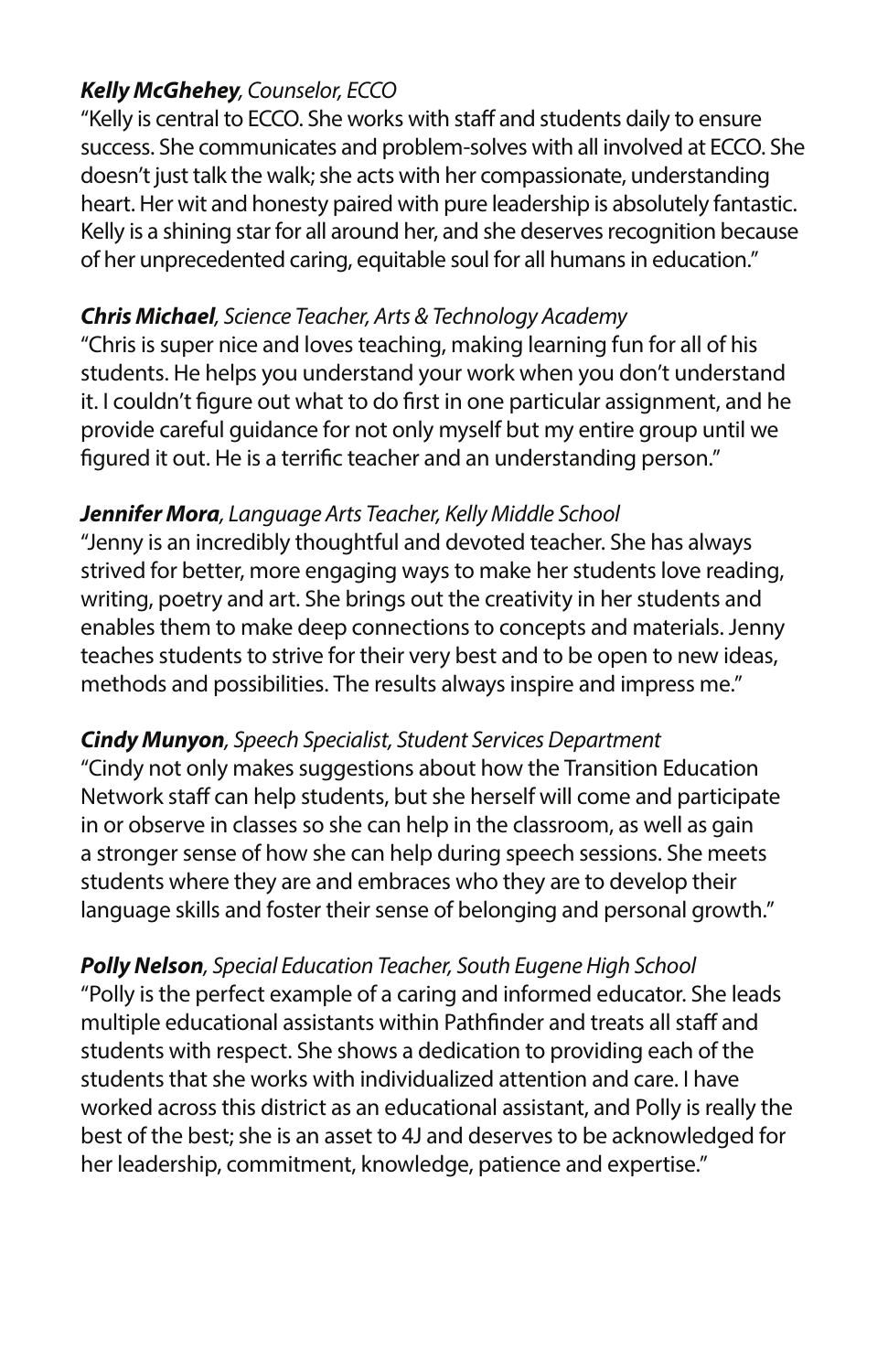*Jamie Nicholsen-Tait, Fifth Grade Teacher, Awbrey Park Elementary School* "Jamie has done an amazing job of supporting her students during this unprecedented school year. She has adapted her usual curriculum to meet the needs of online learning. She has continued to work to foster school spirit and friendships among students. She loves Awbrey Park and inspires her students to do the same. She also encourages greater community involvement by bridging the gap between elementary, middle and high school in the North Eugene area."

#### *Jackie Owens, Ninth Grade Transition Coordinator, Sheldon High School* "Jackie's love for kids, support for families, and concern for our low-income students has changed not only the staff, but our community. She continues to work hard to break down barriers for students of color as well as those from low-income households. She is always setting up translators for events,

scheduling events at times when parents are available, and making herself available on the weekends for parents who work two or more jobs during the week. Her selflessness is a blessing to the Sheldon community."

#### *Clara Palacios, Kindergarten Teacher, Buena Vista Spanish Immersion Elementary School*

"Maestra Palacios is a teacher who is always looking for ways to help out. She enjoys working with peers who are passionate about education. She is constantly looking for ways to make her lessons interactive and interesting, especially when teaching in Spanish. When the pandemic started, she was willing to teach her team things she was learning on the new educational platforms being used. She has brought a wealth of knowledge to our community and has made a difference at Buena Vista."

#### *Amy Petty, Third Grade Teacher, McCornack Elementary School*

"Miss Petty has adapted to the virtual classroom in such a creative and effective manner. She puts the kids first and goes above and beyond to meet their individual needs, even when the world of COVID-19 spirals around us. She is the first teacher my student wanted to get a gift for when she noticed a Christmas ornament that said something along the lines of 'the guidance of a caring teacher can never be replaced.' I really could not agree more."

#### *Laura Points, Second Grade Teacher, Gilham Elementary School*

"Like many parents, I was worried when it was announced the year would start with distance learning. My concerns were immediately removed when I listened in on my kid's first day. Mrs. Points is an exceptional teacher who is passionate about her job and her students. She is a master at differentiating lessons for the variety of learners. She approached distance learning with confidence, providing variety in her delivery each day."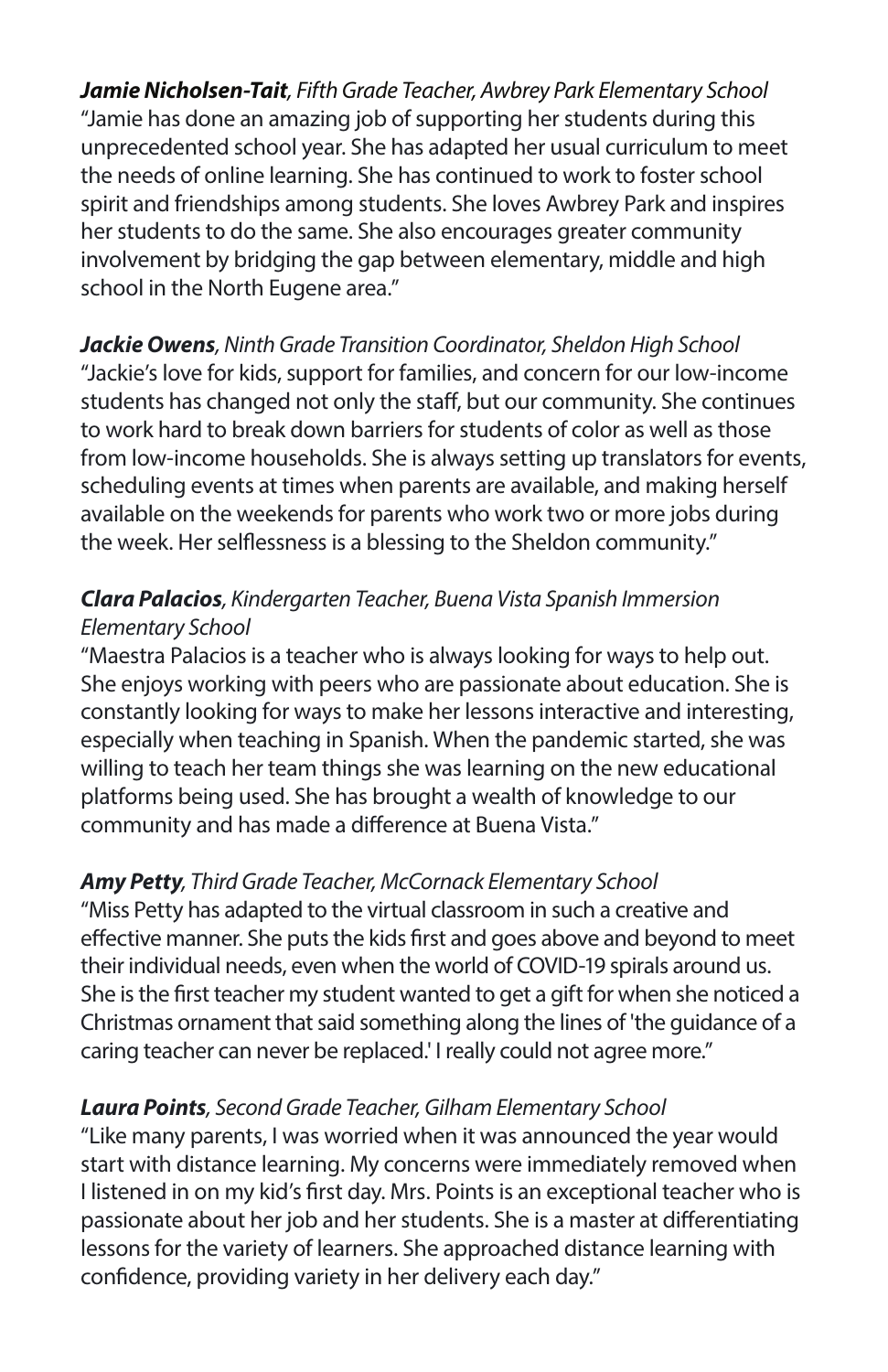*Sofie Prideaux, Kindergarten Teacher, Edgewood Elementary School* "When the school year started, I was a little worried about how hard it was going to be to teach my daughter to read through distance learning. She knew the letter sounds for some letters. But now she is sounding out words and doing a great job reading! I don't know how Ms. Sofie managed to accomplish this other than having enough years of teaching to know what does and doesn't work with kids, a massive dose of patience, and a great deal of creativity."

*Sarah Quinn, Special Education Teacher, Willagillespie Elementary School* "Sarah is a great educator. She is great with the kids in every way, kind to staff, and works well with everyone. She makes school fun for the kids while still creating a robust learning environment—going above and beyond for everyone. She keeps the work environment enjoyable while still getting down to business! She a great addition to the 4J team."

#### *Mary Recker, First Grade Teacher, Gilham Elementary School*

"Ms. Recker has gone above and beyond engaging first graders through what has been an extremely uncertain year. She takes the time to get to know all the kids and encourages each of them to stay engaged even through distance learning. Ms. Recker has put so much energy into ensuring that all the children in her class are able to form friendships even though most have never met in person."

*Venus Reeve, Special Education Teacher, Awbrey Park Elementary School* "For years, Venus has been a solid member of the 4J special education staff—running extended school year programs in the summer months and mentoring others while teaching during the 'normal' school year. She is such a joyful, inspiring and dedicated educator—a 'deducator,' if you will! She encourages and motivates students and their families, even during these trying times. She mentors new and veteran teachers with joy and professionalism."

#### *Ashley Reich, Fourth Grade Teacher, Holt Elementary School*

"Ashley is consistently going above and beyond. She runs the student council meetings, helps with online school assemblies, helps get donations for the school, welcomes new teachers with a warm smile and all the resources she can. On top of all of this, she is a joy. She always puts her students first and is a whiz at technology in the classroom, as well as collaborating with others with gusto!"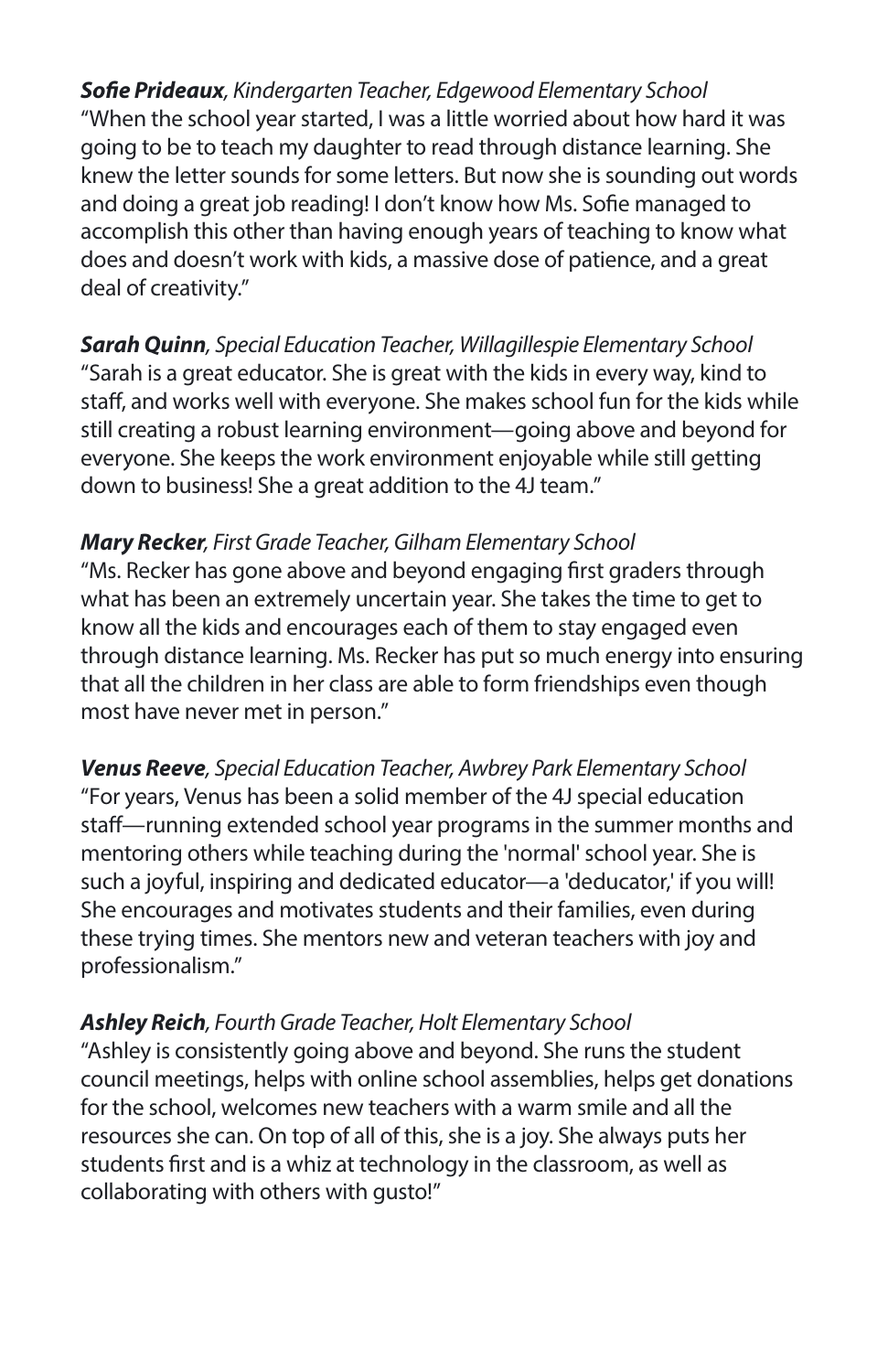#### *Rebecca Robinson, Fifth Grade Teacher, Charlemagne French Immersion Elementary School*

"Madame Robinson is new to Charlemagne and new to fifth grade this year, but you would never know it because of the phenomenal job she is doing. She is such a positive presence —she radiates joy and enthusiasm—and she shows a genuine interest in her students' lives. She treats her students with respect and compassion, while making learning—even remote learning! fun. She truly cares about her students and wants each one to succeed."

#### *Suzy Rock, Fifth Grade Teacher, Howard Elementary School*

"Mrs. Rock has been instrumental in the success of fifth grade online schooling this past year. She has created an environment where kids feel comfortable and supported, where they can come to learn and not be concerned about outside influences. She teaches with humor and grace, and patience and kindness, all while maintaining order."

*Beth Saxon, Second Grade Teacher, Willagillespie Elementary School* "Beth is deserving of recognition because of the dedication she has invested over the years in 4J. Nothing stands in the way of Beth serving, often at the sacrifice of her own personal time, because she believes in her mission to empower students to learn. Students can't wait to be second graders because they know Mrs. Saxon is an excellent teacher. Her dedication to equity and making sure all students have what they need sets a shining example to everyone around her."

*Julie Schneider, Kindergarten Teacher, Willagillespie Elementary School* "Julie Schneider has made online learning for my daughter's first year a joyous thing. Though she is taught through a screen, my daughter is so excited every morning for class and feels very connected to her teacher. During a drive-by parade, my daughter was so elated to see her teacher in real life. What brought me even more joy was how Ms. Schneider reacted when she noticed my daughter. It made my daughter feel incredibly special and loved by this woman who she's only met in person once."

#### *Yoshiko Shioya, Japanese Teacher, Sheldon High School*

"Yoshiko Shioya genuinely cares about her students' success, and strives to make every single one of her students feel like they can succeed. Her broad understanding of both Japanese and English allows her to explain and teach Japanese in a way that students can understand, and in a way that captures their attention. Her class is a joyous one from the moment you walk through the door to the moment you graduate. She is truly unforgettable."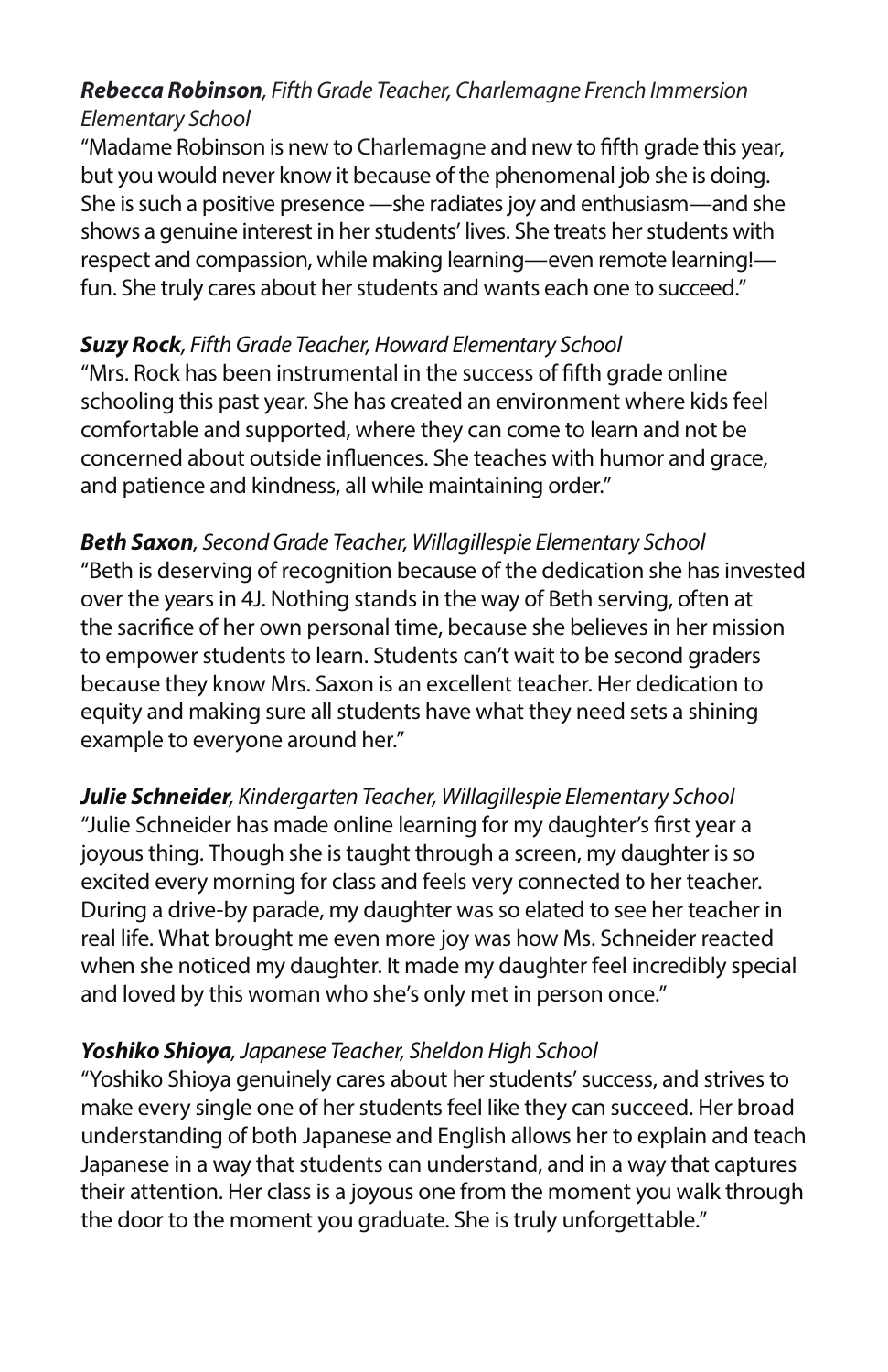*Ashley Shofner, Second/Third Grade Teacher, Awbrey Park Elementary School* "Ashley has worked tirelessly this year in the comprehensive distance learning model. She spends a great deal of time with students explaining assignments and showing them unconditional love. She has a beautiful light and energy about her when with her students. Despite the additional stress this year, she has maintained her commitment to her students and their well-being. She has also been very encouraging to me as a new staff member, always expressing appreciation and joy for my presence."

#### *Barbara Siemens, Language Arts Teacher, Arts & Technology Academy* "Barbara has been THE leader during this pandemic. She is creative and does a great job engaging students. She was the Canvas leader for our building, supporting all teachers and staff, as well as all our students. As we head into hybrid learning, she continues to be supportive to our administration and staff at resolving complex issues related to safely returning to the building. During these stressful times, Barbara has been a stable and consistent support for all the staff and students."

#### *Erin Skoubo, Kindergarten Teacher, River Road/El Camino del Río Elementary School*

"As a bilingual kindergarten teacher, Erin sets the tone for her students in establishing the beginnings of language development, emotional support and school expectations. It has been a marvel to see how she weaves these aspects of education into her classes every day and touches base with each of her students to make sure they are growing both in their understanding and their emotional development."

#### *Levi Smucker, Math Teacher, Spencer Butte Middle School*

"Levi is a kind, caring and thoughtful teacher whose impressive array of tools and boundless enthusiasm and thoughtfulness have been a beacon in the middle of a tough pandemic year. While I can't wait for my kids to (safely) go back to school in person, it has been a privilege to have been a fly on the wall for his remarkable teaching of sixth grade math. His work is nothing short of awe-inspiring at a time when we would all have been satisfied with average."

#### *Antje Snawder, Kindergarten Teacher, Adams Elementary School*

"Ms. Antje has gone above and beyond to meet the needs of the incoming kindergarten class despite the pandemic. Her classroom, although remote, exudes love and acceptance. Ms. Antje strives to spotlight the talents of each student and summons the collective togetherness needed to conquer any individual struggles. She has fostered a bond among the students and families that has helped us transition from remote to hybrid learning."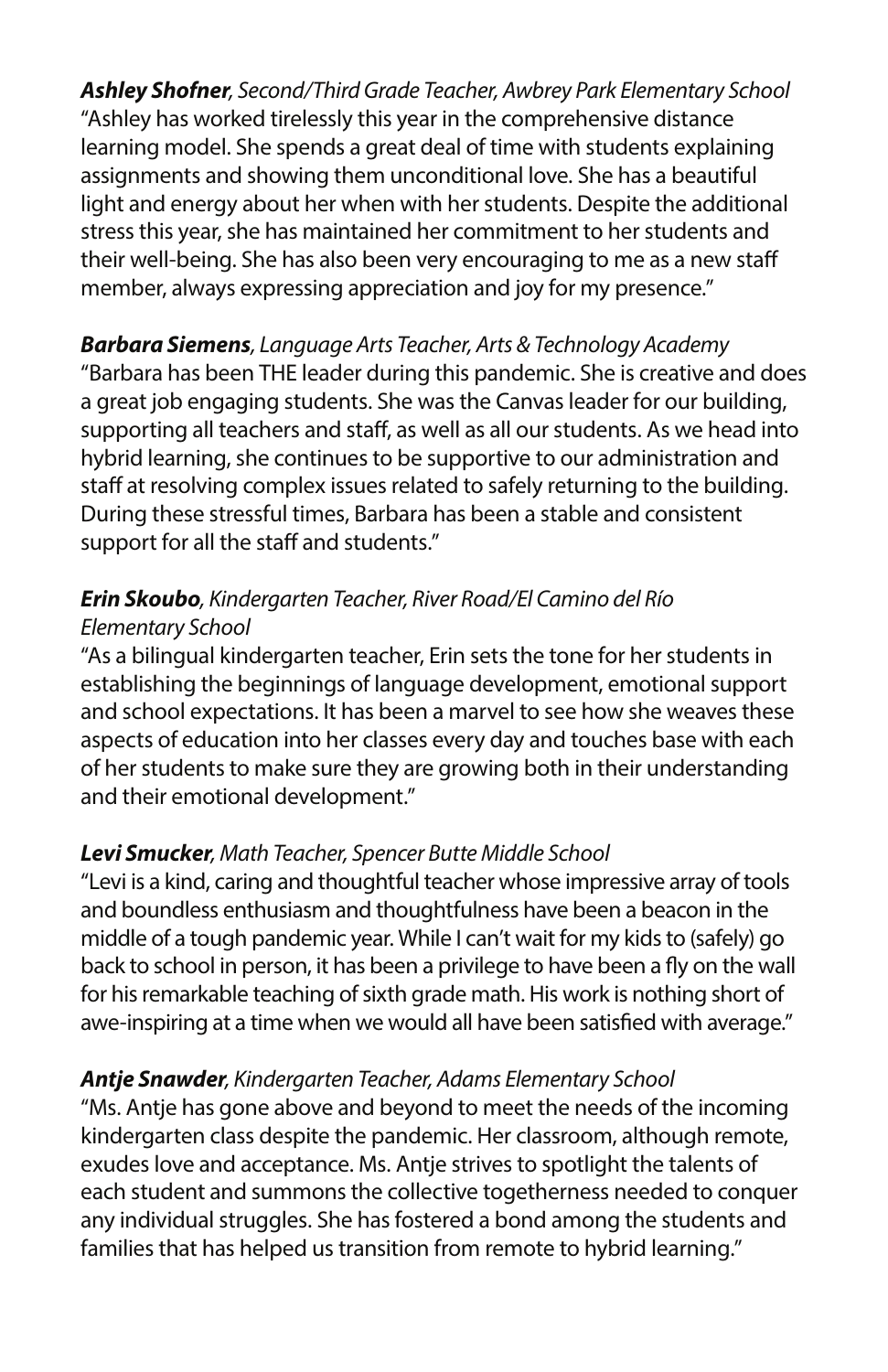#### *Chris Stewart, Language Arts Teacher, Churchill High School*

"Chris embodies the spirit of professionalism and camaraderie at Churchill. He went to Churchill as a student, then came back as a student-teacher, and now has taught English there for the last 20 years. He is someone who is always willing to take on new challenges or try a new approach to teaching. He is the quintessential unsung hero. He works under the radar to consistently inspire and support students, to always work as a crucial member of the team, and to lead by his calm and consistent example."

*Katie Stiles, Teacher on Special Assignment, Instructional Services Department* "Katie is an amazing communicator, supporter, cheerleader and mentor. As a first-year teacher, this year has brought many challenges, and Katie has been there with a shoulder to lean on and an ear to listen. Not only does she meet with me regularly and flexibly to address my questions and concerns, she is diligently on the lookout for resources, webinars, books and other teachers to connect me with. Her mentorship this year has been invaluable to me and my students, and I am forever grateful for her professionalism and kindness!"

#### *Kristin Stone, Math Teacher, Eugene Education Options*

"Kristin manages all the digital platforms and data for a program that relies heavily on our online capabilities. She is the co-host of our College and Career Club, which helps our graduates find work, access financial aid and apply for community college admission. Most importantly, she empowers students to let go of the school trauma they've experienced, re-examine themselves as learners, and move into their young adult lives with a sense of accomplishment and hope."

#### *Kelly Stroh, Fifth Grade Teacher, Yujin Gakuen Japanese Immersion Elementary School*

"Like an actor on a stage, Kelly was able to break through that fourth wall in Zoom. She engaged students and parents via creative assignments and literary readings. My daughter and I both very much enjoyed the weekly reading of the 'The Lion, the Witch and the Wardrobe,' which ultimately culminated in a viewing of the movie and stimulated some lengthy discussion on the literary similarities and differences between the book and movie! Kelly is a positive light in our school."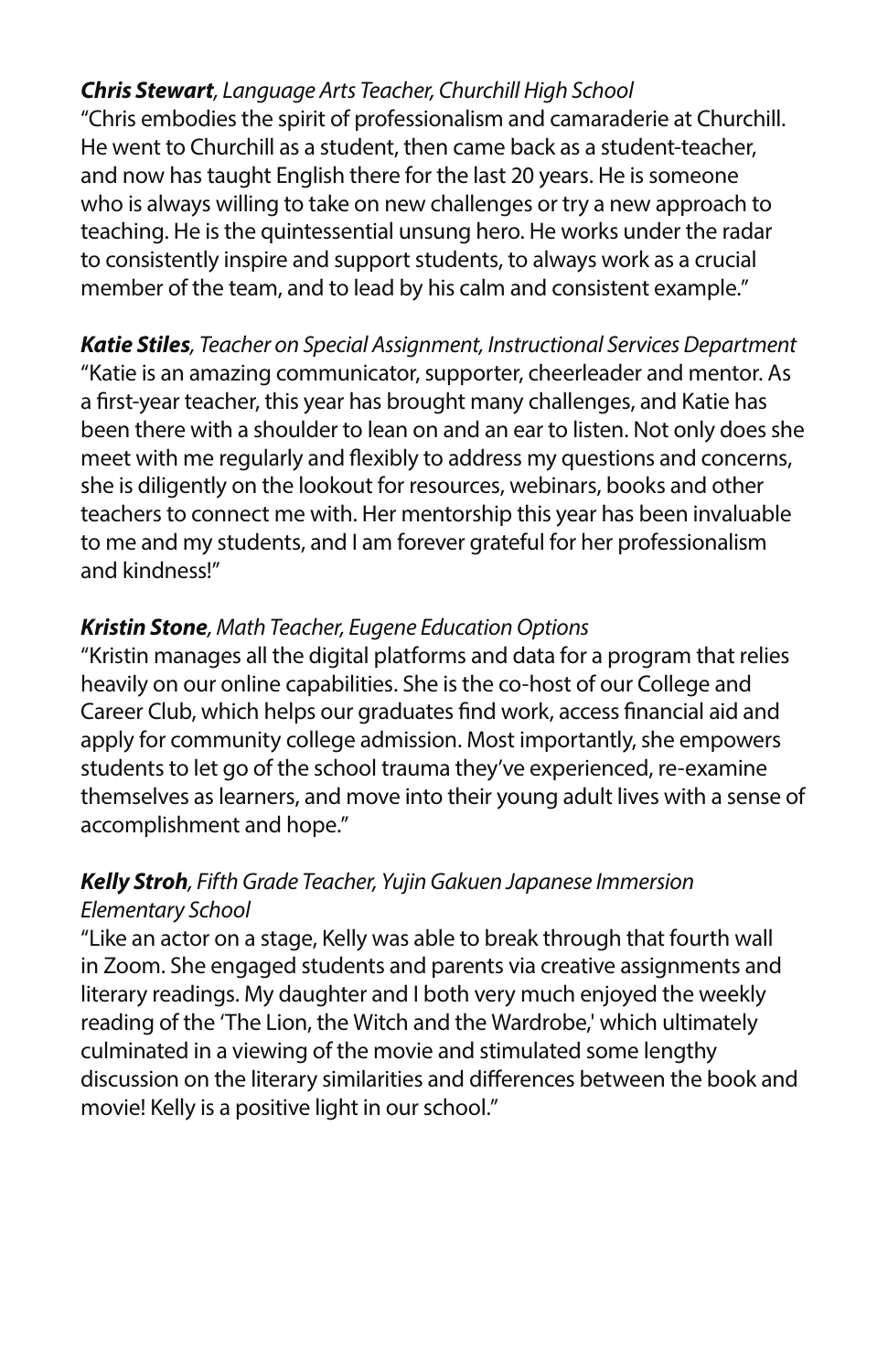*Kim Sullivan, Special Education Teacher, Howard Elementary School* "Kim takes the time to get to know each one of her students as an individual child. She learns their interests and tracks down information and fun motivators to engage every child in her instruction. Kim researches the latest techniques and curricula to ensure she delivers the best interventions to help address her students' needs. She has mentored dozens of teachers and aides, taught hundreds of students, and been a support to and a supporter of 4J's public schools. She exemplifies the best in teaching."

#### *Suzi Swinehart, First Grade Teacher, Willagillespie Elementary School*

"Ms. Suzi has gone above and beyond in this unprecedented year, balancing what I would assume has been one of her most challenging teaching years, while also coaching and mentoring a student-teacher. It is abundantly clear that Ms. Suzi has worked long hours to master the technical tools and skills to make the distance learning environment easy and fun for the students to navigate! My expectations for my daughter's first grade experience have been blown out of the water due to Ms. Suzi."

#### *Desiree Talley, Third Grade Teacher, Holt Elementary School*

"Ms. Talley goes above and beyond to create unique and meaningful learning opportunities for her students. She provides individual and thoughtful responses for every student in need. Ms. Talley approaches her classroom time with a deep care for each student while considering their unique and varying situations. She provides 'whole brain care' for her students. She brings a passion for literacy and a world of fiction and fantasy to students, and helps them to find fun and meaning in their education."

#### *Kathleen Taylor, Science Teacher, Arts & Technology Academy*

"Kathleen is a hard-working, innovative and thoughtful teacher who, through perseverance, determination and dedication, improves the learning experience for all of her students. She uses her experience and knowledge of her subject to make sure that every student has the ability to learn and grow in her classroom. She works incredibly hard to make science fun and engaging for students, while also helping other staff work through issues and find ways to succeed."

#### *Carrie Tilson, Counselor, Monroe Middle School*

"Carrie Tilson works tirelessly to support and advocate for all the students who need her help, no matter what it is that they are seeking her support for. She accepts and meets students where they are and walks with them on the journey to continue to grow and evolve. She is known by the students, and they trust her and know that, at the end of the day, she is there to support them."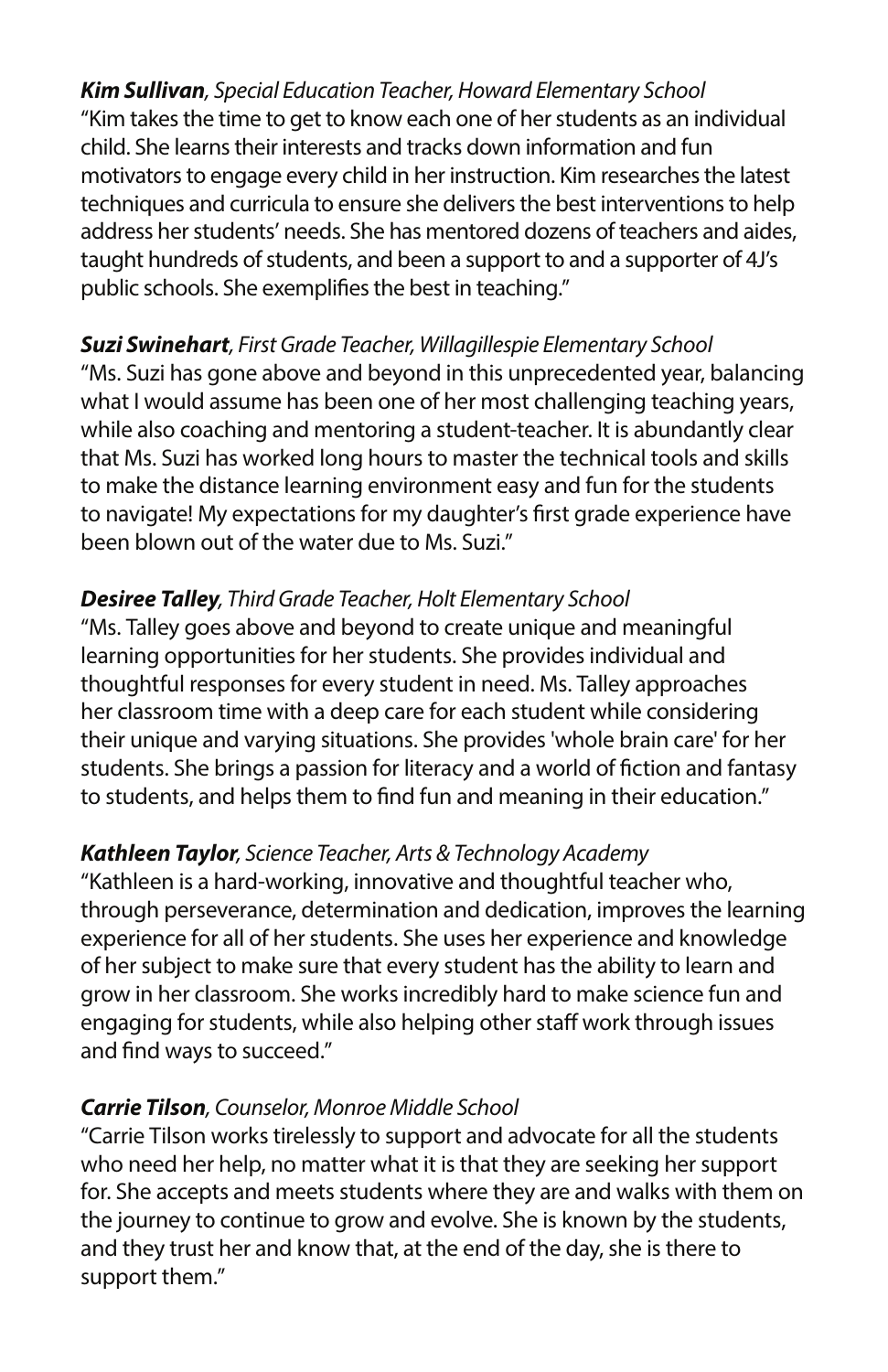#### *Matthew Trent, Math Teacher, Monroe Middle School*

"For a second-year teacher, Mr. Trent's repertoire of teaching practices, especially over Zoom, is amazing. Every time I pop into a Zoom room, he is laughing, students are laughing, and they are learning. He takes his work seriously, but does not take himself very seriously, which is refreshing at this time. Mr. Trent is engaging, inspiring, collaborative, and has all the intangibles that will make him a lifelong educator who students will not forget. Some people just 'have it,' and there is no doubt that he does."

#### *Nancy Unruh, Kindergarten Teacher, Edison Elementary School*

"Ms. Nancy has worked hard this year to ease the youngest new students at Edison into their strange new world of remote and hybrid schooling. Her warm, upbeat and professional demeanor, along with her high level of engagement with the kids, both individually and as a kindergarten community, is so much of what is needed right now. Thank you, Ms. Nancy!"

#### *Julie Vignoul, Media Specialist, South Eugene High School*

"Julie Vignoul, librarian superstar, has been a fabulous support for her school community for years. Since the onset of the pandemic, she has been integral in providing technology leadership to her school community. She works tirelessly to support and collaborate with teachers to bring the latest and greatest resources, technology and literature to her community of learners. Julie is a librarian for the ages and an asset to the 4J learning community!"

#### *Ken Walker, Language Arts Teacher, Madison Middle School*

"Both my kids love him. He takes the time to get to know each one of his students. He cares so deeply, making the kids feel like one of his own children. He is an awesome teacher."

*Stephanie Waples, Fourth Grade Teacher, Willagillespie Elementary School* "Ms. Waples is unwavering in her support of the success of her students. Through every turn of comprehensive distance learning, hybrid learning and the changes in between, she was a pillar of support, always putting the needs of her students first. In a year of change and unknowns, Ms. Waples was consistent and steady."

#### *Alice Williamson, Title I Coordinator, Chávez Elementary School* "So many students at Chávez learn to read because of Alice Williamson's master teaching, her brilliance at maximizing support for students, and her incredible work ethic. Students in Alice's groups always make huge gains and love working with her. Whether spending hours working on the master schedule or creating and maintaining the portal that students use to access their Zoom, Alice makes so much happen for the kids and staff at Chávez."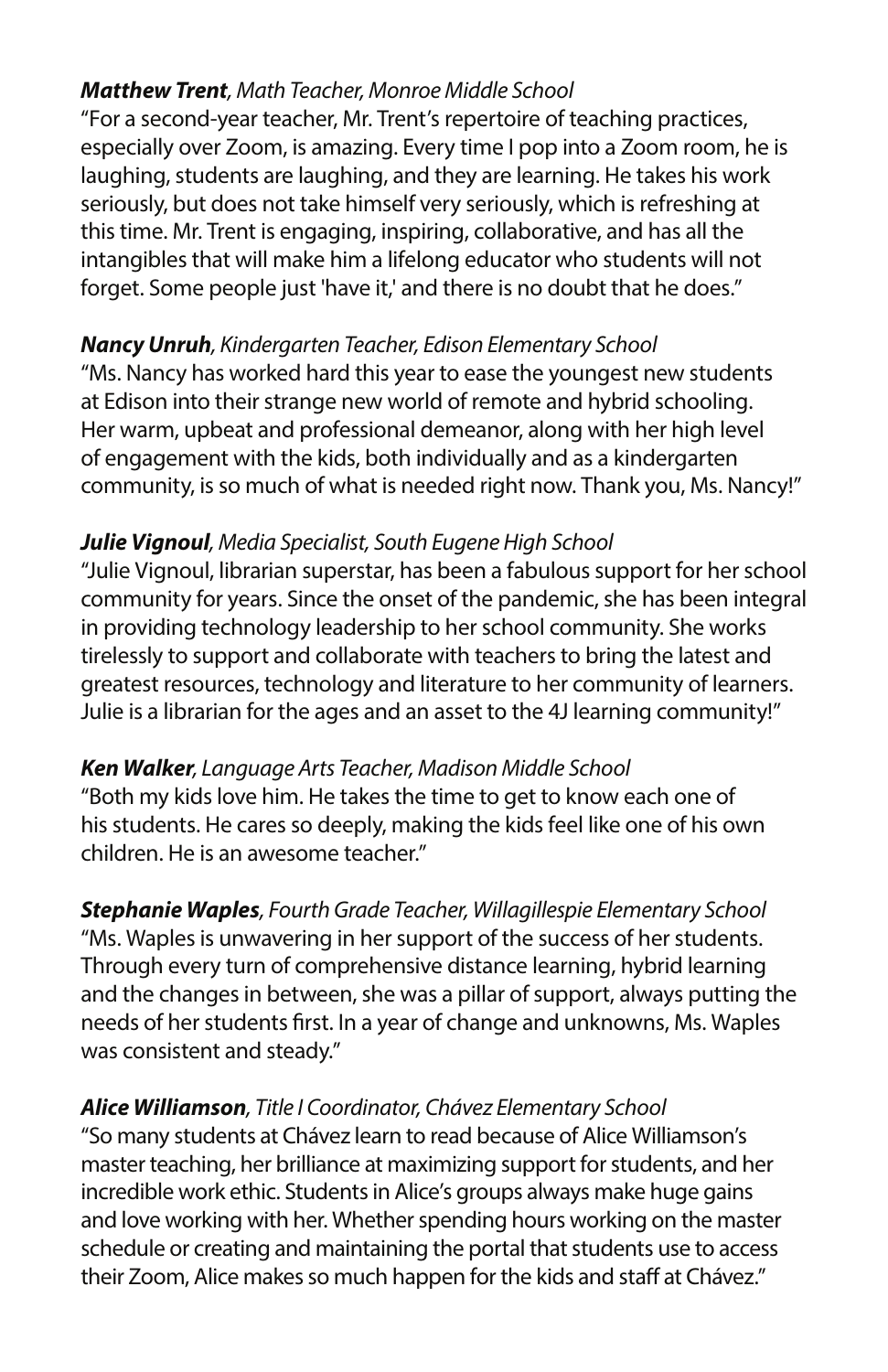*Dave Wines, Fourth/Fifth Grade Teacher, Edgewood Elementary School* "Dave Wines is an exceptional educator with a level of unsurpassed depth, empathy and connection with his students. He has been able to create and sustain a classroom community filled with joy and learning in this time of extreme sadness and tumult. He has gone above and beyond to build connections in his classroom, and with and between his students. Mr. Wines is, in a word, fabulous!"

#### *Brandy Wormdahl, Physical Education Teacher/Girls Soccer Coach, North Eugene High School*

"Brandy is a tremendous advocate for North Eugene High School. She communicates effectively with students and parents with weekly emails and other communications that keep all of us apprised of the latest OSAA rules and regulations. Moreover, Brandy is a positive light as she mentors students, both male and female, and gives them support, inspiration and encouragement to do their best. Brandy encourages students to learn new sports or athletic skills to foster learning and personal growth."

#### *Janine Zimmer-Berg, Third Grade Teacher, Edison Elementary School*

"This last year has been particularly difficult for everyone, but Janine has found new ways to help children learn and enjoy being together. She has designed her teaching plans to align with interests that her students have expressed. She has also provided additional instruction (recorded and written) and has broken up large assignments into multiple smaller ones for children with different abilities. I cannot stress enough how much extra time and effort Janine has put into school this year. Her work is greatly appreciated."

#### *Lisa Zluticky, First Grade Teacher, Holt Elementary School*

"Mrs. Zluticky is always willing to meet and discuss ways to make things fit her students' current needs. She is so amazing at listening to students and actually hearing their issues without making them feel bad for discussing it. She has just done such a great job at making my son love his class and her, and we appreciate it so much. She took this virtual school year and turned it into a year the kids can look back on with fondness."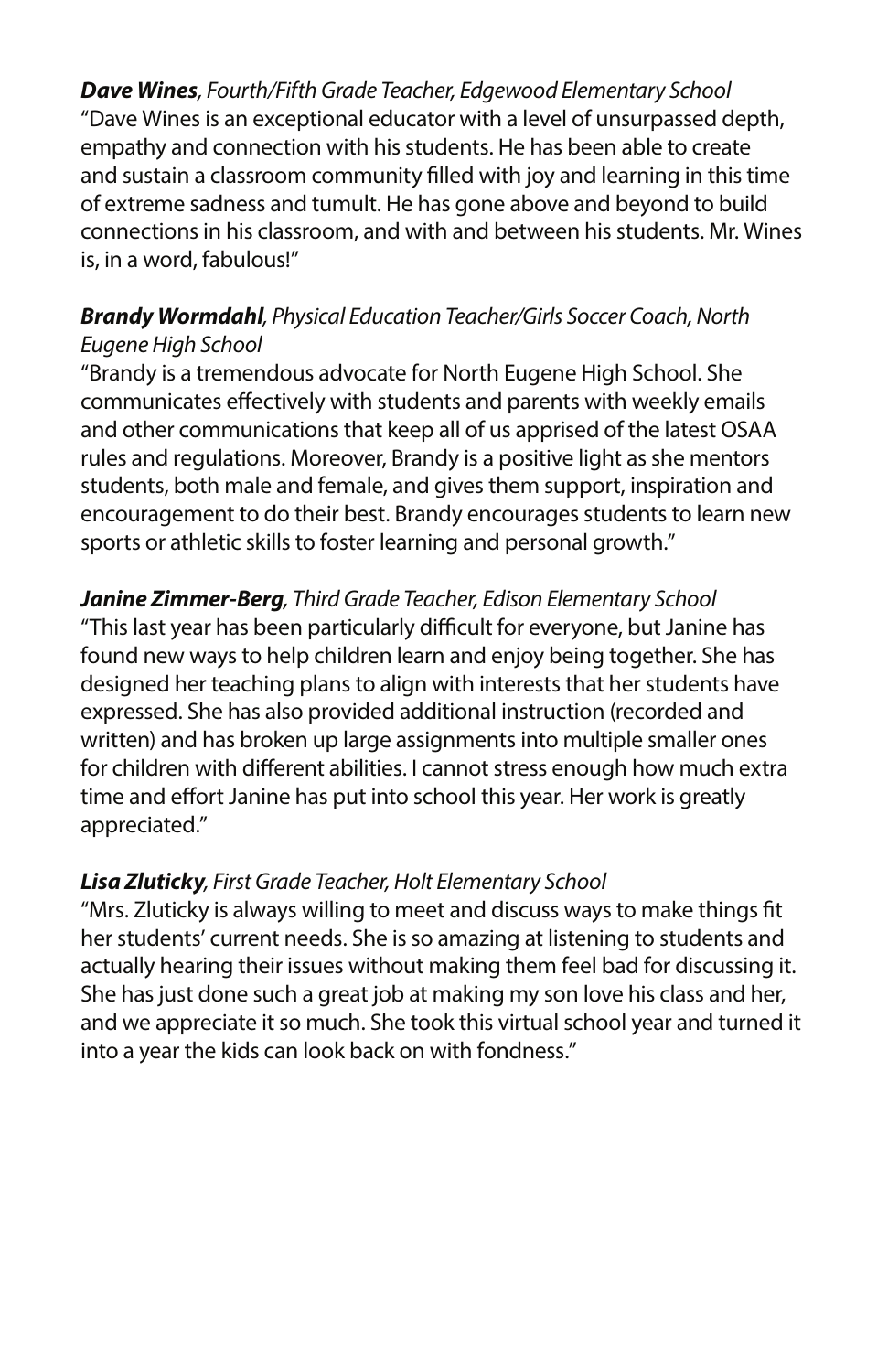# **To the amazing educators nominated for the ACE Awards and to all the 4J staff who make a difference in the lives of students every day:**

# **Thank you!**